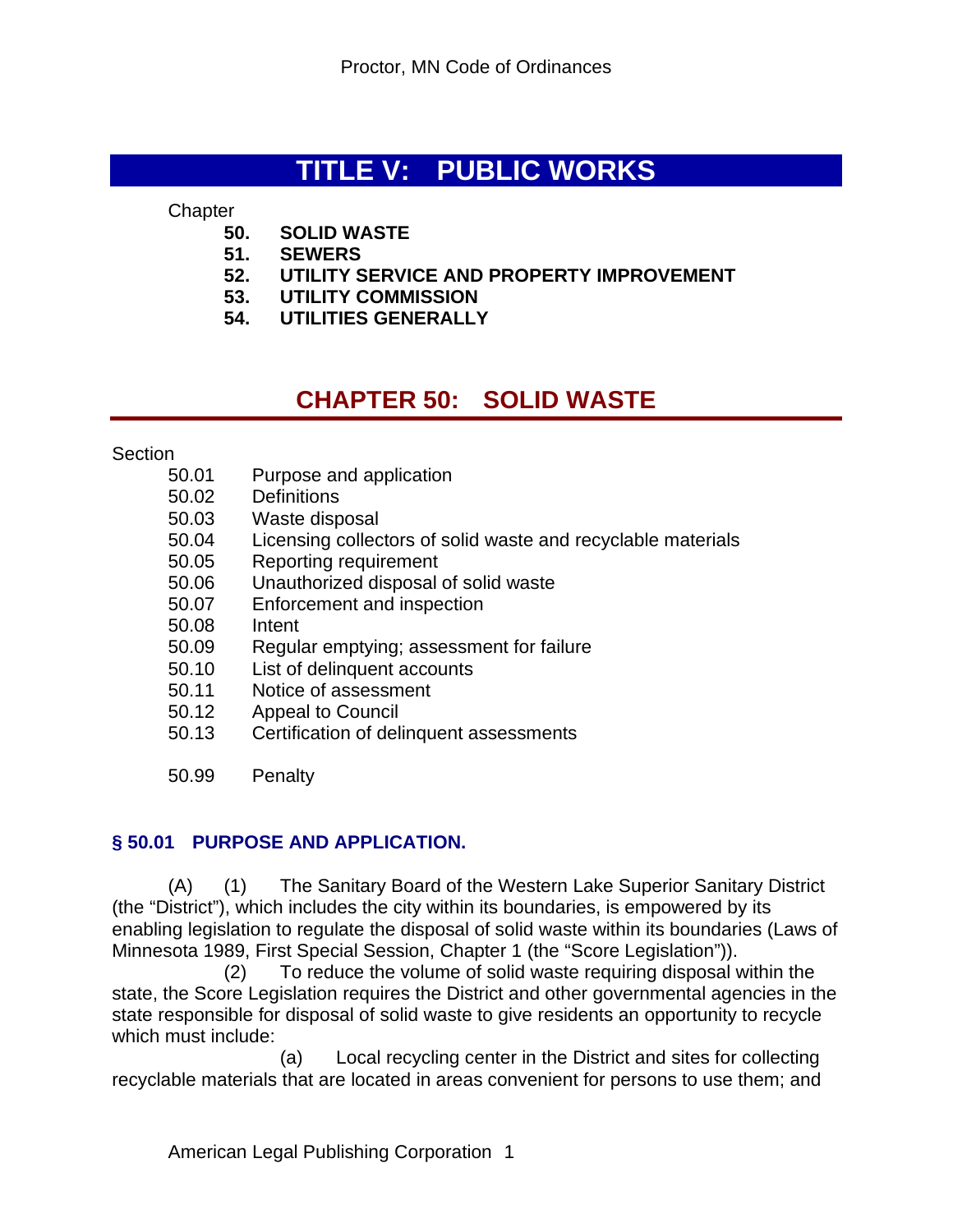(b) Curbside pickup, centralized drop-off or a local recycling center for at least four kinds of recyclable materials in cities with a population of 5,000 or more persons.

(B) The District has adopted an ordinance relating to mixed municipal solid waste management and recycling which would become effective within the city unless the city adopts an ordinance which:

(1) Creates a system of licensing collectors;

(2) Regulates rates for collection;

(3) Mandates collection of mixed municipal solid waste;

 (4) Provides residents an opportunity to recycle as required by M.S. § 115A.552, subd. 1 and 2, as they may be amended from time to time;

 (5) Supplies the District copies of all license applications for collectors on a monthly basis; and

 (6) Provides a certified copy of the ordinance to the District within five days following enactment.

(C) The City Council supports the goals of the score legislation and believes it is in the best interest of its residents to design methods of accomplishing the goals consistent with factors unique to the city.

(Prior Code, § 505.01)

# **§ 50.02 DEFINITIONS.**

For the purpose of this chapter, the following definitions shall apply unless the context clearly indicates or requires a different meaning.

*BACKYARD COMPOST SITE.* A site used to compost food scraps or yard waste from a single family or household, apartment building or a single commercial office.

**BOARD.** The Sanitary Board of the Western Lake Superior Sanitary District. *BULKY ITEMS.* Items of solid waste which do not fit within a container. *CITY.* The City of Proctor.

*CITY COUNCIL.* The City Council of the City of Proctor.

*CLERK-TREASURER.* The duly appointed Clerk-Treasurer of the City of Proctor.

*COLLECTOR.* The person or entity specifically licensed by the city to collect garbage, rubbish or other mixed municipal solid waste and recyclable materials and to dispose of same.

*COMPOSTING.* The controlled microbial degradation of organic waste to yield a humus-like product.

*CONTAINER.* A container for solid waste which meets the requirements set forth in § 50.03.

*DEMOLITION DEBRIS.* Inert material that includes concrete, brick, bituminous concrete, untreated wood, masonry, glass, rock and plastic building parts resulting from the demolition of buildings, roads and other human-made structures. *DEMOLITION*  **DEBRIS** does not include solid waste or asbestos waste.

**DISTRICT.** The Western Lake Superior Sanitary District.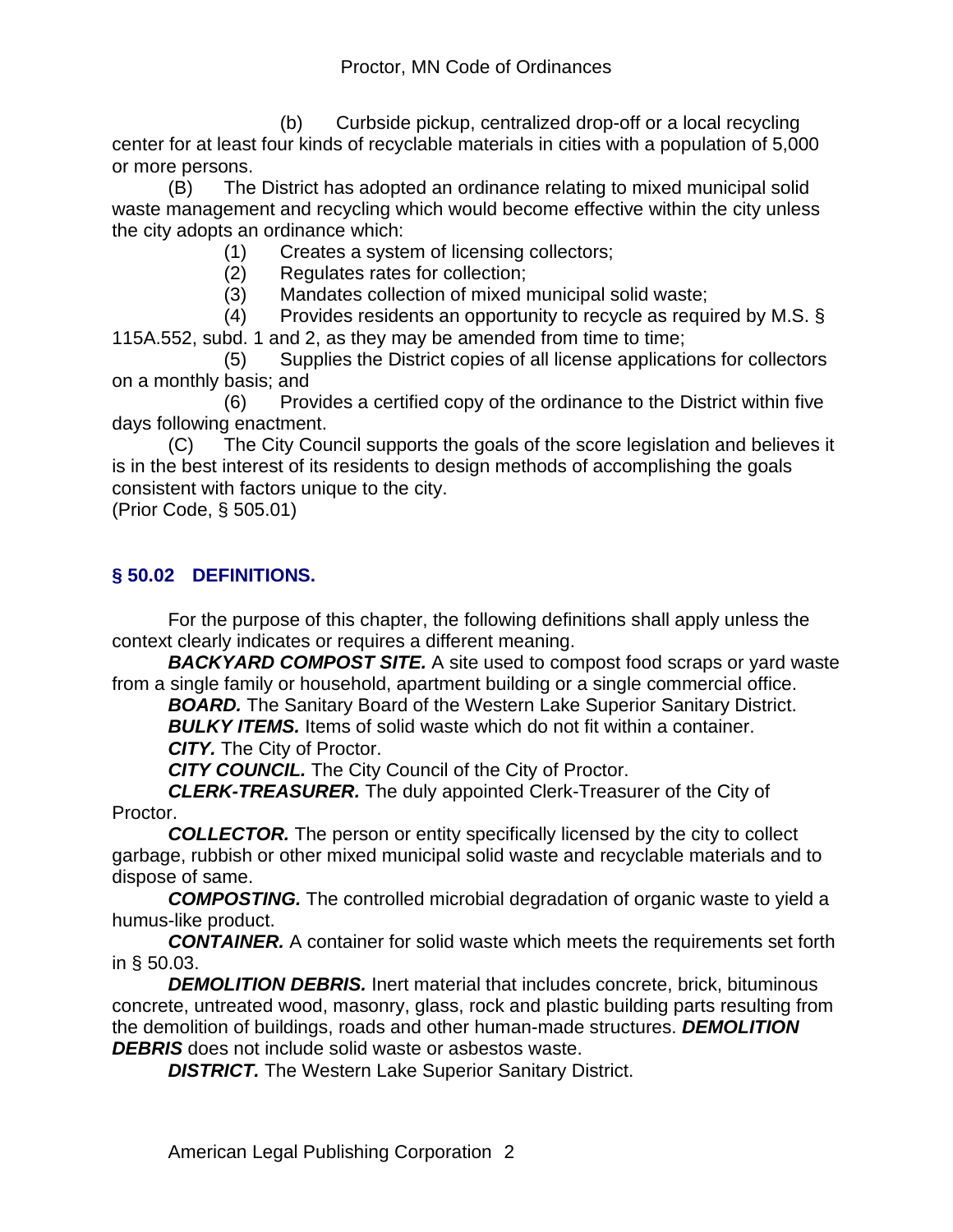*FACILITY.* The land, structures, monitoring devices and other improvements on the land used for monitoring, treating, processing, storing or disposing of solid waste, leachate or residuals from solid waste processing.

*GARBAGE.* Discarded material resulting from the handling, processing, storage, preparation, serving and consumption of food.

## *HAZARDOUS SUBSTANCE.*

(1) Means:

 (a) Any commercial chemical designated pursuant to the Federal Water Pollution Control Act, under 33 U.S.C. § 1321(b)(2)(A);

 (b) Any hazardous air pollutant listed pursuant to the Clean Air Act, under 42 U.S.C. § 7412; and

 (c) Any other substance which constitutes a hazardous waste under state law or federal law.

 (2) *HAZARDOUS SUBSTANCE* does not include natural gas, natural gas liquids, liquified natural gas, synthetic gas usable for fuel or mixtures of synthetic gas and natural gas; nor does it include petroleum, including crude oil or any fraction thereof which is not otherwise a hazardous waste. *HAZARDOUS SUBSTANCE* does not include household hazardous waste.

*HOSPITAL WASTE.* All solid waste generated by a hospital except infectious waste and pathological waste.

*HOUSEHOLD HAZARDOUS WASTE.* All those waste chemicals and compounds which would be considered hazardous substances under state law and are generated by residential dwelling units.

*INDUSTRIAL SOLID WASTE.* All solid waste generated from an industrial or manufacturing process and solid waste generated from non-manufacturing activities such as service and commercial establishments. *INDUSTRIAL SOLID WASTE* does not include office materials, restaurant and food preparation waste, discarded machinery, demolition debris or household refuse.

*INFECTIOUS WASTE.* Laboratory waste, blood, regulated body fluids, medical sharps and research animal waste that have not been decontaminated. For purposes of this definition, *LABORATORY WASTE* means waste cultures and stocks of agents that are generated from a laboratory and are infectious to humans; discarded contaminated items used to inoculate, transfer or otherwise manipulate cultures or stocks of agents that are infectious to humans; wastes from the production of biological agents that are infectious to humans; and discarded live or attenuated vaccines that are infectious to humans. For purposes of this definition, *REGULATED HUMAN BODY FLUIDS* means cerebrospinal fluid, synovial fluid, pleural fluid, peritoneal fluid, pericardial fluid and amniotic fluid that are in containers or that drip freely from body-fluid soaked solid waste items. For purposes of this definition, *RESEARCH ANIMAL WASTE* means carcasses, body parts and blood derived from animals knowingly and intentionally exposed to agents that are infectious to humans for the purpose of research, production of biologicals or testing of pharmaceuticals.

*INSTITUTIONAL FACILITIES.* Schools, courthouses, hospitals, "in-house" municipal programs and the like for collecting recyclable materials.

*MEDICAL SHARPS.*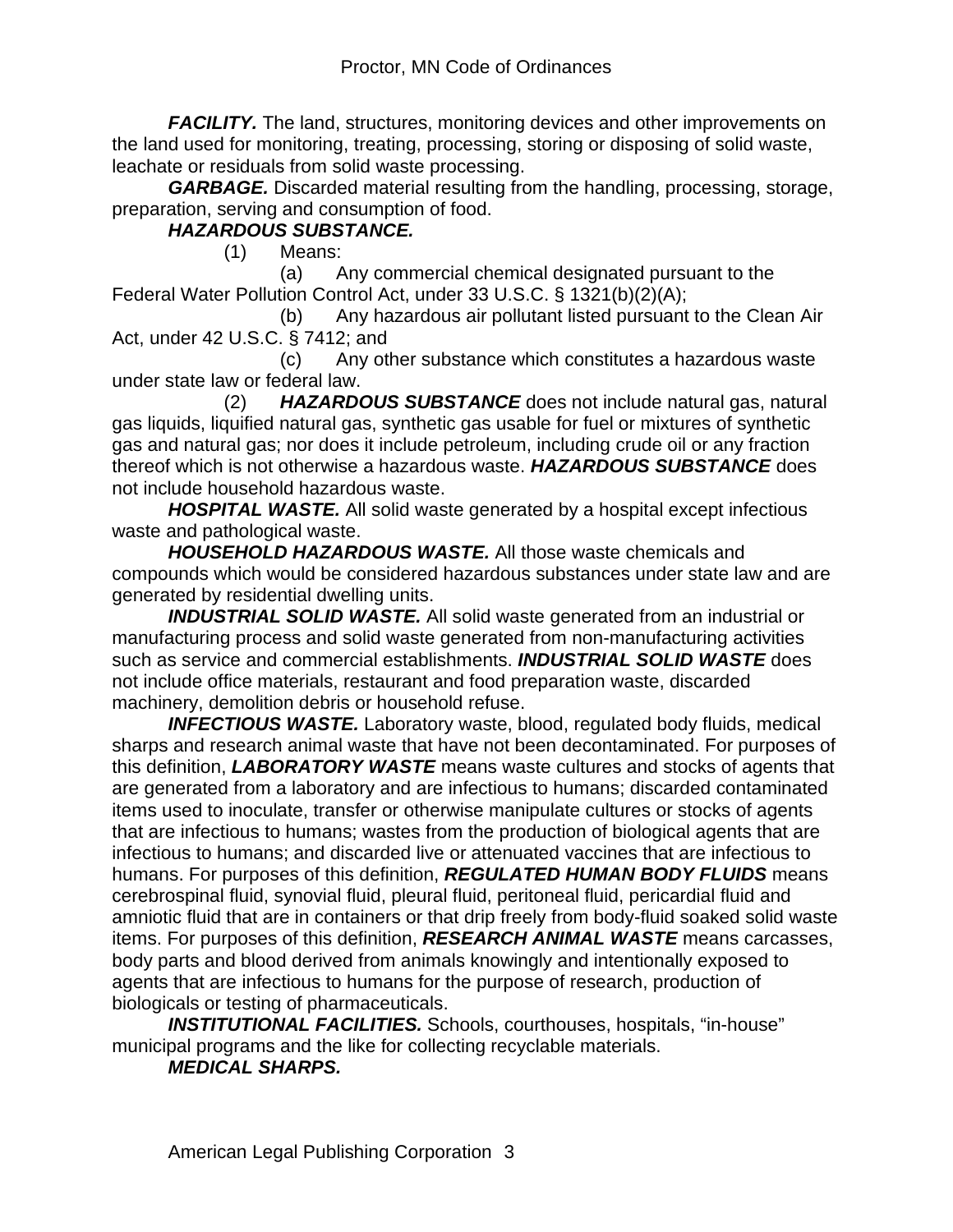(1) Discarded items that can cause subdermal inoculation of infectious agents, including needles, scalpel blades, pipettes and other items derived from human or animal patient care, blood banks, laboratories, mortuaries, research facilities and industrial operations; and

 (2) Discarded glass or rigid plastic vials containing infectious agents. *MIXED MUNICIPAL SOLID WASTE.* Garbage, refuse and other solid waste from residential, commercial, industrial and community activities which is generated and collected in aggregate, but does not include auto hulks, street sweepings, ash, construction debris, mining waste, sludges, tree and agricultural wastes, tires, lead acid batteries, used oil and other materials collected, processed and disposed of as separate waste streams.

*OWNER* and *OCCUPANT.* The person(s) or entity(s) which hold legal or beneficial title to a property and the person(s) or entity(s) which have or exercise possession or occupancy of a property, respectively.

**PATHOLOGICAL WASTE.** Human tissues and human body parts removed accidentally or during surgery or autopsy intended for disposal. *PATHOLOGICAL WASTE* does not include teeth.

*RECYCLABLE WASTE.* Any materials that are designed as recyclable materials by regulation of the District.

*RECYCLING FACILITY.* A site permitted by the State Pollution Control Agency, used to collect, process and repair recyclable materials and reuse them in their original form or use them in manufacturing processes.

*RUBBISH.* Non-putrescible solid wastes, including ashes, consisting of both combustible and noncombustible wastes, such as paper, cardboard, tin cans, yard clippings, wood, glass, bedding, crockery or litter of any kind.

*SOLID WASTE.* All garbage, rubbish and other discarded solid materials including solid materials resulting from industrial, commercial, agricultural and residential uses, but does not include recyclable materials, demolition debris, animal waste used as fertilizer, solids or dissolved material in domestic sewage, or other significant pollutants in water resources, such as silt, wastewater effluent, dissolved materials, suspended solids in irrigation return flows or other water pollutants.

*UNACCEPTABLE WASTE.* Solid waste designated as unacceptable waste by regulation of the District.

YARD WASTE COMPOST FACILITY. A site used for the composting of yard waste which is:

(1) Operated by the District or the city; or

 (2) Operated by a private person or entity and permitted by the State Pollution Control Agency to accept yard waste.

(Prior Code, § 505.02)

## **§ 50.03 WASTE DISPOSAL.**

(A) Commencing January 1, 1992, every person or entity disposing of solid waste in the city shall separate recyclable materials from solid waste. The owner or occupants of each residence or residential unit and the owner or occupant of each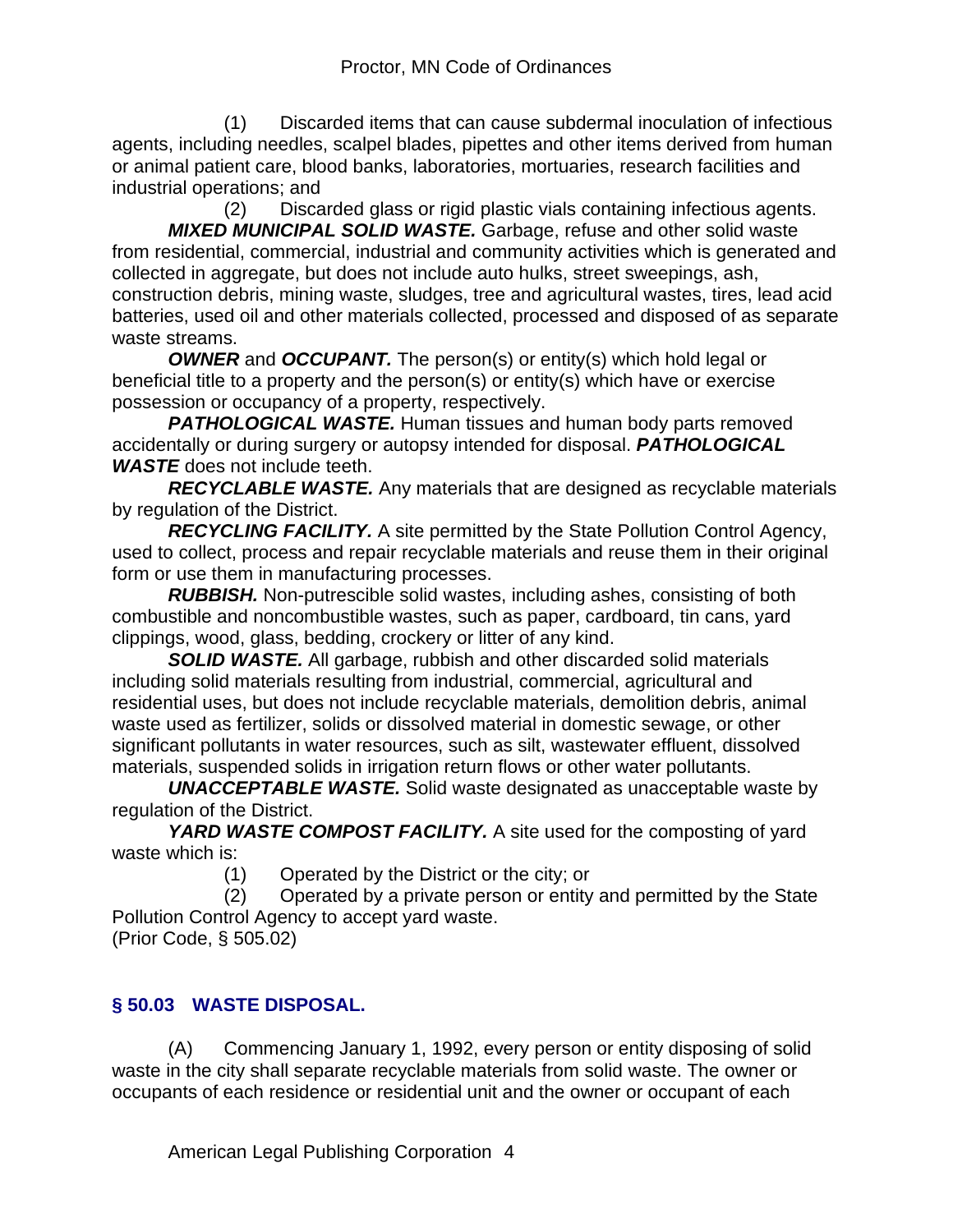nonresidential, commercial or industrial premises authorized to place solid waste in the various waste receiving facilities of the District, including its sanitary landfill, shall separate recyclable materials prior to collection by a collector.

(B) Persons or entities shall place recyclable materials in approved containers (an approved container can be either a bin or a bag at the discretion of the licensed collector) for collection, or, in the alternative, shall deliver recyclable materials to the recycling facility of their choice.

(C) Owners of establishments at which there is public traffic, including, but not limited to, public buildings, hotels, motels, retail stores, theaters, college dormitories and church social halls, shall provide receptacles for recyclable materials alongside their present public receptacles for solid waste. The owners of these establishments shall not be required to separate items which the general public places in receptacles intended for solid waste.

(D) No person or entity other than the owner or the occupant of a residential, commercial or industrial structure, or the licensed collector which provided services to the structure, shall collect or gather recyclable materials set out for collection by a licensed collector.

(1) *Disposal of yard waste; composting.*

 (a) After January 1, 1992, any person disposing of yard waste shall have the option of disposing of waste by one to the following:

- 1. Disposal in a backyard compost site;
- 2. Disposal in a yard waste compost facility operated by

the city or the District; or

3. Disposal in a privately operated yard waste compost

facility.

 (b) Yard waste shall not be placed in the waste receiving facilities of the District. No person or entity shall cause, allow or permit the burning of yard waste, notwithstanding any permit which the person or entity may obtain from the state. Yard waste may be subject to periodic pickup by a licensed collector. Yard waste collected for the purpose of composting shall not be disposed of in any other manner.

 (2) *Disposal of demolition debris.* Any person disposing of demolition debris shall transport the waste to any site designated by the State Pollution Control Agency for receipt of the waste.

 (3) *Disposal of bulky items.* Any person disposing of bulky items shall transport the waste to any site designated by the District for receipt of the waste. If service is provided, bulky items may be subject to periodic collection by a licensed collector.

(4) *Waste preparation and storage.*

 (a) No owner or occupant of any private property or business property shall permit any accumulation of solid waste or any similar material or mixture of material upon the property or upon any adjoining property, alley, street, sidewalk or highway, except in proper containers as described below.

 (b) Every owner or occupant of any private property or business property shall provide in good condition water-tight and rodent-proof containers sufficient to hold all the solid waste which accumulated on the premises during the time between collections. In the case of residential structures containing four or less dwelling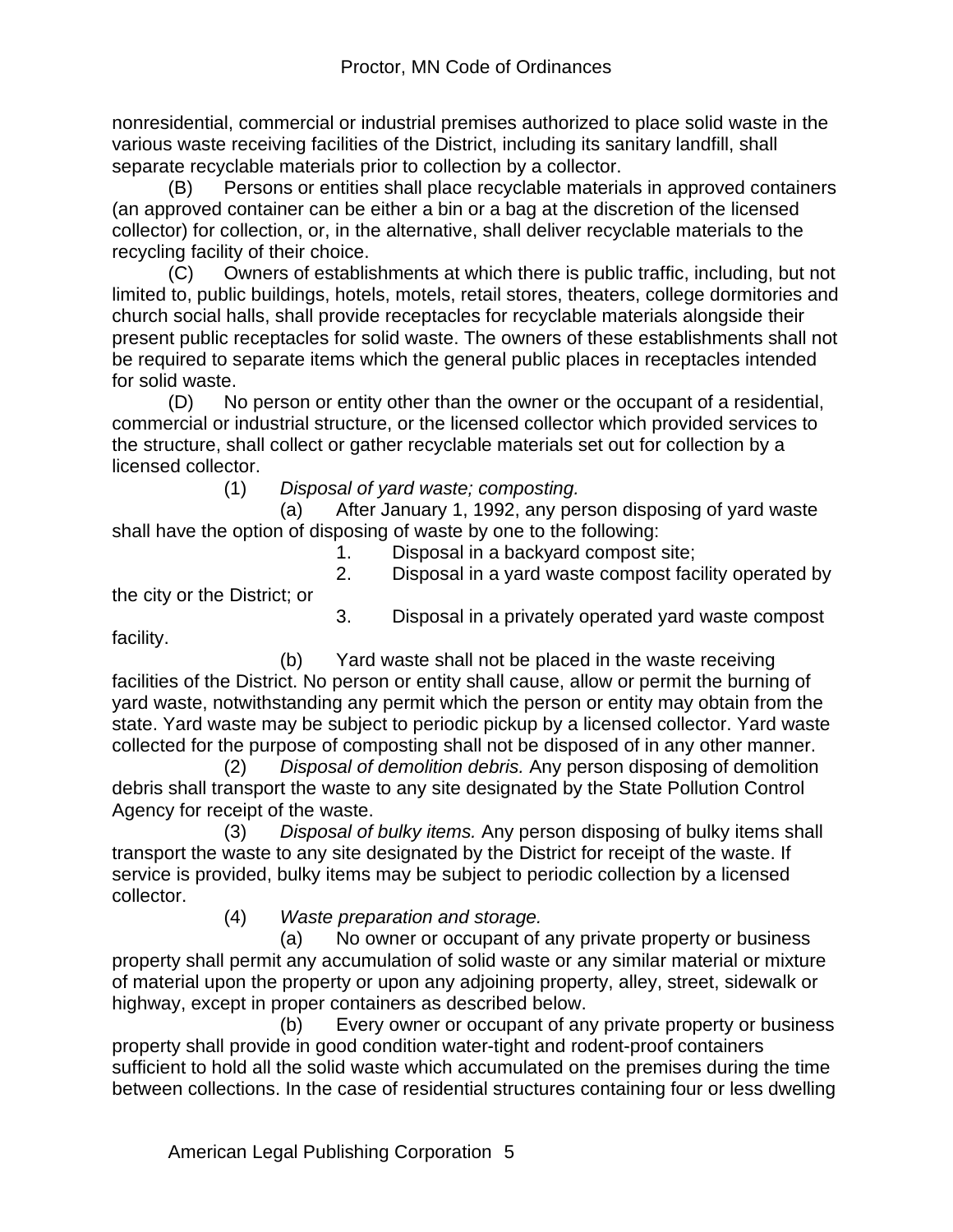units, the containers shall be of a maximum size of 32 gallons, shall be provided with handles and a tight and securely fitted cover. All solid waste shall be placed in containers which shall not be filled in a manner which prevents closure of the container and, in the case of residential structures containing four or less dwelling units, the contents shall not exceed 45 pounds in weight.

 (c) Every owner or occupant shall separate all automobile oil, motor vehicle batteries and tires from all solid waste and shall transport the same to the facility designated by the District for the handling of waste. Automobile oil shall be placed in an unbreakable, leak-proof receptacle by the owner or occupant. Motor vehicle batteries shall be transported in a manner which will not allow release or escape of their contents.

 (d) No person or entity shall place solid waste in any container unless specifically authorized by the owner, occupant or licensed collector which provides collection services for the container. The disposal in a roadside litter receptacle of garbage or rubbish generated within an automobile shall not violate this provision.

 (e) Every owner or occupant shall separate all household hazardous waste from all other solid waste. Containers with household hazardous waste shall be handled or transported in a manner which will not allow release or escape of the contents. All household hazardous waste shall be disposed of in accordance with the household hazardous waste program of the District, as the same shall exist at the time, or in an other manner as shall be specified by the District.

 (f) Hospital waste, pathological waste, infectious waste, medical sharps, hazardous substances and other unacceptable wastes not specifically referred to in this section shall be disposed of in accordance with state law and as required by the District. Industrial solid waste shall be disposed of in accordance with the industrial solid waste management plan of the District, as the same shall exist at the time.

 (5) *Mandatory collection of waste.* It shall be the duty of the owner and occupant of every residential structure containing four or fewer dwelling units to provide for not less frequent than weekly disposal of all mixed municipal solid waste generated by the dwelling units through employment of the services of a licensed collector. Owners of residential structures containing more than four dwelling units or of commercial or industrial establishments shall either employ a licensed collector for the removal of all mixed municipal solid waste from their premises or provide the removal service themselves, provided that the owner shall obtain a license under the chapter. The city, for those residential or commercial structures not in compliance with the mandatory collection provisions of this section, may assign collectors on a rotating basis to collect mixed municipal solid waste from the structures. Prior to assignment of collection under this section, written notice of the assignment shall be served upon the owner and/or occupant of the structure in question ten days before commencement of service. If an owner and/or occupant assigned a collector under this section fails to pay the collector for collection of mixed municipal solid waste, the city may require payment by the owner and/or occupant to the collector in the same manner as provided for in § 50.09.

 (6) *Collection of recyclable materials.* On or before January 1, 1992, the City Council will designate certain areas of the city in which collectors will provide curbside collection of recyclable materials at least once each month. For areas of the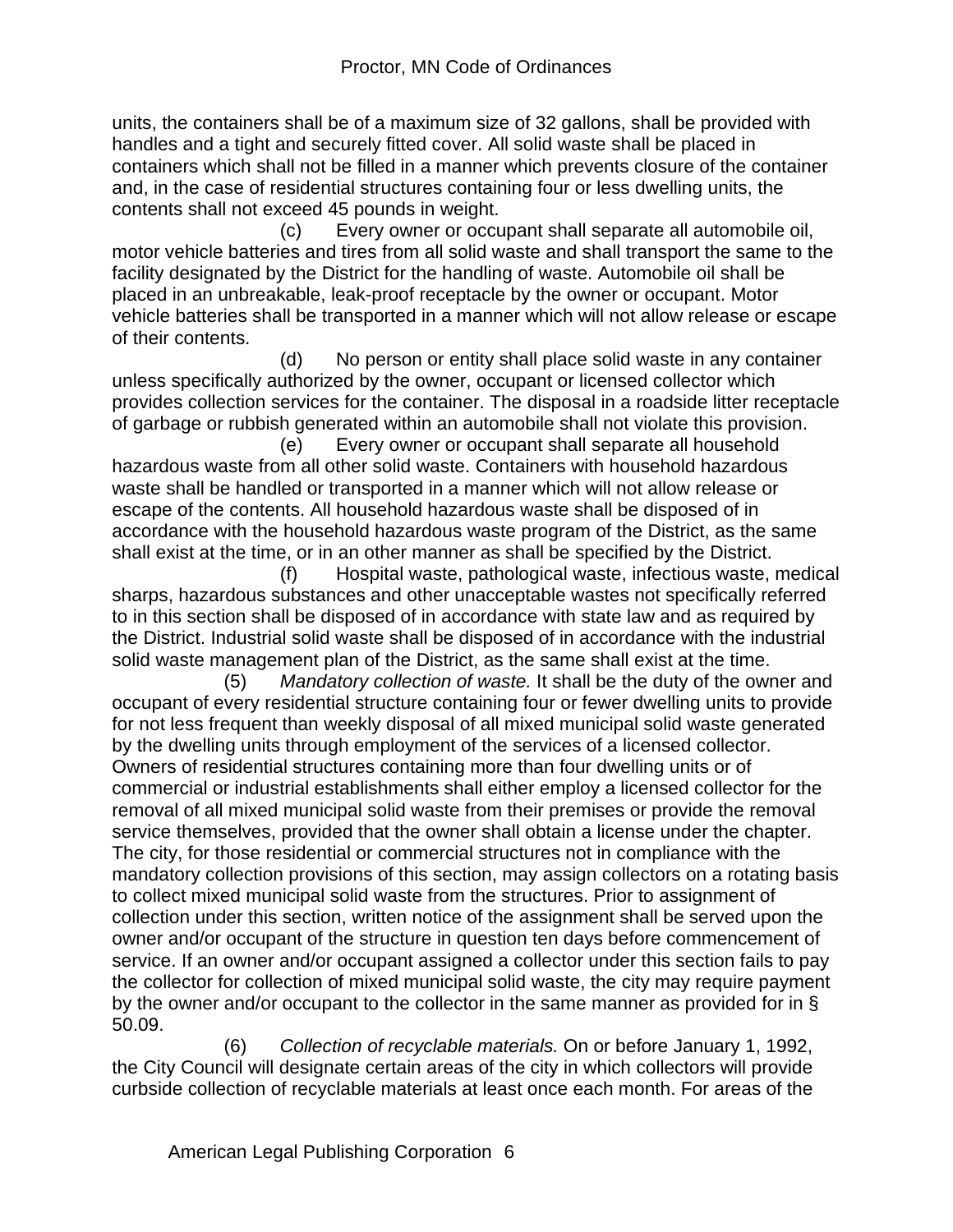city in which collectors will not provide curbside collection of recyclable materials, the city will construct and operate at least one structure for the collection and disposal of recyclable materials or designate at least one privately operated location for the collection and disposal of recyclable materials.

#### (7) *Charges for collection.*

 (a) On or before January 1, 1992, the City Council shall establish, by resolution, a schedule of rates for the collection of mixed municipal solid waste. The schedules of rates shall be fixed based upon the frequency of collection, the character and volume of solid waste collected and removed, distance between residences, and the distance and cost for delivery of solid waste to facilities of the District and create an incentive for persons within the city to reduce the amount of mixed municipal solid waste which requires disposal. The schedule of maximum rates shall require a minimum charge for collection based on a unit of volume per collection; provided, however, that there shall be a volume based charge for additional units of the same additional volume. The minimum charge must be sufficient to pay disposal costs of the minimum volume at the maximum allowable weight for the volume. The incremental cost of additional volume above the minimum charge must increase so that an owner or occupant will have a financial incentive to reduce the volume of mixed municipal solid waste that requires disposal. Each schedule of rates shall provide additional charges for bulky items. These charges may not be included in the minimum charge.

 (b) In areas of the city designated by the City Council for curbside collection of recyclable materials where a collector provides mandatory collection of mixed municipal solid waste at a residential structure containing four or fewer dwelling units, there will be no additional charge for collection of recyclable materials.

 (c) No collector or any agent thereof shall charge any rate in excess of the maximum rate, fail or refuse to make any collection, or charge rates for collection of solid waste which do not conform to the rules of this section. A copy of the maximum rate schedule shall at all times be kept on file in the offices of the city. The maximum rate schedule for collection shall be reviewed and determined by the City Council once each year. However, the City Council may modify the maximum rate at any time during a calendar year on 90 days' prior written notice to all collectors. In addition, the maximum rate schedule may be reviewed by the City Council, pursuant to a written request of any person residing, or any entity located, in the city. The city may also adopt the current maximum rate schedule of the City of Duluth by reference. (Prior Code, § 505.03) Penalty, see § 50.99

#### **§ 50.04 LICENSING COLLECTORS OF SOLID WASTE AND RECYCLABLE MATERIALS.**

For the health, safety and welfare of the residents of the city, the following regulations are applicable to all mixed municipal solid waste removal and disposal and handling of recyclable materials are established.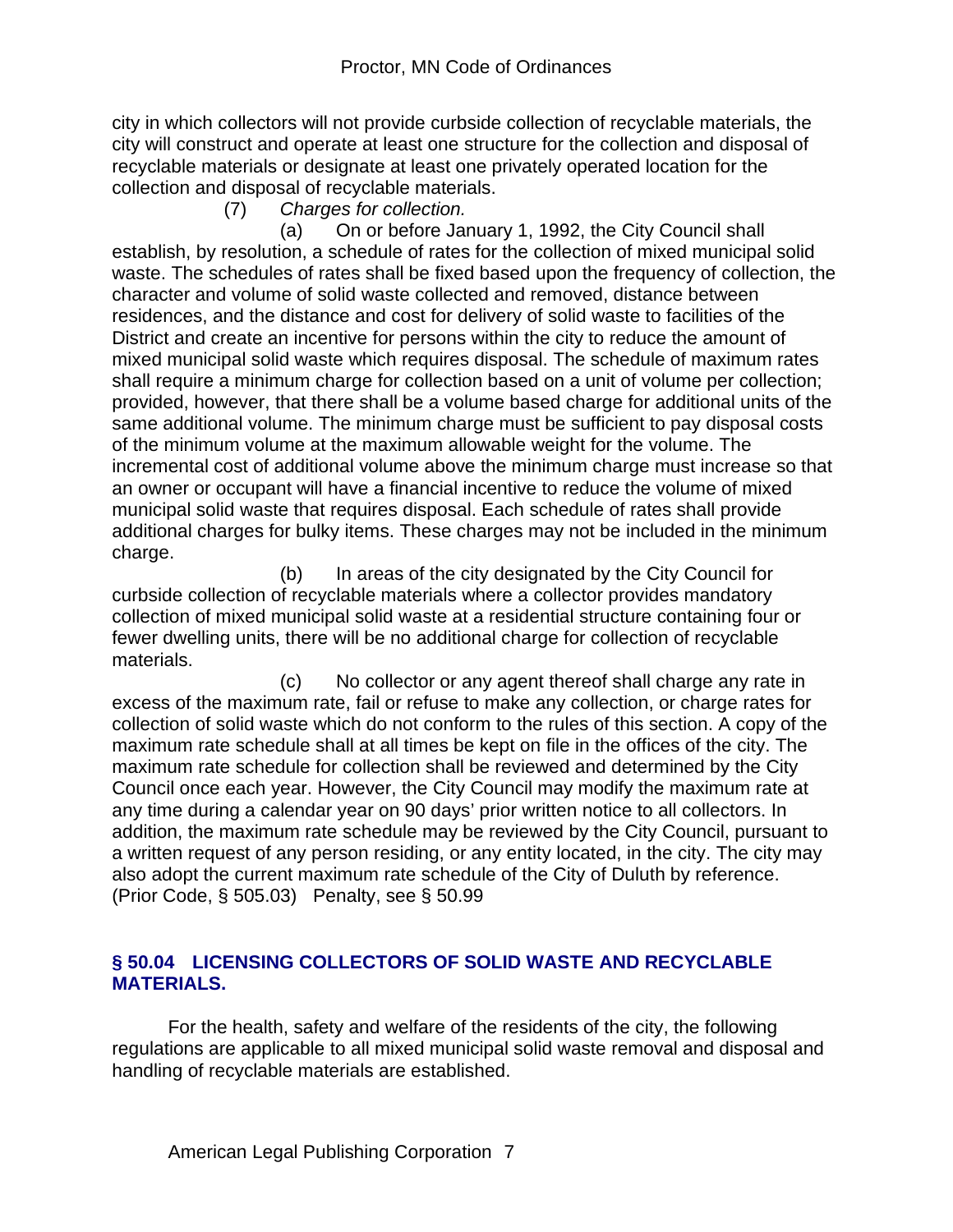(A) *Collector's license required.* No person shall engage in the business of collecting or removing garbage, rubbish, other mixed municipal solid waste and recyclable materials within the city without first obtaining a license to do so. Charitable, religious, fraternal and other eleemosynary organizations may collect recyclable materials without compliance with this division (A).

(B) *License issuance.* Only collectors possessing a valid collector's license issued by the District shall be permitted to collect solid waste within the city as set forth within this chapter.

(Prior Code, § 505.04) Penalty, see § 50.99

#### **§ 50.05 REPORTING REQUIREMENT.**

(A) Beginning January 1, 1992, all collectors, owners which provide their own collection services under § 50.03(D)(5), recycling facilities, institutional facilities and commercial, retail and industrial businesses receiving or processing any recyclable materials shall provide quarterly written reports to the city and the District in a form prescribed by the District.

(B) Each quarterly report shall contain, at a minimum, for each type of material received or processed during the quarter:

(1) Weight by ton;

 (2) Name and location of market to which the material was sold or delivered;

- (3) Average price per ton received; and
- (4) Inventory (in tons) of material in storage.

(C) Each quarterly report shall contain the certification that, based on the inquiry of the person(s) who manage the system or those persons directly responsible for gathering the information, the information is, to the best of their knowledge and belief, true, accurate and complete.

(D) Each collector or owner which provides its own collection services under § 50.03 and any yard waste compost facility shall submit quarterly reports to the city and the District of the tonnage of yard waste collected and disposed.

(E) Each collector shall provide the city and the District with an opportunity to inspect current customer lists.

(Prior Code, § 505.05)

#### **§ 50.06 UNAUTHORIZED DISPOSAL OF SOLID WASTE.**

Any person who:

(A) Deposits solid waste, recyclable materials, demolition debris or yard waste upon any public or private highway, street, road or right-of-way; deposits solid waste, recyclable materials, demolition debris or yard waste upon or within any river, creek, stream, lake waterway or other body of water of any kind or character; or deposits solid waste, recyclable materials, demolition debris or yard waste on the property of another;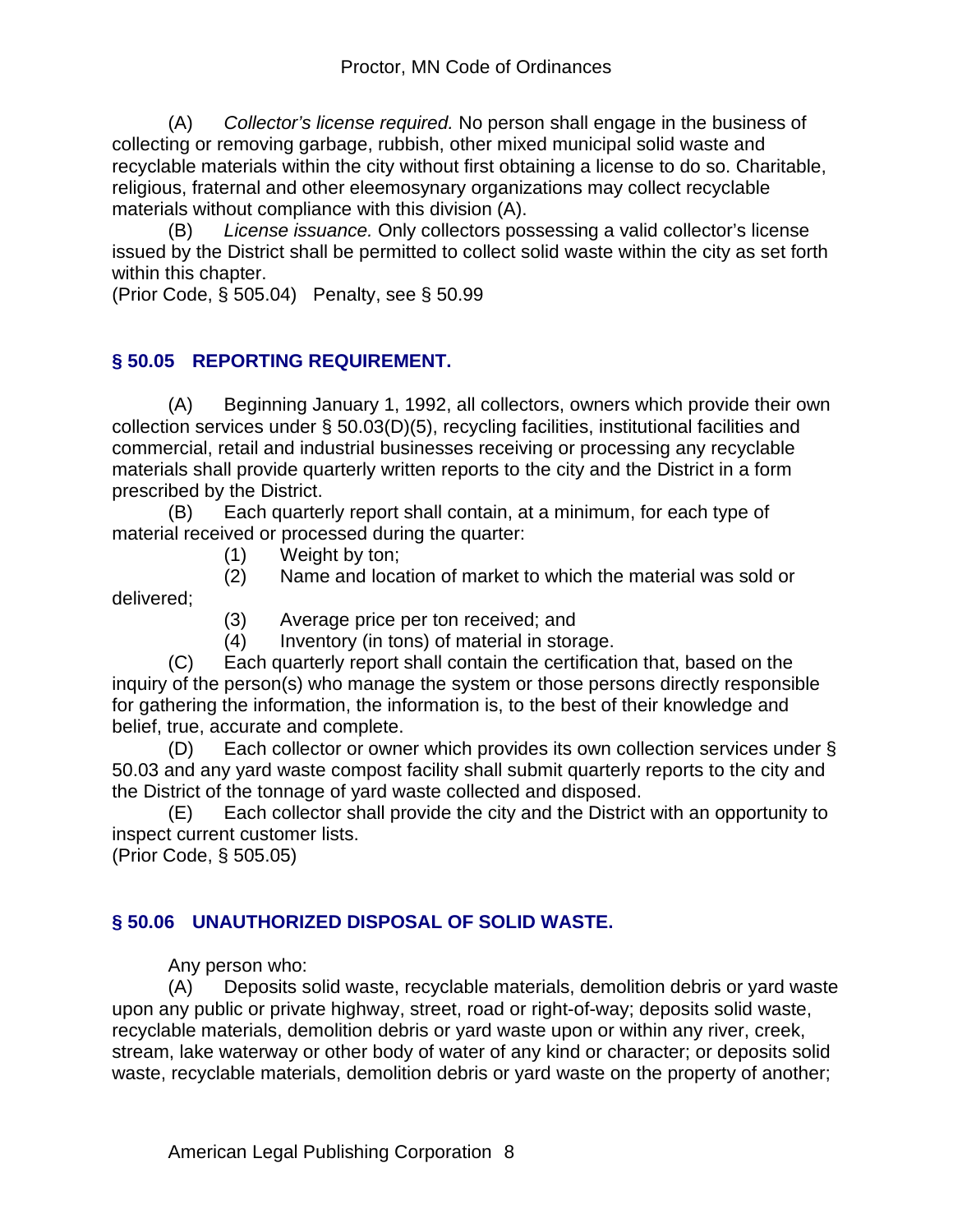(B) Causes, maintains or permits the accumulation of solid waste which creates an unsanitary condition or permits or encourages the accumulation or breeding of rats, insects or other vermin; or

(C) Deposits solid waste, recyclable materials, demolition debris or yard waste within the District in any manner that violates the provisions of this chapter is guilty of the misdemeanor of unauthorized deposit of solid waste. (Prior Code, § 505.06) Penalty, see § 50.99

## **§ 50.07 ENFORCEMENT AND INSPECTION.**

(A) Inspection and evaluation of containers and collectors shall be made by the City Building Official in a frequency as to ensure consistent compliance by the owners, occupants and collectors with provisions of the chapter. Each owner, occupant or collector shall be provided with written and documented notice of any deficiencies, recommendations for their correction and the date when the correction shall be accomplished. Each owner, occupant or collector shall be required to allow free access to authorized representatives of the city or to authorized representatives of any other governmental agency at any time for the purpose of making the inspections as may be necessary to determine compliance with the requirements of this chapter or any other applicable statute, ordinance or regulation.

(B) The city shall have the right to inspect private property to determine if a container or collector is in accordance with the provisions of the chapter. (Prior Code, § 505.07)

## **§ 50.08 INTENT.**

(A) It is the express intent of this chapter, specifically the recycling provisions hereof, to require the recycling of recyclable materials within the city in order to aid the District in meeting the goals specified in M.S. § 115A.551, as it may be amended from time to time.

(B) It is further the express intent of this chapter to recognize that the District has regional authority for the solid waste generated by residents of the city. Therefore, where this chapter is in contradiction to the rules and regulations of the District, the rules and regulations of the District shall supersede the specific portions of this chapter in contradiction or contravention of the rules and regulations of the District. This chapter shall not govern or control the disposal of hospital waste, pathological waste, infectious waste, medical sharps, industrial solid waste and hazardous substances. (Prior Code, § 505.10)

## **§ 50.09 REGULAR EMPTYING; ASSESSMENT FOR FAILURE.**

Every can or receptacle required by § 50.03 shall be emptied at least once each week, or more often as directed by the Council, at the expense of the owner, agent,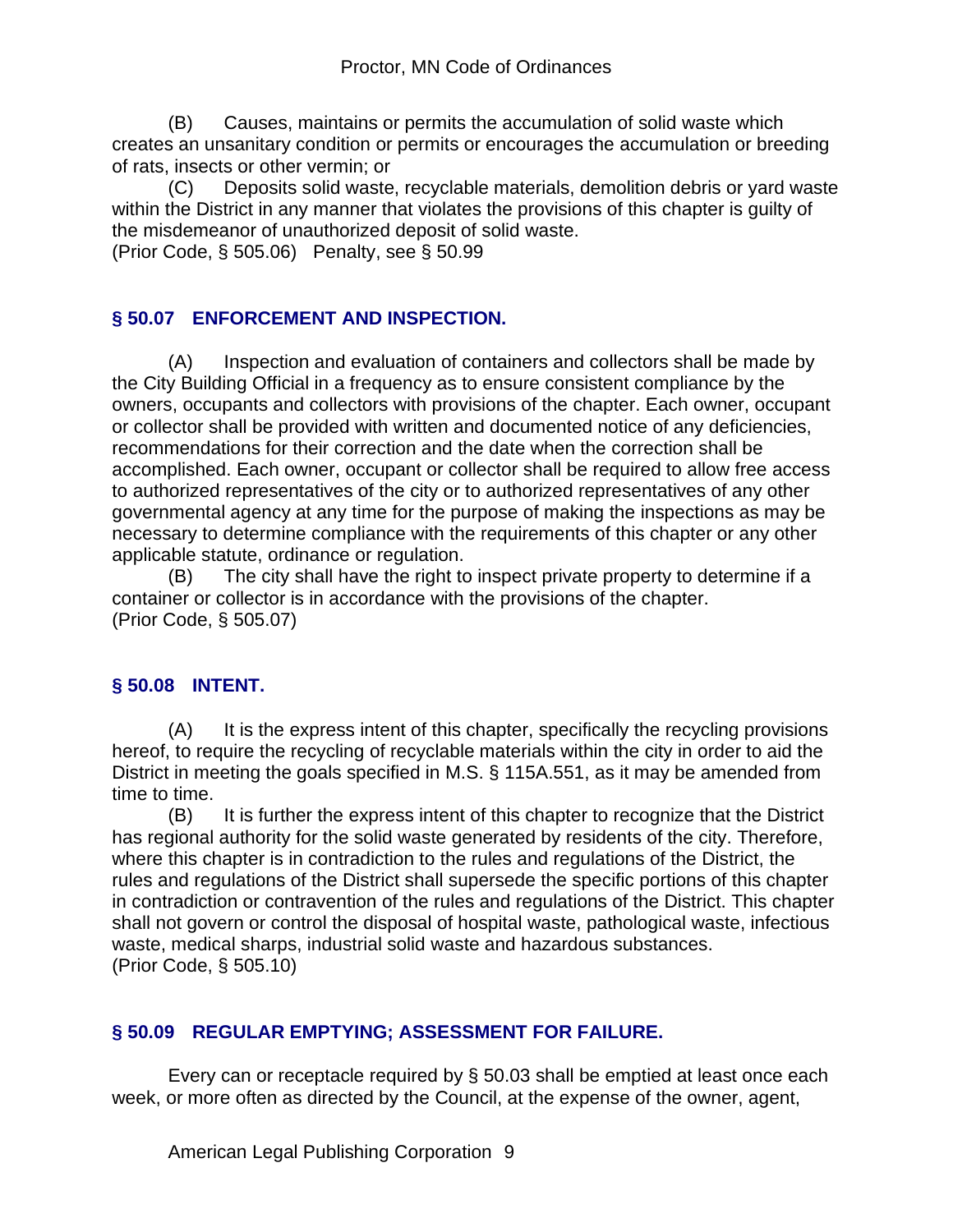lessee or occupant of the property. If the can or receptacle is not emptied weekly, the Building Official shall cause the same to be emptied, and the cost thereof shall be collected from the owner, agent, lessee or occupant of the property. The costs may be certified to the County Auditor for collection as a special assessment pursuant to M.S. § 429.101, as it may be amended from time to time, and this chapter. (Prior Code, § 505.11)

#### **§ 50.10 LIST OF DELINQUENT ACCOUNTS.**

(A) On or before June 1 of each year, each licensed collector or his or her assignee, may transmit to the Clerk-Treasurer a list of properties to which he or she has rendered collection and removal service pursuant to this chapter in the immediately preceding 17 months which has not been paid or previously assessed pursuant to this chapter, together with the amount due with respect to each property. The list shall be accompanied by a verified statement that the amounts indicated are, in fact, due and owing and that the licensed collector has made a reasonable attempt to collect the amounts.

(B) In addition, the Building Official shall, on or before October 10 of each year, transmit to the Clerk-Treasurer a list of properties to which collection and removal service has been rendered pursuant to this chapter, in the event the owner of the property has not earlier reimbursed the city for sums expended by it to secure the service.

(C) Upon the receipt of the lists, the Clerk-Treasurer shall make an assessment roll containing, in columns, the name of the owner of each lot or parcel of land separately assessed, if known to him or her, together with a description of each lot or parcel of land and the amount of the assessment.

(Prior Code, § 505.12)

#### **§ 50.11 NOTICE OF ASSESSMENT.**

On or before July 1 of each year, the Clerk-Treasurer shall certify the assessment roll to the City Council. The Clerk-Treasurer shall give 20 days' notice by first class mail to the apparent owner of each lot or parcel of land separately assessed stating the amount of the assessment, the description of the property that the assessment roll is on file in the Clerk-Treasurer's office, and the time at which the Council will meet to hear parties aggrieved by the assessment. (Prior Code, § 505.13)

#### **§ 50.12 APPEAL TO COUNCIL.**

At the time stated in the notice of assessment, the Council shall meet, hear and determine all objections which may be made by any party interested in any assessment made under this chapter to the regularity of the proceedings or to the correctness of the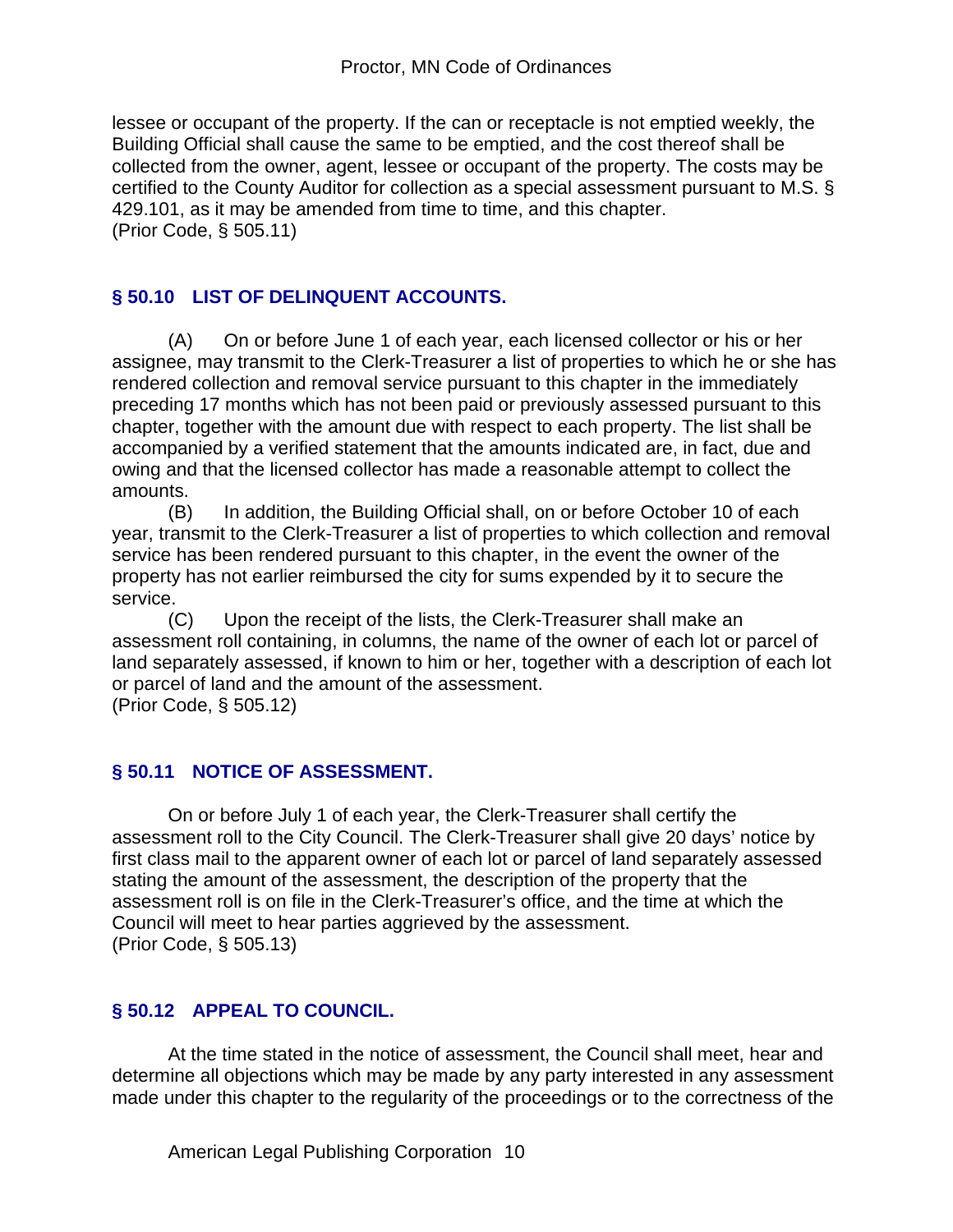amount of the assessment or of the amount levied upon a particular lot or parcel of land. If the proceedings are found to be regular, it shall correct any errors which may have been found in the assessment and shall, thereupon by resolution, confirm the assessment. To each assessment a collection fee subject to city schedule of charges and fees shall be added to reimburse the city its administrative assessment costs. Immediately thereafter, notice of the confirmed assessment and its amount, including the collection fees, shall be sent by the City Treasurer by mail to the apparent owner of each lot or parcel of land assessed. The notice shall indicate that the assessment is due and payable on or before October 1 of the year when confirmed and that failure to make payment by the date shall render the assessment delinquent. (Prior Code, § 505.14) (Ord. 02-05, passed 4-4-2005)

## **§ 50.13 CERTIFICATION OF DELINQUENT ASSESSMENTS.**

On or before October 10 of each year, the City Treasurer shall file with the County Auditor a certified statement of all assessments delinquent under this chapter describing the land affected and giving the amount of the assessment, with 10% penalty added. Annually, the City Treasurer shall remit to the licensed collectors or their designated agents, all sums together with the interest thereon collected with regard to delinquent accounts submitted to the City Treasurer. Any penalty collected by the City Treasurer on the accounts shall be retained by the city. All accounts, including interest and penalty thereon, collected by the City Treasurer for service rendered and paid for by the city shall be retained by the city. (Prior Code, § 505.15)

#### **§ 50.99 PENALTY.**

(A) *Violation.* Any owner, occupant or collector who fails to comply with the provisions of this chapter may be charged with a violation and upon conviction thereof shall be punished therefor as provided by law. A separate offense shall occur for each day of which a violation occurs or continues.

(B) *Equitable relief.* In the event of a violation or a threat of violation of this chapter, the Attorney for the city may take appropriate action to enforce this chapter, including, but not limited to, application for injunctive relief, action to compel performance or other appropriate action in District Court, if necessary, to prevent, restrain, correct or abate the violations or threatened violations. (Prior Code, § 505.08)

# **CHAPTER 51: SEWERS**

Section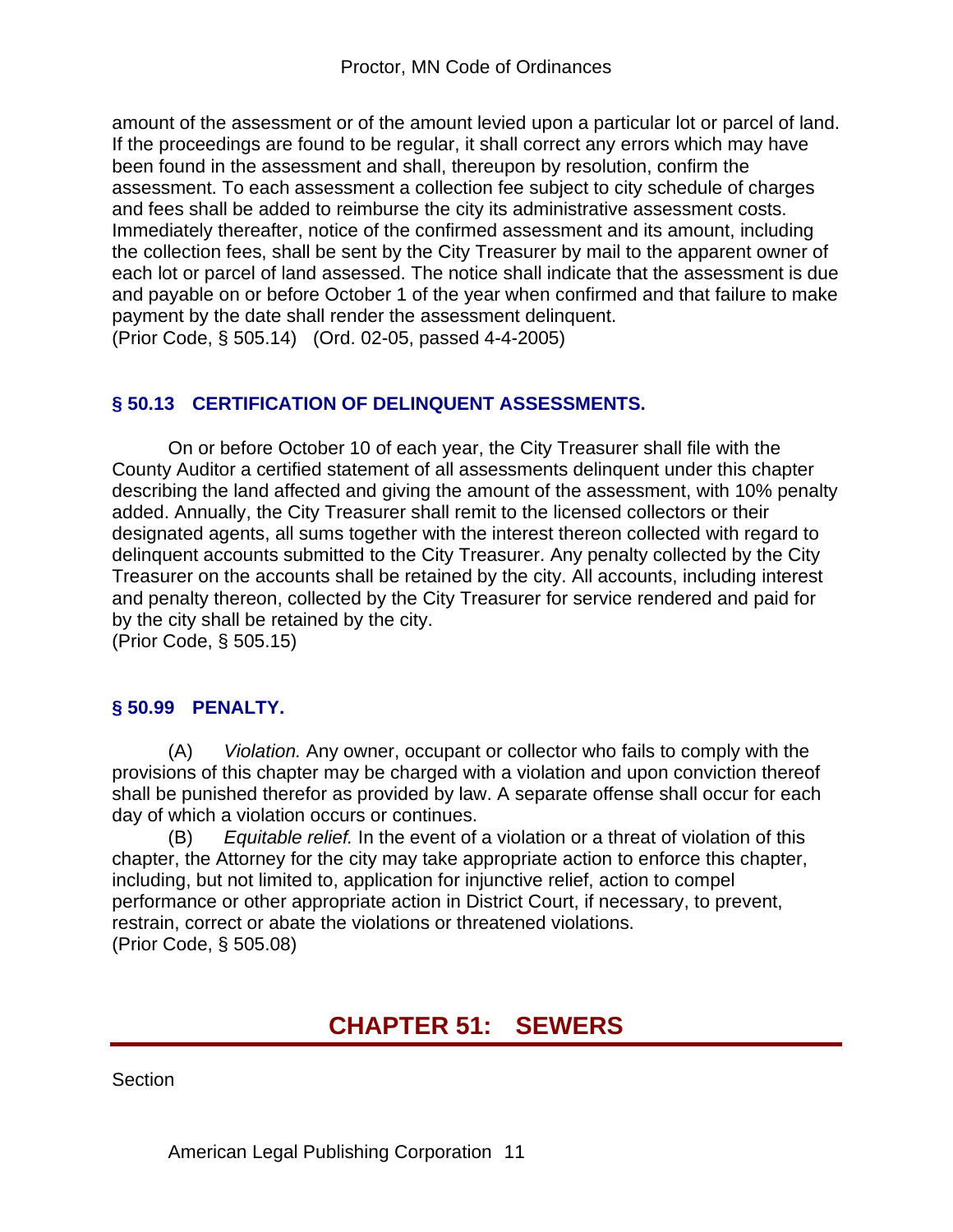#### *Sewer Laterals*

- 51.01 Definitions
- 51.02 City's authority to enforce
- 51.03 Sewer laterals, cleanouts and connections
- 51.04 Inspections and repairs of sewer laterals, house traps, footing drains and sump pumps

#### *Wastewater Facilities System*

- 51.15 Wastewater facilities systems established
- 51.16 Definitions
- 51.17 Use of public sewers required
- 51.18 Private wastewater disposal
- 51.19 Building sewers and connections<br>51.20 Use of public sewers
- Use of public sewers
- 51.21 Damage to wastewater facilities prohibited
- 51.22 Powers and authority of inspectors
- 51.23 User charge system established

#### *Standards for Fats, Oil and Grease Reduction*

- 51.35 Authority and purpose
- 51.36 Definitions
- 51.37 Fats, oil and grease reduction requirements
- 51.38 Record retention

#### *Illicit Discharge and Connection to the Storm Drainage System*

- 51.50 Purpose
- 51.51 Definitions
- 51.52 Applicability
- 51.53 Responsibility for administration
- 51.54 Ultimate responsibility
- 51.55 Prohibition of illicit discharges
- 51.56 Prohibition of illicit connections
- 51.57 Suspension of MS4 access
- 51.58 Industrial or construction activity discharges; submission of notice of coverage/authorization to the city
- 51.59 Monitoring of discharges
- 51.60 Requirement to prevent, control and reduce pollutants in stormwater by the use of best management practices (BMPs)
- 51.61 Watercourse protection
- 51.62 Notification of spills
- 51.63 Enforcement
- 51.99 Penalty

# **SEWER LATERALS**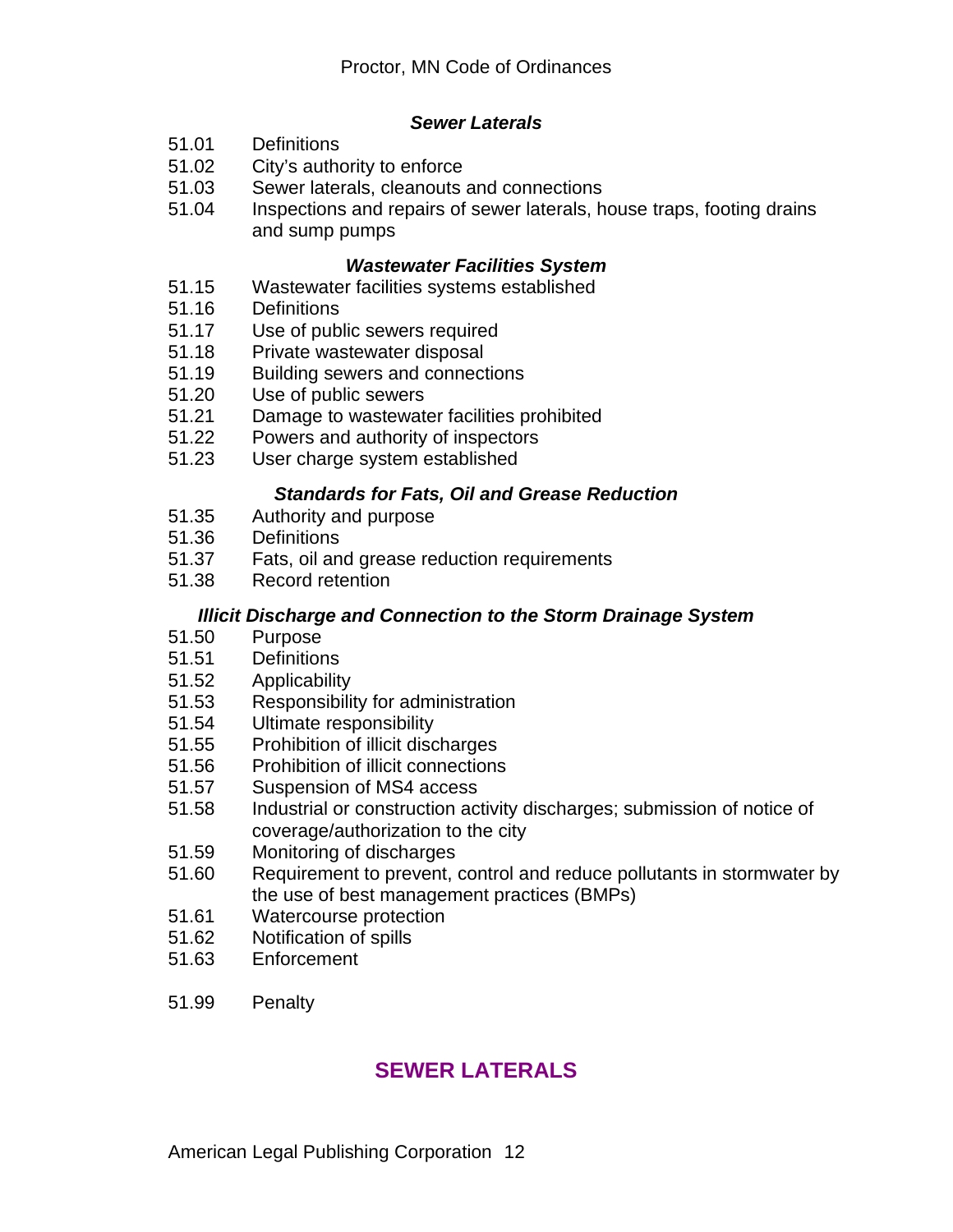## **§ 51.01 DEFINITIONS.**

For the purpose of this subchapter, the following definitions shall apply unless the context clearly indicates or requires a different meaning.

**BACKFLOW VALVE.** A check valve specifically designed to prevent the reverse flow of sewage in a lateral.

*BUILDING SEWERS.* Sewer, soil pipe and drain pipes constructed within and under buildings.

*CITY ENGINEER.* The City Engineer of the city is a qualified engineering firm acting as City Engineer of the city or qualified designee.

**PREMISES.** A lot, parcel of land, building or establishment.

*SEWAGE.* All water or combination of liquid and water-carried solid or semi-solid waste conducted away from residences, business buildings, institutions and other sources, which is known as domestic sewage, together with liquid or water-carried solid or semi-solid waste resulting from a manufacturing process employed in industrial establishments, including the washing, cleaning or drain water from the process, which is known as industrial waste.

*SEWER* or *SEWER MAIN.* Any city owned sewer pipe within a city street or public right-of-way receiving or intended to receive the discharges of more than one sewer lateral. No sewer main constructed henceforth shall be less than eight inches in diameter nor be laid or constructed in any city street, easement or right-of-way or street, easement or right-of-way under the control of the city, except to the lines, grades and specifications approved by the proper city authority.

*SEWER LATERAL* or *LATERAL.* A privately-owned pipeline connecting a building sewer to a sewer main.

(Ord. passed - -2018; Ord. 04-19, passed 10-21-2019)

## **§ 51.02 CITY'S AUTHORITY TO ENFORCE.**

The City Administrator or designee shall be charged with the administration of the sewerage system and the enforcement of the provisions of this subchapter. (Ord. passed - -2018; Ord. 04-19, passed 10-21-2019)

## **§ 51.03 SEWER LATERALS, CLEANOUTS AND CONNECTIONS.**

(A) All laterals from the building wall to the connection to the sewer main are the property of the owner of the connected building. All property owners whose properties are connected to a sewer main or are otherwise connected to the city's sewer system by sewer lateral shall at their own expense maintain the sewer lateral in a fully functioning condition and ensure the lateral is free of cracks, leaks, inflow or infiltration of extraneous water, root intrusion or open joints. Property owners shall ensure that laterals drain freely to the sewer main without excessive sags that collect grease and sediment.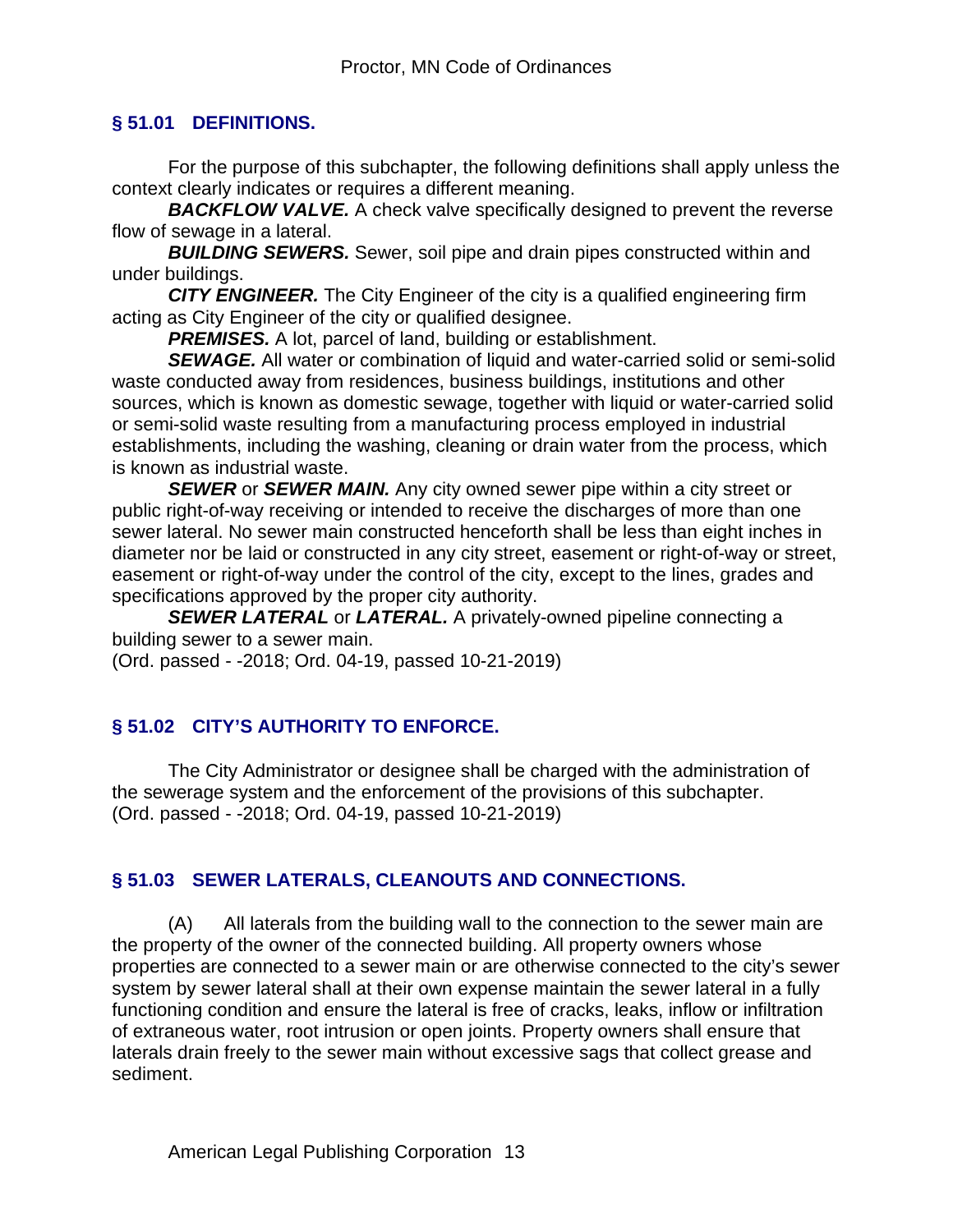(B) No person, firm or corporation shall break or cut into or connect to any sewer in any street, easement or right-of-way in the city or under the control of the city without first securing a permit so to do from the city. Prior to beginning work, detailed plans describing the work to be done shall be submitted to and approved by the City Engineer or his or her designee.

(C) Each property utilizing the city's sewer system shall have a separate lateral connected to the sewer main. Notwithstanding the foregoing sentence, branched or common laterals shall be permitted only in the following instances:

 (1) Where a lateral is maintained by a homeowner's association or other entity that is party to a formal, recorded lateral maintenance agreement;

 (2) Where more than one building or other structure is situated upon the same lot, in which case all buildings and structures may, by permit authorized by the City Engineer, be joined in the use of one connecting sewer; provided that the connection conforms in all other respects to the provisions of this subchapter and a drawn plan of the joint connection be first submitted to and approved by the City Engineer. As a further condition of obtaining a permit, all buildings and structures shall be owned by the same person;

 (3) Where, in the opinion of the City Engineer, it is impossible or impractical to connect a building on a single lot to the main sewer except in conjunction with the connection of a building or buildings on other lots, a joint connection may be allowed, provided that the connection conforms in all other respects to the provisions of this subchapter and a drawn plan of the joint connection be first submitted to and approved by the City Engineer. A permit for each individual lot covering the identification of the responsible party for maintenance and liability for maintenance and overflow damages shall be required; and

 (4) Where two or more structures on separate parcels are connected to a branched or common lateral "wye", each property shall be disconnected from the branched or common lateral and a new separate lateral shall be constructed upon the transfer of title of either property by sale.

(D) A cleanout approved by the City Engineer shall be installed and maintained, at the sole expense of the property owner, on all laterals. The installation of the devices shall be required as follows:

 (1) When building a new structure on property with an existing lateral, or when otherwise proposing to connect a previously unconnected structure to an existing lateral;

 (2) As a condition of approval of any major building remodel project. A major building remodel project is one that is estimated by the city to cost \$50,000 or more;

 (3) Prior to the close of escrow when the property is transferred via sale or other transfer of ownership by deed, instrument or writing;

 (4) Whenever the city finds that a sewage spill emanating from a lateral has reached public property, including, but not limited to, a city street or the city storm drain system, or has flowed onto private property owned by another property owner; and

 (5) Whenever the city finds that a sewage spill emanating from a lateral presents a threat to public health, even if it has not flowed across a property line.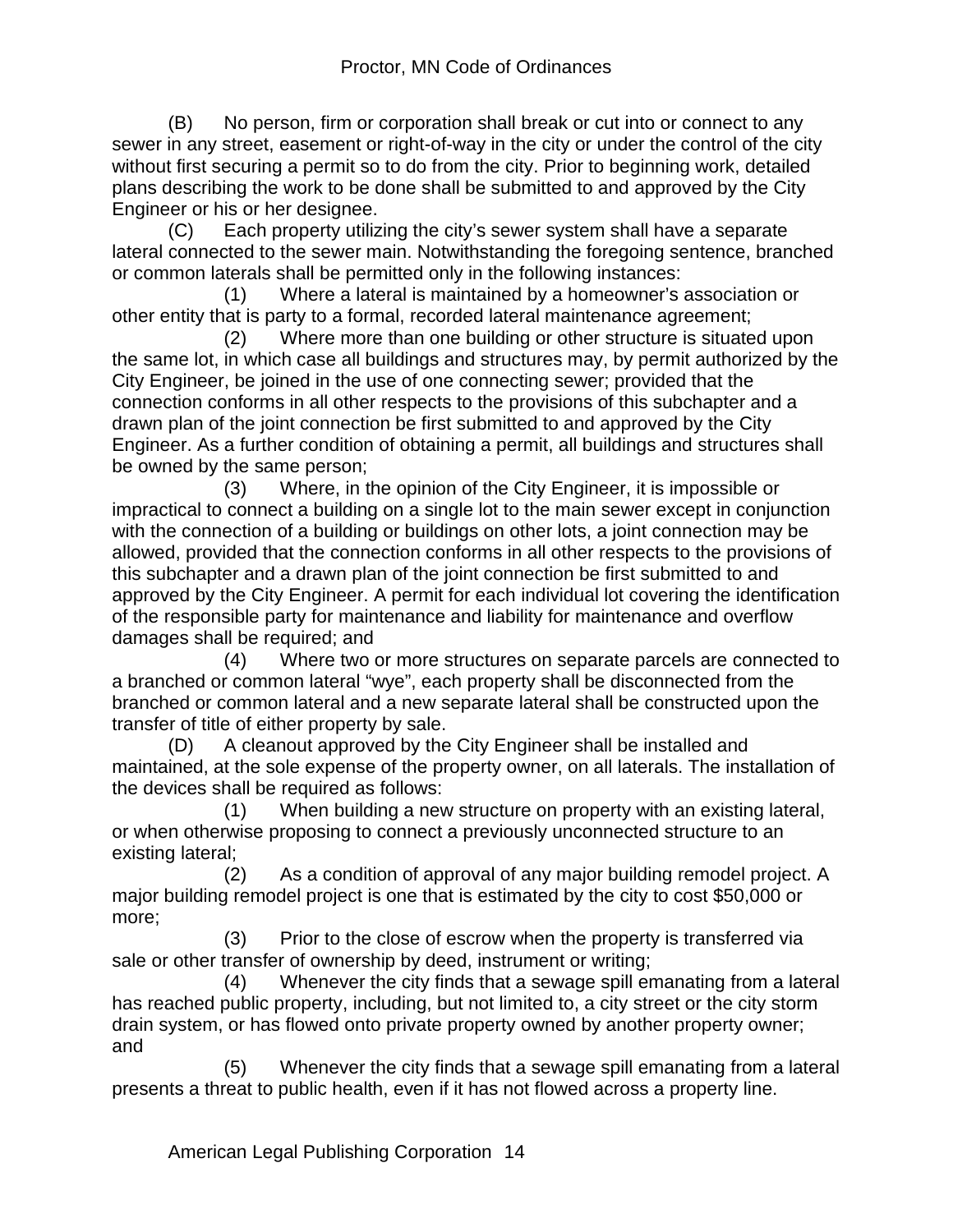(E) (1) On laterals serving properties where the outlet of a trap for a plumbing fixture is installed or located at an elevation which is less than two feet above the rim of the nearest manhole or other sewer access point uphill from the point of connection of the lateral to the public sewer in any new or existing drainage system, approved types of backflow valves may be required by the City Engineer. The installation of the devices shall be required under the same circumstances as set forth in divisions (D)(1) through (D)(5) above.

 (2) Where a backflow valve is required, the valve shall be installed in the lateral at the point of lowest elevation of the ground surface along the alignment of the lateral, or at another location as is permitted by the city, providing that at any location, the elevation of the ground surface is not less than two feet below the lowest trap served by the building sewer.

 (3) The backflow valve shall have cleanouts directly upstream and downstream of the valve. The cleanouts shall be connected to the lateral by means of "wye" fittings. The backflow valve shall be accessible from the surface and protected by the use of a precast access box of concrete or heavy-duty plastic approved by the City Engineer.

 (4) The cleanouts shall be positioned at an elevation at least three inches above the ground in order to prevent the obstruction of the vent opening or the inflow of surface water.

(F) Any owner whose property meeting the elevation criteria of this section that has no backflow valve, or has a defective or improperly installed backflow valve, shall be responsible for all damage that results from the lack of a device, or the failure of the defective or improperly installed device to prevent the damage.

(Ord. passed - -2018; Ord. 04-19, passed 10-21-2019) Penalty, see § 51.99

#### **§ 51.04 INSPECTIONS AND REPAIRS OF SEWER LATERALS, HOUSE TRAPS, FOOTING DRAINS AND SUMP PUMPS.**

(A) (1) No foundation drains, sump pumps, roof drains, or catch basis are permitted to discharge to the wastewater system. Unpolluted water must be excluded from the water system.

 (2) Property owners shall, at their own expense, inspect, and provide to the city a report of the results of an inspection of, the laterals on their property prepared by a licensed plumber or a qualified and licensed person using closed circuit television (CCTV) inspection or other inspection or test method approved by the City Engineer, and if found defective, repair the lateral, as follows:

 (a) When building a new structure on property with an existing lateral, or when otherwise proposing to connect a previously unconnected structure to an existing lateral;

 (b) As a condition of approval of any major building remodel project. A major building remodel project is one that is estimated by the city to cost \$50,000 or more;

 (c) Prior to the close of escrow when the property is transferred via sale or other transfer of ownership by deed, instrument or writing;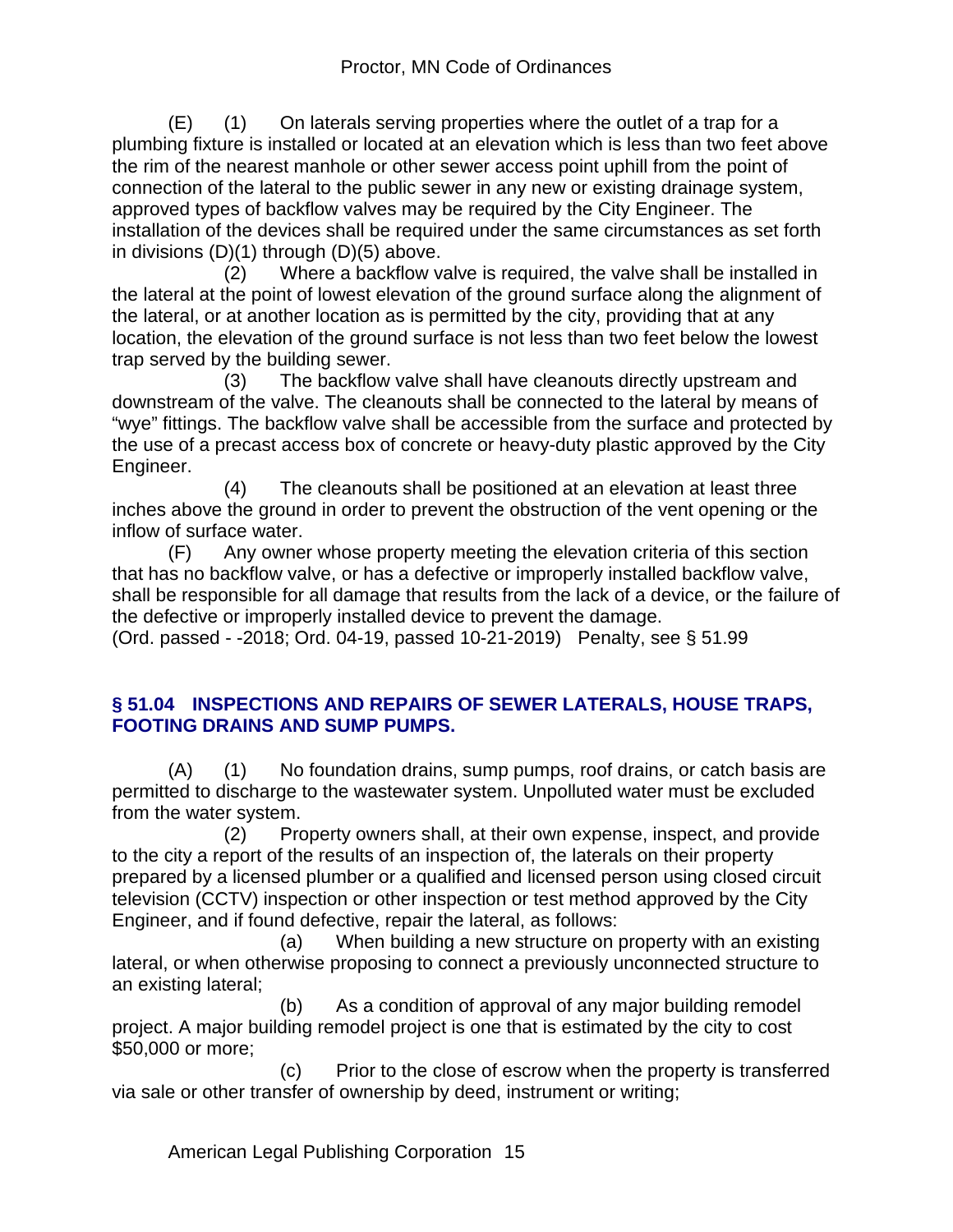(d) Whenever the city finds that a sewage overflow emanating from a lateral has reached public property, including, but not limited to, a city street or the city storm drain system, or has flowed onto private property owned by another property owner; and

 (e) Whenever the city finds that a sewage overflow emanating from a lateral presents a threat to public health, even if it has not flowed across a property line.

 (3) In the absence of a specific deadline, all inspection and testing work shall be completed within 120 days of notification by the city that the inspection is required. Existing laterals shall not be used if they are found to be defective by the inspection or if they fail city mandated tests or if they were constructed of materials deemed unacceptable by the City Engineer.

 (B) As part of its periodic construction and maintenance of sewer mains, the city may discover defective laterals. The city may order the property owner to conduct an inspection, repair or replacement of any lateral that the city knows or reasonably suspects to be defective.

(C) The lateral shall be considered defective if it has any of the following conditions: displaced joints, root intrusion, substantial deterioration of the lines, damaged clean-out, defective clean-out, inflow, infiltration of extraneous water or other conditions likely to substantially increase the chance for a lateral blockage, or if, within a period of one year, a lateral suffers two or more blockages resulting in overflows.

(D) Whenever defective laterals are found, the property owner, at the sole expense of the property owner, shall repair or replace the lateral. The City Engineer shall determine the extent of repair required, and more limited repair than complete replacement of the lateral may be permitted at the sole discretion of the City Engineer. The following requirements shall be met.

 (1) A replaced or repaired lateral shall not be covered or backfilled until it has been inspected by a representative of the city.

 (2) All new and repaired laterals must pass an air pressure test as specified by the City Engineer.

 (3) All repaired or replaced laterals shall be brought into compliance with the requirements of the city code. Backflow valves may be required to be installed on laterals meeting the criteria of the city code.

(E) In the absence of a specific deadline established by the responsible authority of the city, all repair or replacement work shall be completed within 120 days, or by agreement with the city and property owner, of notification by the city that the repair or replacement is required. Repair or replacement shall consist of, but not be limited to, the sewer and water utilities, sidewalk, curb, street, grading and seeding.

(F) When a lateral is completely replaced, inspected and approved by the city, the property owner is not required to inspect the lateral upon sale of the property for ten years following the date of complete replacement of the lateral.

(G) Roots, grease or other material which have accumulated in a lateral cleaned or maintained shall be prevented from entering the sewer main during the maintenance or repair of the lateral. In the event that material is permitted to enter the main causing or contributing to the cause of a sewage spill, the property owner and/or contractor performing maintenance work, in addition to any criminal penalties imposed,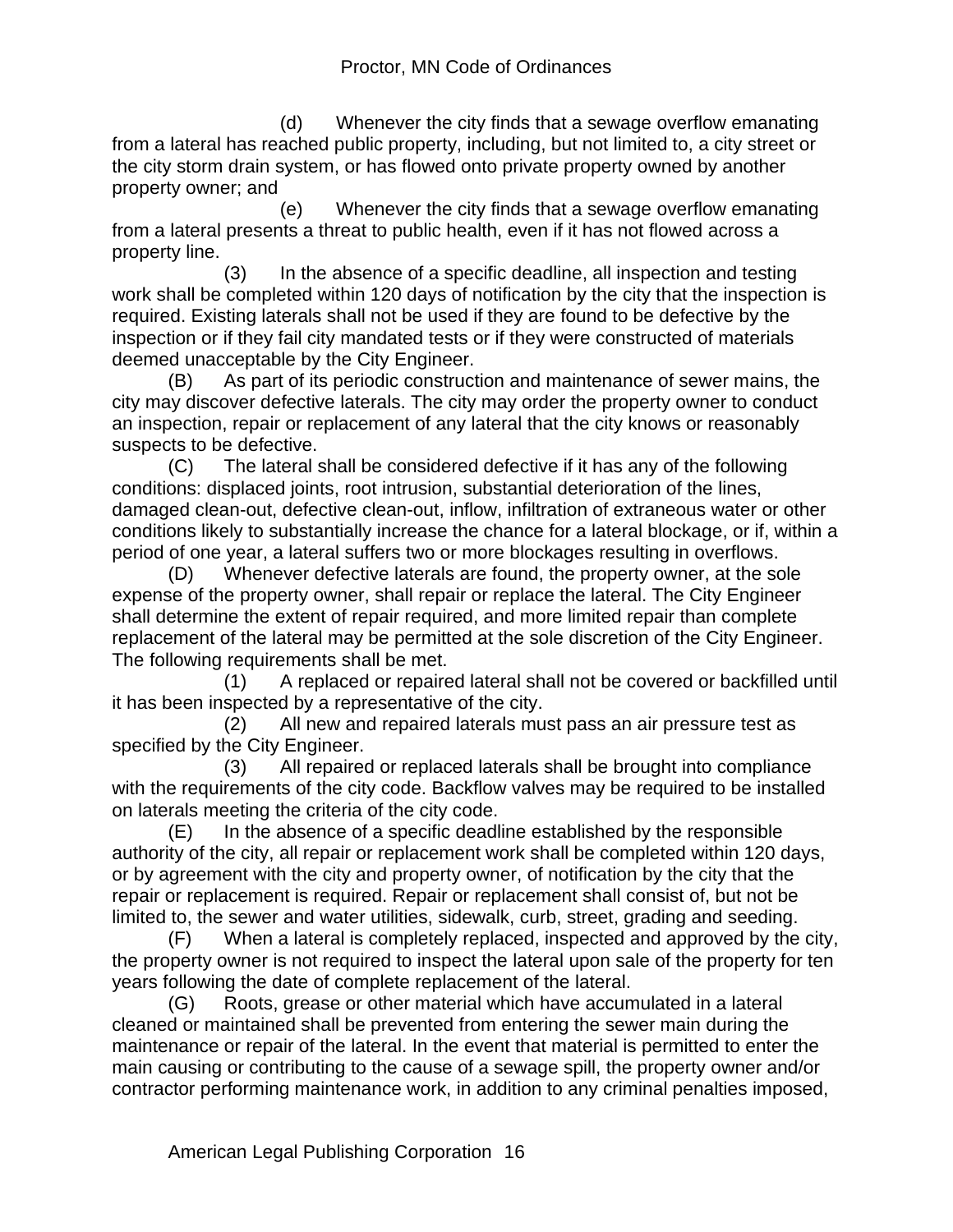shall be held civilly liable to the city for any fines or other expenses incurred by the city resulting from the spill.

(H) The city shall have the authority to recover from a property owner, the city's expenses incurred in responding to sewer overflows on private property. In addition to any actual expenses incurred by the city resulting from an overflow, the city may impose civil administrative penalties against a property owner who fails to perform any act required in this section, which failure results in an overflow reaching public or private property other than the property owner's property, according to the following schedule:

(1) Up to \$500 for the first violation;

 (2) Up to \$1,000 for a second violation occurring within three years after the first violation; and

 (3) Up to \$2,500 for each additional violation within a three-year period exceeding two violations.

(I) The City Council shall have the authority to establish, waive, suspend or otherwise modify any civil administrative penalty imposed by this section that exceeds the direct costs of the city upon a showing by the property owner of severe financial hardship, or upon a showing that the property owner has satisfactorily repaired the lateral to a degree sufficient to ensure avoidance of further violations.

(J) The provisions of this section shall not be construed to require or obligate the city to enter into a reimbursement agreement if, in the sole discretion of the City Council, to so enter into the agreement would not be in the best interests of the city or would be detrimental to the health, safety or welfare of the city.

(K) (1) Where buildings are to be demolished, the following actions shall be required:

future; and

(a) Determine if the service is to be abandoned or reused in the

 (b) Have the service (lateral) line televised, if records are not on file showing it has been televised in the past ten years. A city official shall review the video recording and records on file with the city to determine the condition of the sewer lateral (typically, the Building Official/Inspector, City Engineer or Streets Department Foreman/Supervisor).

 (2) (a) If the service line is to be abandoned but is in good condition with no apparent inflow and infiltration issues (typically either PVC or cast iron pipe), remove or abandon service line to the property line. Expose the sewer lateral at the lot or curb line and seal/cap the open end to the satisfaction of the authorized city official.

 (b) If the service line is to be abandoned and is in poor or failing condition and the street is in poor or failing condition, remove or abandon the service line to the main line in the street. Then remove the "wye" connection at the main line, and repair the main sewer line in the street as determined by authorized city official.

 (c) If the service line is to be abandoned, and is in poor or failing condition but the street is in fair to good condition, remove or abandon the service line from the building to the property line, or as near as possible to the back of the curb, and do either of the following alternative actions with the remainder of the sewer line to the sewer main: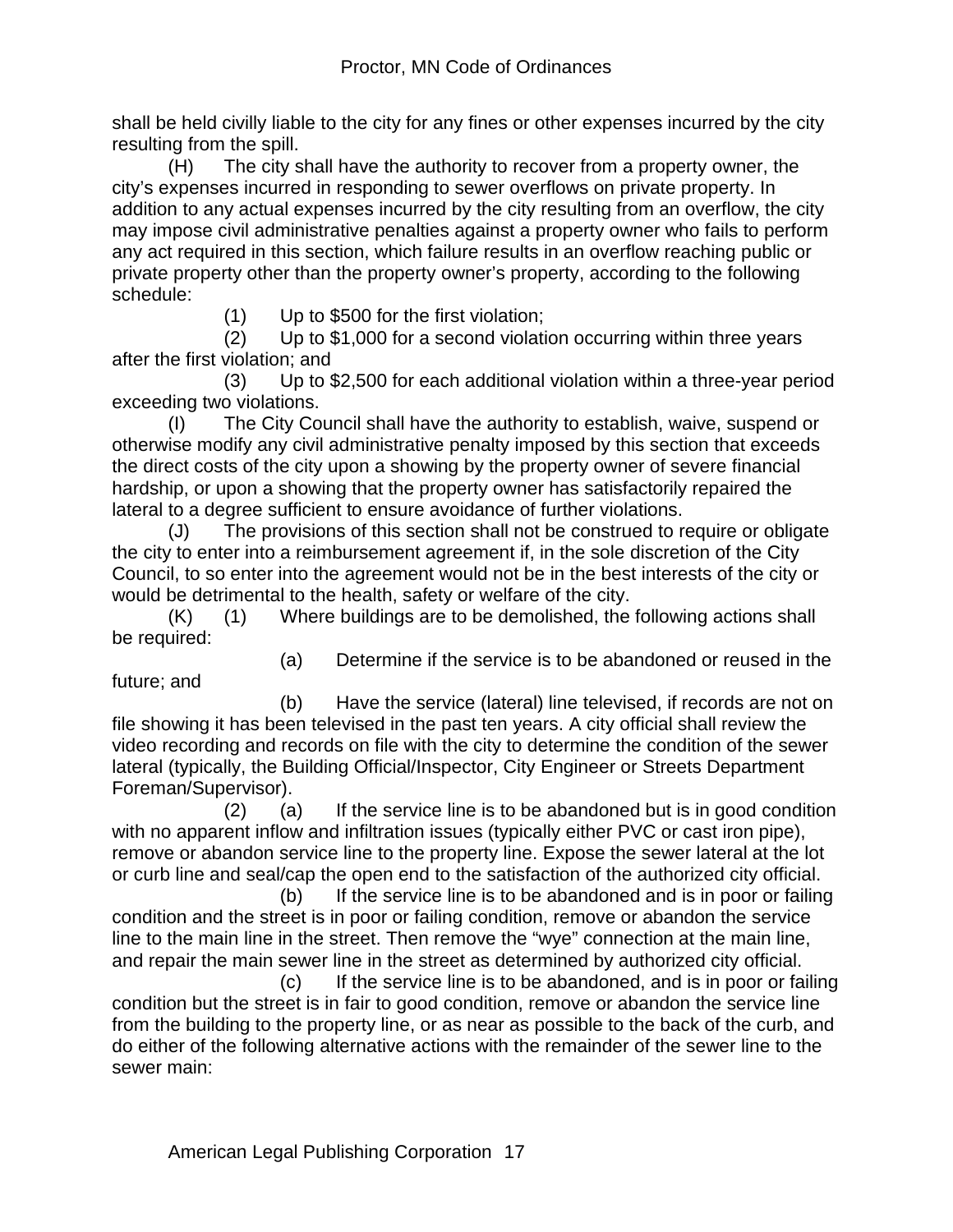1. Dig down to the lateral, exposing the line at the lot line or close to the curb and install, a city approved membrane liner through the remaining service stub. Seal both ends of the liner, and install a seal/cap on the open end at the property or curb line to the satisfaction of the authorized city official; or

 2. Install a city-approved plug in the service line as near the main line pipe as possible. Fill the remaining service stub with a non-permeable grout or sealant and install a seal/cap on the open end of the pipe at the property or curb line to the satisfaction of the authorized city official.

 (d) If the service line is needed in the future and the service line is in good condition (typically either PVC or cast iron pipe) regardless of the street condition, remove or abandon the service line to the property line. Dig down to the lateral, exposing the line at the lot line or close to the curb and install a cap, or seal the open end of pipe at the property or curb line to the satisfaction of the authorized city official. Provide location (ties minimum of two) to the city official.

 (e) If the service line is needed in the future, but is in poor or failing condition and the street is in poor or failing condition, remove or abandon the service line from the building to the mainline. Remove the old connection at the main line and install a new wye and pipe from the main sewer line to the lot line and install a cleanout access at the property line as determined by the authorized city official.

 (f) If the service line is needed in the future, but the old line is in poor or failing condition and the street is in good to fair condition, the service line shall be removed or abandon to the property line or curb. Install a sewer cleanout at the property line or near the curb. Connection to the remaining sewer service stub between the sewer cleanout and the main line sewer pipe shall either:

 1. Have a city-approved membrane liner installed and have the line capped at the lot line below the cleanout; or

 2. Have a city-approved plug installed in the service pipe as near the main line pipe as possible, then filled with a non permeable, but removable, grout or sealant.

(L) (1) No person shall make connection of roof downspouts, sump pump, or other sources of unpolluted waters such as storm water, ground water, roof run-off, subsurface drainage, unpolluted industrial water, or cooling water to a building sewer or building drain which is connected directly or indirectly to a public sanitary sewer.

 (2) No water from any roof, surface, ground water sump pump, footing tile, swimming pool, or other natural precipitation shall be discharged into the sanitary sewer system. Dwellings and other building and structures which require, because of infiltration of water into basements, crawl spaces, and the like, a sump pump discharge. The sump pump discharge system shall have a permanently installed discharge line which shall not at any time discharge water into the sanitary sewer system, except as provided herein. A permanent installation shall be one which provides for year-round discharge capability to either the outside of the dwelling, building, or structure or is connected to the city storm sewer or discharges through the curb or gutter to the street. It shall consist of a rigid discharge line, without valving or quick connections for altering the path of discharge.

(M) The city shall have the power and duty of hearing and deciding requests for waivers from the applicability of the provisions of this subchapter. Where strict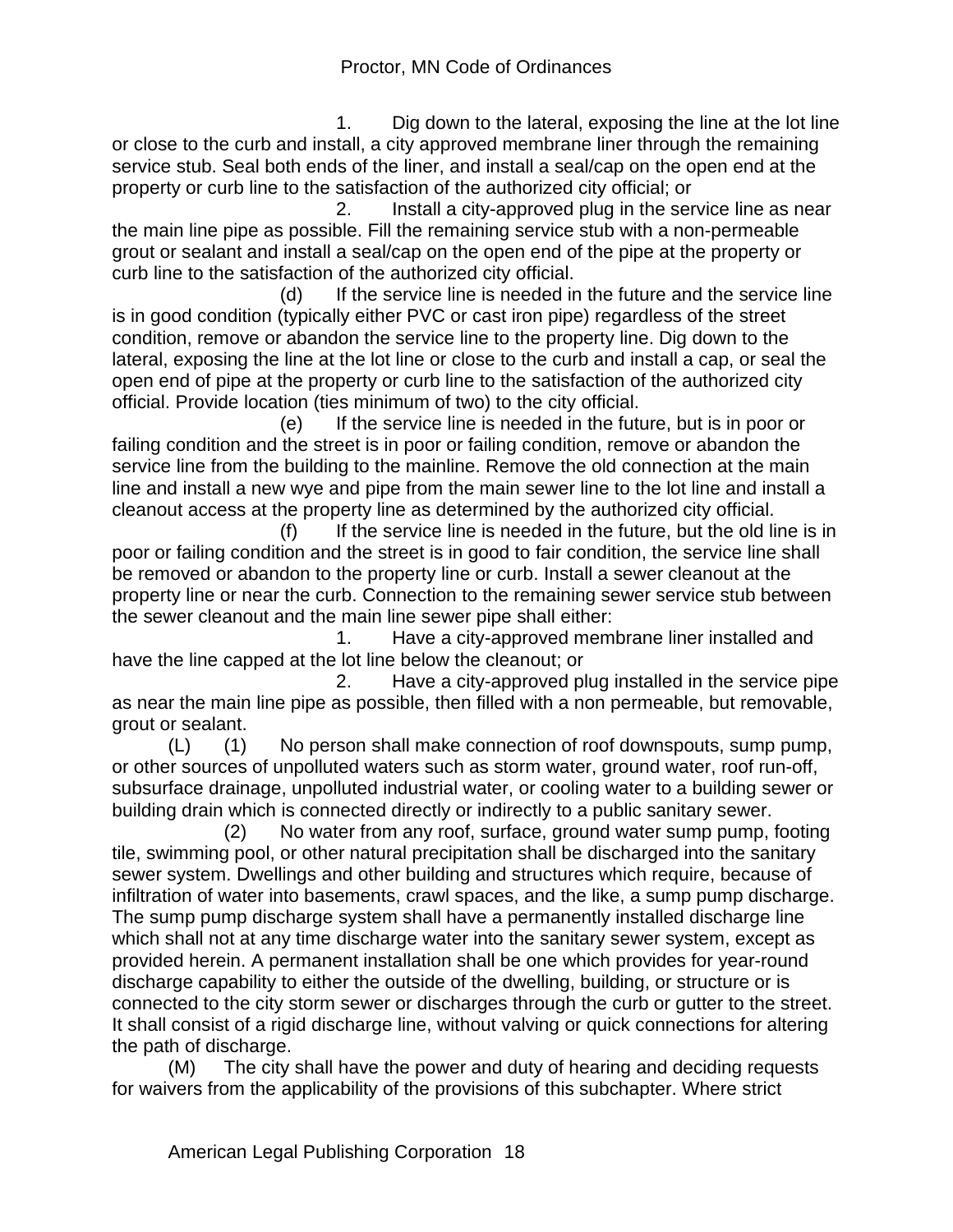enforcement would cause undue hardship because of circumstances unique to the individual property under consideration or cause a safety problem, application for a waiver shall be in writing addressed to the city. The applications shall identify the property for which the waiver is being applied, the name of the property owner and describe in detail what characteristics of the subject property create an undue hardship. The city shall have the right to inspect all property to assure their discharge water connection has been removed from the sanitary sewer. Failure to remove said discharge will result in a fine subject to city ordinance fee schedule listed above. (Ord. passed - -2018; Ord. 04-19, passed 10-21-2019)

# **WASTEWATER FACILITIES SYSTEM**

#### **§ 51.15 WASTEWATER FACILITIES SYSTEMS ESTABLISHED.**

(A) *System established.* There is hereby established a city wastewater facilities system. The system shall include all lateral, main and intercepting sewers, wastewater pumping stations, equipment and other works and facilities, whether presently existing or hereafter acquired, as are found necessary for completion of the system in first-class operating condition adequate to collect and transmit all wastewater of the city which is discharged into the city's wastewater facilities system to the wastewater facilities of the WLSSD.

(B) *Policy declared.* It is hereby declared that the establishment and operation of the city wastewater facilities system is necessary and conducive to the public health, safety, welfare and convenience of the city and its inhabitants; that the system shall constitute and be a public utility plant and convenience from which revenues may and shall be derived; and that service to be rendered to the inhabitants, industries and property by the collection of wastewater confers direct and indirect benefits to the inhabitants, industries, properties or the city for which reasonable rates and charges may be imposed.

(Prior Code, § 401.01)

## **§ 51.16 DEFINITIONS.**

For the purpose of this subchapter, the following definitions shall apply unless the context clearly indicates or requires a different meaning.

**BIOCHEMICAL OXYGEN DEMAND (BOD).** The quantity of oxygen utilized in the biochemical oxidation of organic matter expressed in milligrams per liter, as determined in accordance with standard laboratory procedures as set out in *Standard Methods*.

**BUILDING DRAIN.** The part of the lowest horizontal piping of a drainage system which receives the discharge from soil, waste and other drainage pipes inside the walls of a building and conveys it to the building's sewer, beginning five feet (one and one-half meters) outside the innerface of the building wall.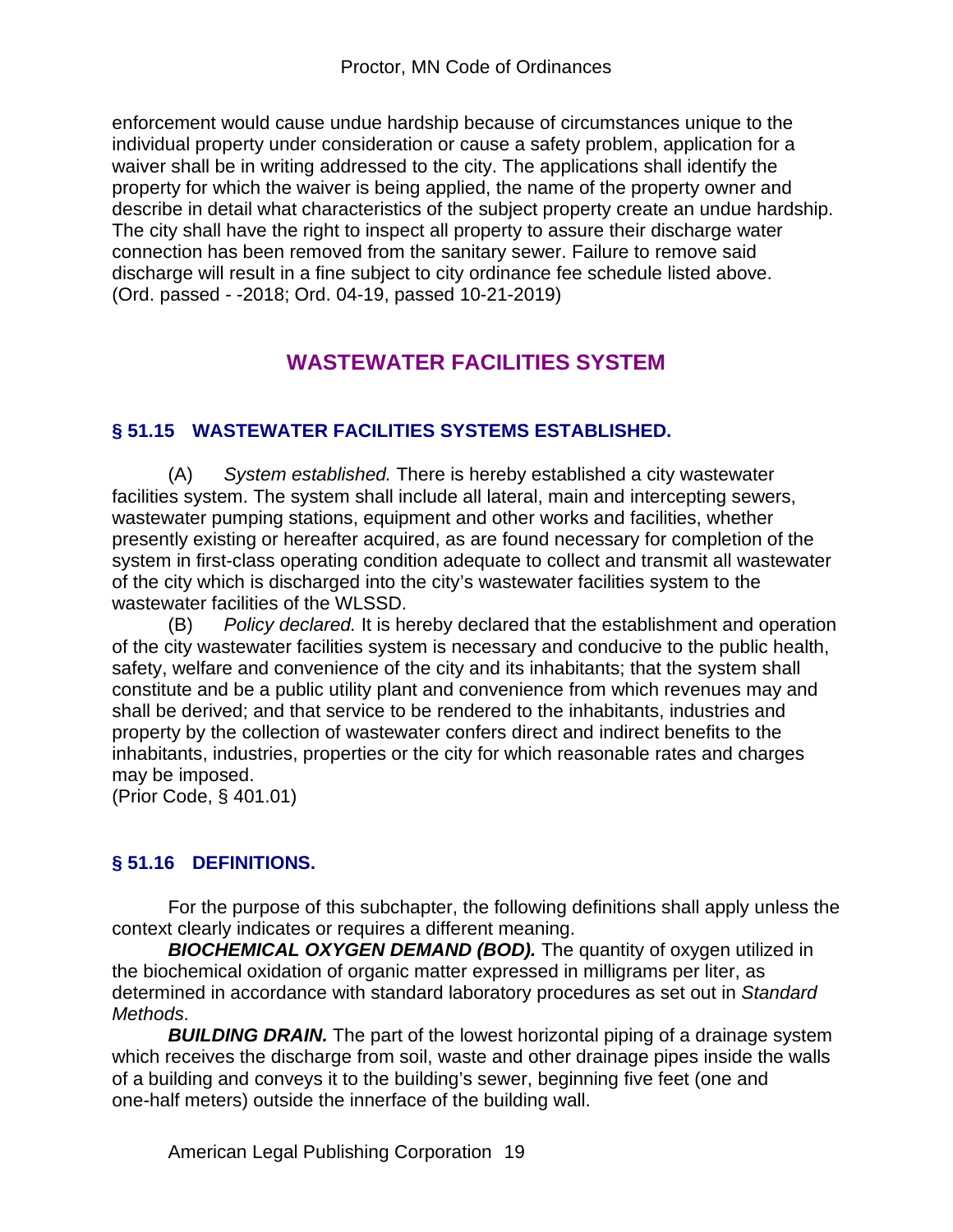(1) *BUILDING DRAIN, SANITARY.* A building drain which conveys wastewater only.

 (2) *BUILDING DRAIN, STORM.* A building drain which conveys stormwater or other unpolluted water drainage but no wastewater.

*BUILDING SEWER.* The extension from the building drain to the public sewer or other place of disposal, also called *HOUSE CONNECTION*.

 (1) *BUILDING SEWER, SANITARY.* A building sewer which conveys wastewater only.

 (2) *BUILDING SEWER, STORM.* A building sewer which conveys stormwater or other unpolluted water drainage but no wastewater.

*CAPITAL COST.* All reasonable and necessary costs and expenses incurred by the city in planning, designing, financing and constructing wastewater facilities including, but not limited to, costs and expenses for obtaining necessary permits, licenses, approvals and grants for design and construction, architect and engineers' fees, construction costs, fees for legal and consulting services, and that portion of WLSSD capital costs charged by WLSSD to the city.

*CLASSES OF USERS.* The division of wastewater facility users by waste characteristics and process or discharge similarities.

 (1) *DOMESTIC USER.* Those users which discharge exclusively domestic strength wastewater or wastewater which contains characteristics so similar to domestic strength wastewater as to be capable of treatment in the same manner as domestic strength wastewater.

 (2) *NONDOMESTIC WASTEWATER USER.* A user which discharges wastewater other than domestic wastewater.

*DEBT SERVICE.* The principal and interest necessary to pay indebtedness of the city and city's share of the indebtedness to WLSSD.

*EASEMENT.* An acquired legal right for the specific use of land owned by others.

**FEDERAL CODE OF REGULATIONS.** The United States government regulations so entitled.

*FLOATABLE OIL.* Oil, fat or grease in a physical state such that it will separate by gravity from wastewater by treatment in an approved pre-treatment facility.

*FLOW.* The quantity of wastewater.

*GARBAGE.* The animal and vegetable waste resulting from the handling, preparation, cooking and serving of foods.

*INDUSTRIAL COST RECOVERY.* Recovery by the WLSSD from the industrial users of the WLSSD wastewater facilities of the grant amount received by the WLSSD from the United States Environmental Protection Agency allocable to the transmission and treatment of the users' wastewater in the amount as required by Public Law 92-500, being 33 U.S.C. §§ 1251 et seq.

*INDUSTRIAL USER.* Any nongovernmental user of the District's wastewater treatment facilities, as is identified in the Standard Industrial Classification Manual (1972), Office of Management and Budget, as amended and supplemented.

*INDUSTRIAL WASTE.* The solid, liquid or gaseous wastes resulting from any industrial or manufacturing processes, trade or business, or from the development, recovery or processing of natural resources.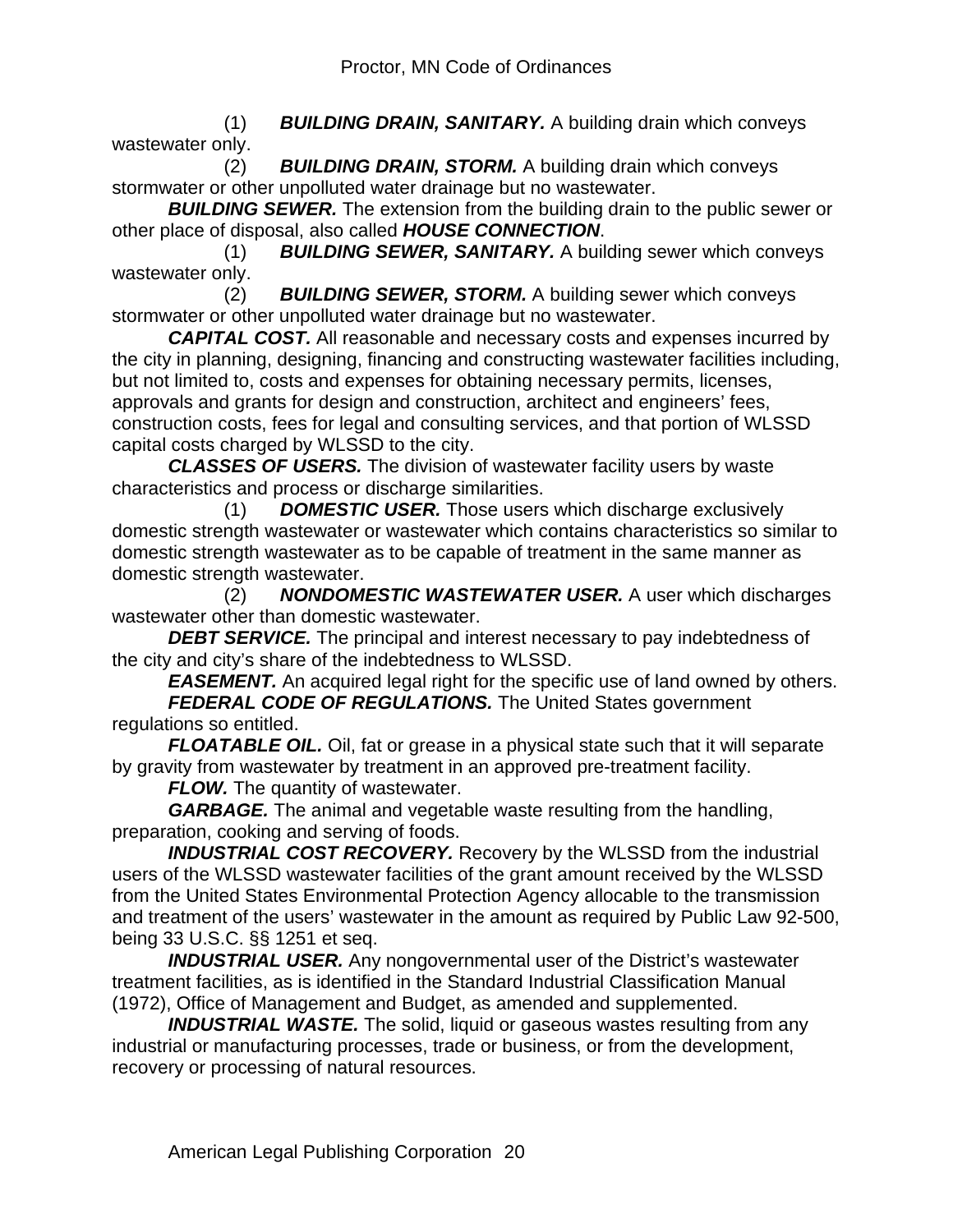*LOADS.* Quantities of wastewater characteristics such as BOD, SS, P or other constituents.

# *NATIONAL POLLUTION DISCHARGE ELIMINATION SYSTEM (NPDES)*

**PERMIT.** A permit system of the United States Environmental Protection Agency.

*NATURAL OUTLET.* Any outlet into a watercourse, pond, ditch, lake or other body of surface or ground water.

**PEAK FLOW.** The maximum instantaneous rate of flow that is discharged by a user into the wastewater facility.

**PERMIT.** Written authorization from the city or the WLSSD to perform acts allowed or required by this subchapter.

*pH.*

 (1) The logarithm of the reciprocal of the hydrogen ion concentration. The concentration is the weight, in grams, of hydrogen ions per liter of solution.

 (2) Neutral water for example, has a pH value of 7 and a hydrogen ion concentration of 10-7.

*PHOSPHOROUS (P).* Total phosphorous in wastewater as determined under standard laboratory procedures as set forth in Standard Methods.

**POLLUTED WATER.** Water of quality which does not meet the effluent criteria in effect or water which would cause violation of receiving water quality standards and would be benefitted by discharge to the sanitary sewers and wastewater treatment facilities provided.

**PRETREATMENT.** The treatment of wastewater prior to introduction thereof into the city or the WLSSD wastewater facilities.

*PRIVATE WASTEWATER DISPOSAL SYSTEM.* An arrangement of devices or structures for treating domestic or nondomestic wastewater approved for use by applicable regulations of the state and the county.

*PROPERLY SHREDDED GARBAGE.* The wastes from the preparation, cooking or dispensing of foods that have been shredded to a degree that all particles will be carried freely under the flow conditions normally prevailing in public sewers with no particle greater than one-half inch (1.27 centimeters) in any dimension.

**PUBLIC SEWER.** Any sewer owned or operated by the city or the WLSSD.

*SANITARY SEWER.* A sewer which carries wastewater and to which storm, surface and ground water are not intentionally admitted.

**SEWER.** A pipe or conduit that carries wastewater to storm, surface or ground water.

*SLUG.* Any discharge of water or wastewater, which in concentration of any given constituent or in quantity of flow, exceeds, for any period of duration longer than 15 minutes, more than five times the average 24-hour concentration of flows during normal operation and which may adversely affect the collection system and/or performance of the wastewater treatment works.

*STANDARD METHODS.* The latest edition of *Standard Methods for the Examination of Water and Wastewater* published jointly by the American Public Health Association, the American Waterworks Association and the Water Pollution Control Federation.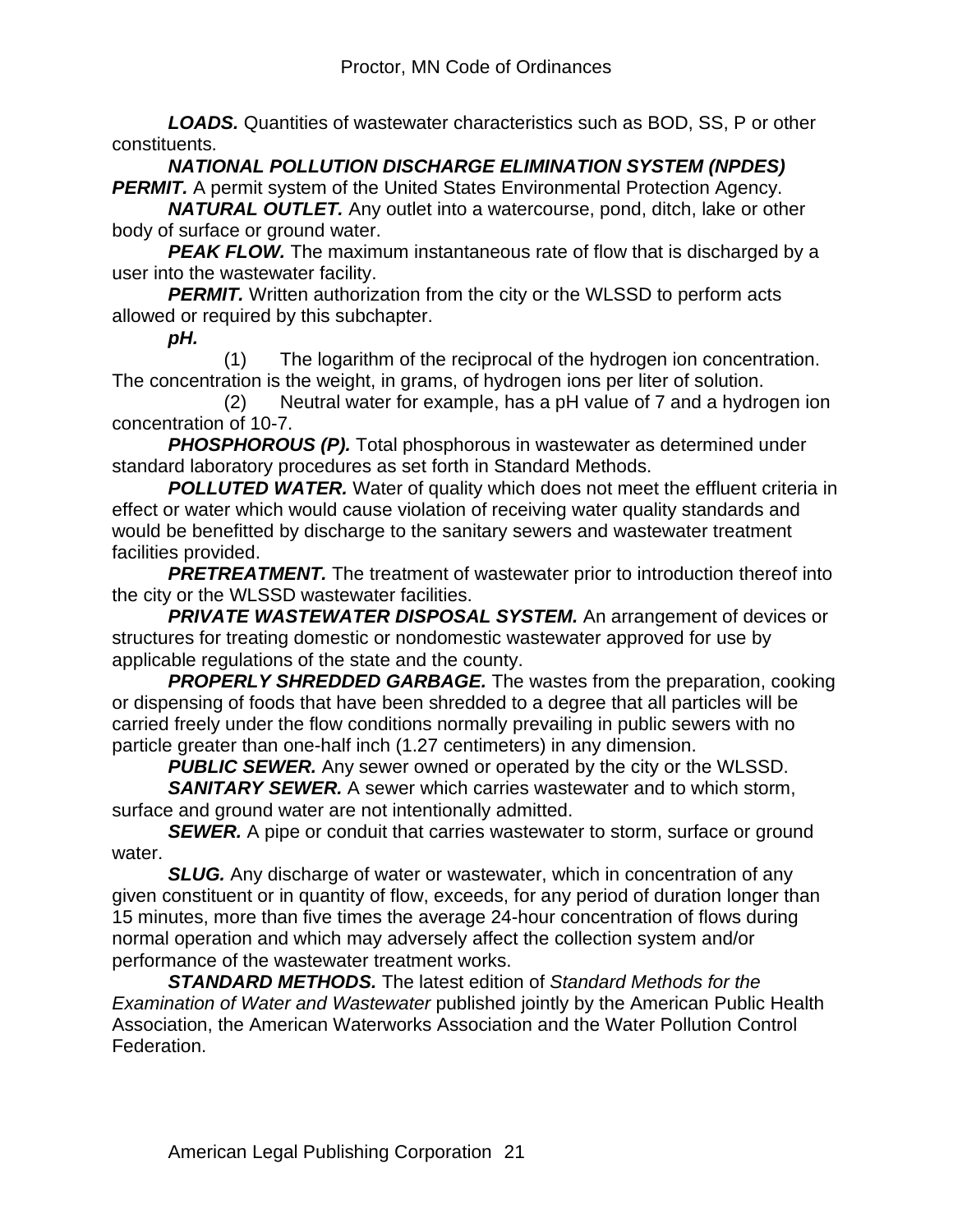*SUITABLE WASTEWATER COLLECTION FACILITIES.* A device(s) adequate to capture all significant wastewater developed or occurring on the premises where the facilities are located.

*SUSPENDED SOLIDS (SS).* Total suspended solids in wastewater as determined under standard laboratory procedures as set forth in *Standard Methods*.

*UNPOLLUTED WATER.* Water which meets the effluent criteria in effect or water that would not cause violation of receiving water quality standards and would not be benefitted by discharge to the sanitary sewers and wastewater treatment facilities provided.

*USER CHARGE.* A charge levied on the users of the wastewater facilities for the cost of operation, maintenance, including replacement and debt service.

*WASTEWATER.* The portion of the spent water of a community which is polluted water. From the standpoint of source, it may be a combination of the liquid and water-carried wastes from residences, commercial buildings, industrial plants and institutions.

 (1) *DOMESTIC STRENGTH WASTEWATER.* Wastewater having an average daily suspended solids concentration of not more than 300 mg/l, an average daily BOD of not more than 300 mg/l, an average daily phosphorous concentration of not more than 15 mg/l and an average daily hexane soluble matter (grease and oil) concentration of not more than 40 mg/l.

 (2) *NONDOMESTIC STRENGTH WASTEWATER.* All wastewater other than domestic strength wastewater.

*WASTEWATER FACILITY.* The structures, equipment and process required to collect, carry away and treat domestic and non-domestic wastes and dispose of the effluent and when preceded by the word *DISTRICT*. The wastewater facilities of the WLSSD and when preceded by the word *CITY* means the wastewater facilities of the city.

*WASTEWATER TREATMENT WORKS.* An arrangement of devices and structures for treating wastewater, industrial waste and sludge.

*WLSSD.* Western Lake Superior Sanitary District, a public corporation and political subdivision of the state established by subchapter 478, Laws of Minnesota, 1971.

*WORKING STREET FOREMAN.* The Working Street Foreman of the city's wastewater facilities or his or her authorized deputy, agent or representative. (Prior Code, § 401.02) (Ord. 02-05, passed 4-4-2005)

## **§ 51.17 USE OF PUBLIC SEWERS REQUIRED.**

(A) *Discharge unlawful.* It shall be unlawful to discharge to any natural outlet within the city or in any area under jurisdiction of the city any wastewater or other polluted waters except where suitable treatment has been provided in accordance with the provisions of this subchapter.

(B) *Septic tanks.* Except as provided in § 51.18, it shall be unlawful to construct or maintain any privy, privy vault, septic tank, cesspool or other facility intended or used for the disposal of wastewater.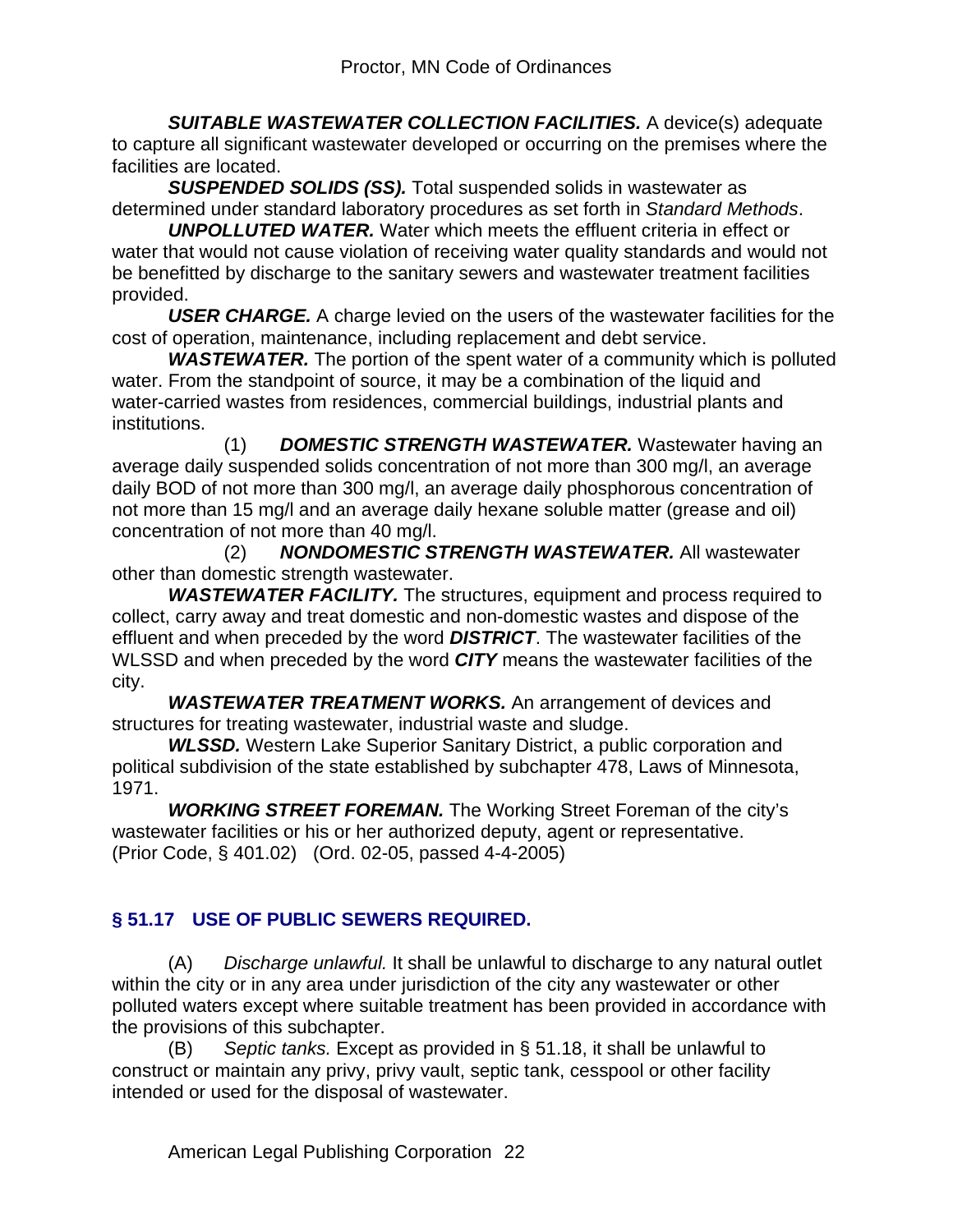(C) *Connection required.* The owner of all houses, buildings or properties of any character wherein or whereon wastewater develops or occurs is hereby required at the owners expense to install suitable wastewater collection facilities therein or thereon and to connect the facilities directly with the proper public sewer in accordance with the provisions of this subchapter at the time of construction of the facilities in the case of new construction or new use or within 90 days after date of official notice to do so in the case of existing housing, buildings or properties; provided that the public sewer is within 100 feet of the property line.

(Prior Code, § 401.03) Penalty, see § 51.99

#### **§ 51.18 PRIVATE WASTEWATER DISPOSAL.**

(A) *Connection required.* Where a public sanitary sewer is not available within the distance prescribed by the provisions of  $\S$  51.17, the building sewer shall be connected to a private wastewater disposal system complying with the provisions of this section.

(B) *Permit.* Before commencement of construction of a private wastewater disposal system, the owner shall first obtain a written permit from the County Health Department.

(C) *County requirements.* The type, capacities, location and layout of a private wastewater disposal system shall comply with all requirements of the ordinances and regulations of the county. No system shall be permitted to discharge to any natural outlet.

(D) *Public sewer availability.* At those times as a public sewer becomes available to a property served by a private wastewater disposal system within the distance prescribed by § 51.17, a direct connection shall be made to the public sewer within 90 days in compliance with this subchapter, and any private wastewater disposal system shall be cleared of sludge and filled with suitable material.

(E) *Operation.* The owner shall operate and maintain the private wastewater disposal system in a manner which complies with applicable state and county regulations at all times and at no expense to the city.

(F) *Additional regulations.* No statement contained in this section shall be construed to interfere with any additional requirements that may be imposed by the State Pollution Control Agency, the county or the WLSSD. (Prior Code, § 401.04) Penalty, see § 51.99

## **§ 51.19 BUILDING SEWERS AND CONNECTIONS.**

(A) *Tampering prohibited.* Except for city employees acting in the course of employment, no person shall uncover, make any connections with or opening into, use, alter or disturb any public sewer or appurtenance thereof without first obtaining a written permit from the Working Street Foreman. All persons doing work shall comply with the licensing requirements for plumbers provided in this code. The permit fee for connection to the sewer system shall be established from time to time by Council resolution.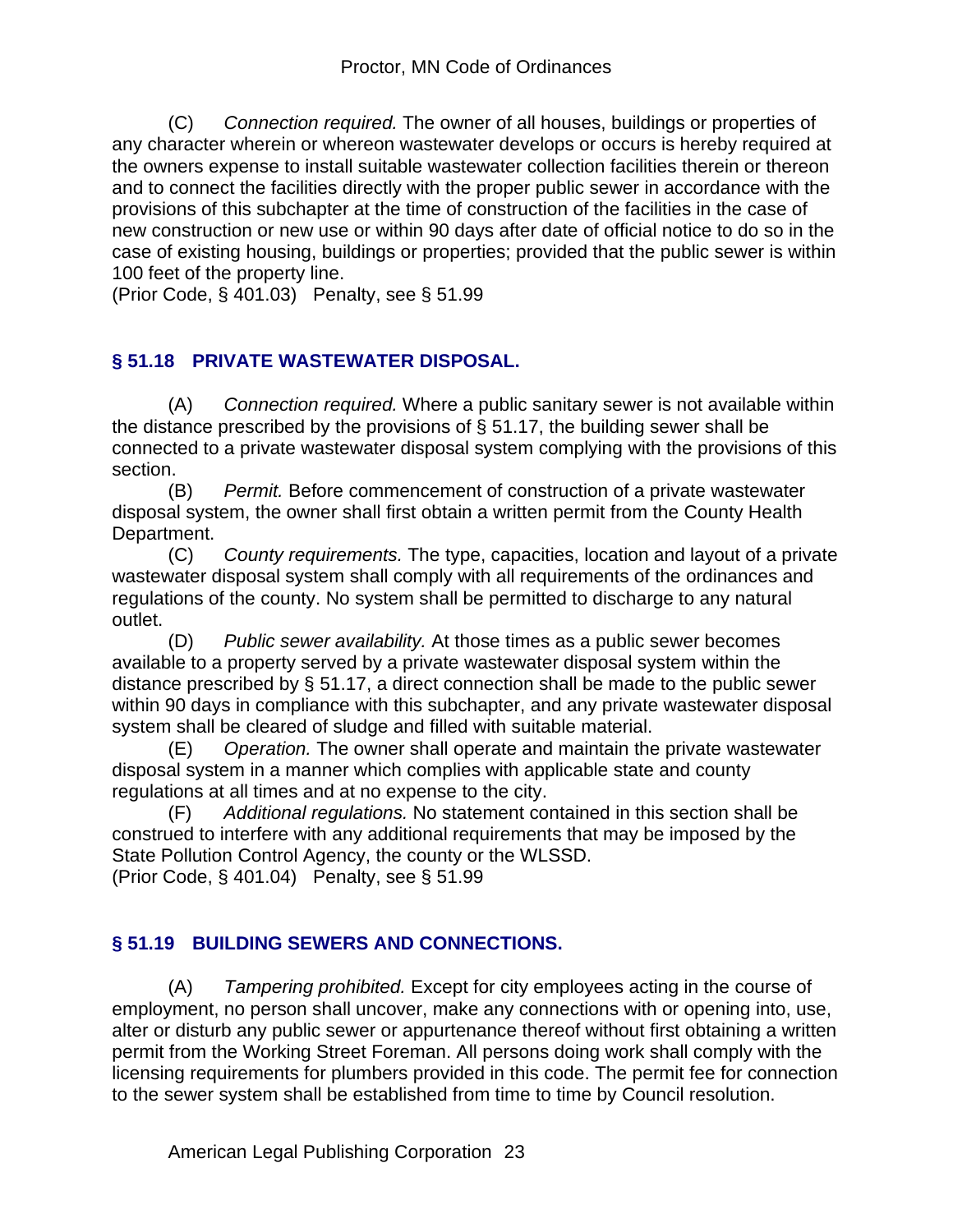(B) *Classes of connections.*

(1) There shall be three classes of building sewer connection permits:

(1) For users discharging domestic strength wastewater to

sanitary sewers;

 (2) For users discharging non-domestic strength wastewater to sanitary sewers; and

 (3) For discharge of stormwater or other unpolluted drainage to storm sewers.

 (2) In all cases, the owner or his or her agent shall make application on a special form furnished by the city. The permit application shall be supplemented by any plans, specifications or other information considered pertinent in the judgment of the City Engineer or Working Street Foreman. A permit and inspection fee sufficient to defray the cost incidental to the processing of the connection permit, including the cost of inspection of connection for each class, shall be established by resolution of the City Council and shall be paid to the city at the time the application is filed.

(C) *Costs.* All costs and expenses incidental to the installation and connection of the building sewer shall be borne by the owner. The owner shall indemnify the city from any loss or damage that may directly or indirectly be occasioned by the installation of the building sewer.

(D) *System capacity.* No building sewer connection permit shall be issued unless the City Engineer or Working Street Foreman first determines that all city and WLSSD wastewater facilities have sufficient capacity to accommodate the flow and load to be discharged as a result of the connection.

(E) *Separate connections.* A separate and independent building sewer shall be provided for every building; except where an existing building stands at the rear of another and no separate sewer has been constructed therefor, the building may continue to be connected to the building sewer of the front building and the whole considered as one building sewer. The city shall have no obligation or responsibility for damage caused by or resulting from any single connection aforementioned.

(F) *Old sewers.* Old building sewers may be used in connection with new buildings only when they are found, on examination and test by the City Engineer or Working Street Foreman, to meet all requirements of this subchapter.

(G) *Materials.* The size, slope, alignment, materials of construction of a building sewer; the methods to be used in excavating; placing of the pipe; jointing, testing and backfilling the trench shall all conform to the requirements of the building and plumbing codes or other applicable rules and regulation of the city.

(H) *Elevation.* Whenever possible, the building sewer shall be brought to the building at an elevation below the basement floor. In all buildings in which any building drain is too low to permit gravity flow to the public sewer, sanitary sewage carried by the building drain shall be lifted by an approved means and discharged to the building sewer.

#### (I) *Stormwater connection.*

 (1) *Generally.* No person shall make connection of roof downspouts, sump pump or other sources of unpolluted waters such as stormwater, ground water, roof run-off, subsurface drainage, unpolluted industrial water or cooling water to a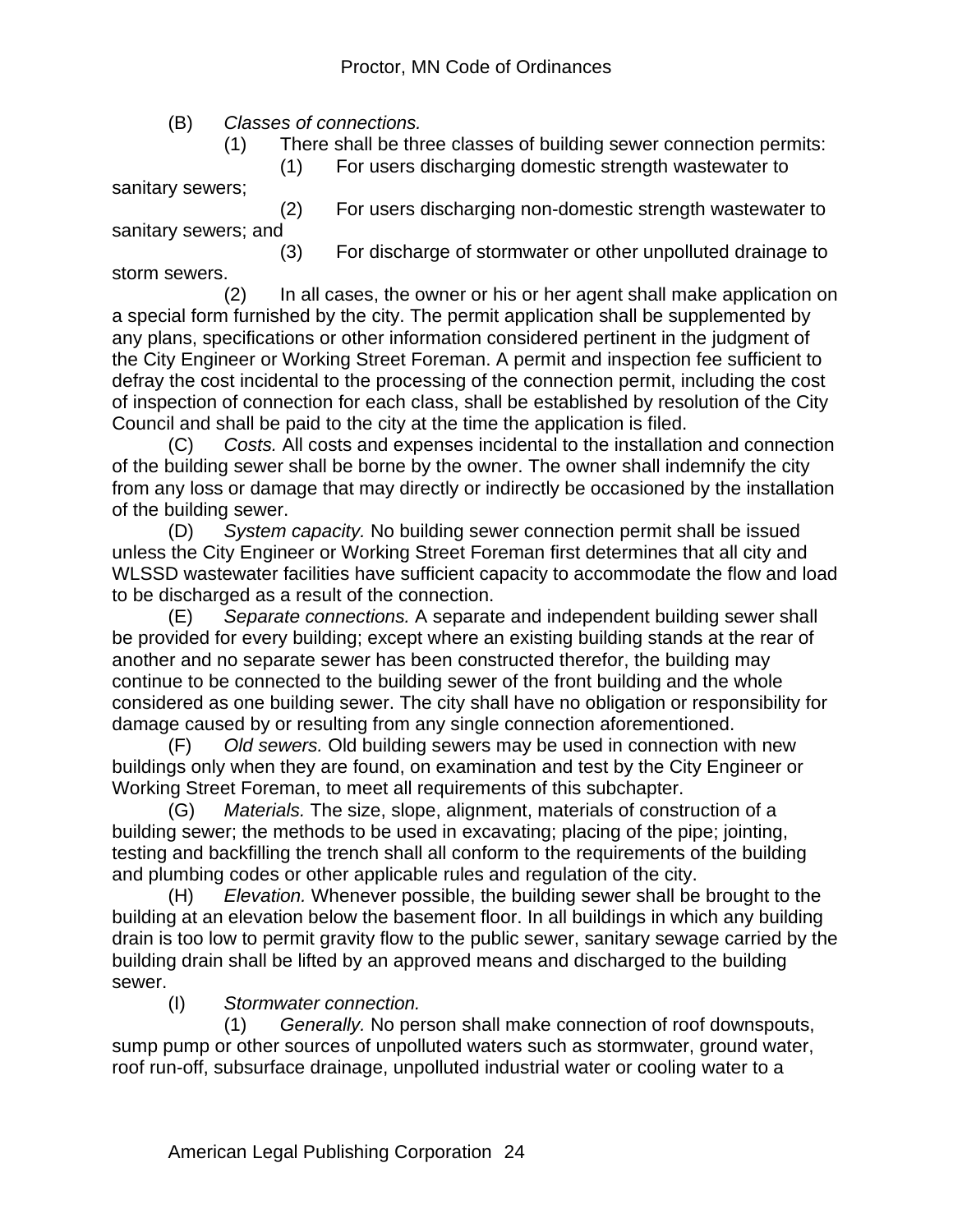building sewer or building drain which is connected directly or indirectly to a public sanitary sewer.

 (2) *Existing dwellings.* No water from any roof, surface, ground water sump pump, footing tile, swimming pool or other natural precipitation shall be discharged into the sanitary sewer system.

 (3) *Dwellings and other building and structures which require, because of infiltration of water into basements, crawl spaces and the like, a sump pump discharge.* The sump pump discharge system shall have a permanently installed discharge line which shall not at any time discharge water into the sanitary sewer system, except as provided herein. A permanent installation shall be one which provides for year round discharge capability to either the outside of the dwelling, building or structure or is connected to the city storm sewer or discharges through the curb or gutter to the street. It shall consist of a rigid discharge line, without valving or quick connections for altering the path of discharge.

 (4) *Power and duty of hearing and deciding requests for waivers.* The City I & I Committee shall have the power and duty of hearing and deciding requests for waivers from the applicability of the provisions of this subchapter. Where strict enforcement would cause undue hardship because of circumstances unique to the individual property under consideration or cause a safety problem, application for a waiver shall be in writing addressed to the City of Proctor, I & I Committee. The applications shall identify the property for which the waiver is being applied, the name of the property owner and describe in detail what characteristics of the subject property create an undue hardship. Upon approval of an application for a waiver, the property owner shall be allowed to temporarily pump directly into the sanitary sewer system between the date of November 1 and April 1. The City shall have the right to inspect all property in the spring to assure their discharge water connection has been removed from the sanitary sewer. Failure to remove the discharge will result in a fine subject to § 10.99. If a property owner feels undue hardship, appeal will be made to the City Council.

(J) *Other codes.* The connection of the building drain to the building sewer and of the building sewer into the public sewer shall conform to the requirements of the building and plumbing code or other applicable rules and regulations of the city. All connections shall be made gastight and watertight and verified by proper testing. The Working Street Foreman shall have authority to promulgate rules, regulations and tests as to the manner in which connections shall be made; and the rules, regulations and tests when so promulgated and filed with the Clerk-Treasurer shall be met.

(K) *Inspection.* The applicant for the building sewer connection permit shall notify the Working Street Foreman when the building sewer is ready for inspection and connection to the building drain and public sewer. The connection and setting shall be made under the supervision of the Working Street Foreman. No building sewer shall be covered until it has been inspected and tested under the supervision of the Working Street Foreman.

(L) *Excavations.* All excavations for building sewer installation shall be adequately guarded with barricades and lights so as to protect the public from hazard. Streets, sidewalks, parkways and other public property disturbed in the course of the work shall be restored in a manner satisfactory to the Superintendent. The Council may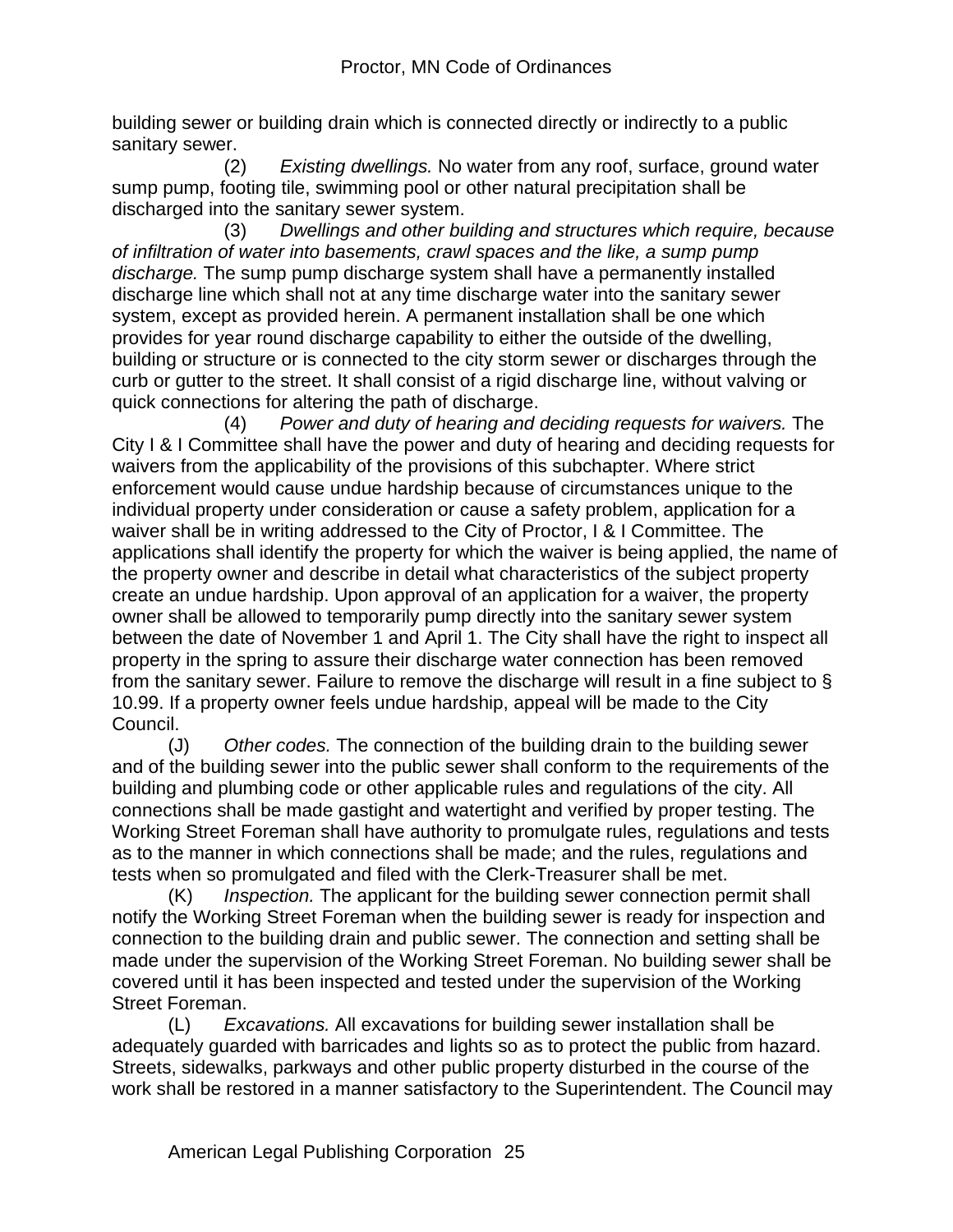require that prior to remitting excavation in any public right-of-way a bond or cash, in its discretion, be deposited with the city to cover the estimated costs of repairs. (See also § 52.15 of this code or ordinances.)

(M) *Enforcement and additional charges.* The provisions of this subchapter and all standards, limitations, orders, schedules of compliance and all provisions and conditions of any permit issued by the city hereunder shall be enforced by the city by any one or any combination of the following: additional monthly surcharges; criminal prosecution; action to recover civil damages; injunctions, action to compel performance; or termination of service.

(N) *Penalties and surcharges.*

 (1) Any person who willfully or negligently violates any provision of this subchapter or any provision of a permit issued by the city hereunder shall be subject to a fine subject to city administrative fine schedule.

 (2) Any person who continues any violation of any provision of this subchapter or any provision of a permit issued by the city hereunder beyond the time limit provided for in the Working Street Foreman's written notice of violation shall be subject to the city administrative fine schedule.

(3) Each day in which a violation referred to in either division  $(N)(1)$  or (N)(2) above continues shall be deemed a separate violation.

 (4) Any person who knowingly makes any false statement or representation in any record, report, applications, plan or other document filed with the city pursuant to this subchapter, or who falsifies, tampers with or renders inaccurate any monitoring device or method required under this subchapter or any permit issued by the city hereunder shall be guilty of a misdemeanor.

 (5) Any person who continues to discharge ground water into the sanitary sewer system in violation of this subchapter will be charged an additional surcharge per month on their utility bill of an amount set by City Council from time to time by resolution. The surcharge will be imposed every month until the property at issue is in compliance with this subchapter.

(Prior Code, § 401.05) (Ord. 02-05, passed 4-4-2005; Ord. 10-05, passed 8-16-2005; Ord. 01-07, passed 3-19-2007) Penalty, see § 51.99

## **§ 51.20 USE OF PUBLIC SEWERS.**

(A) *Discharge of unpolluted waters.* No person shall discharge or cause to be discharged any unpolluted waters such as stormwater, ground water, roof run-off, subsurface drainage, unpolluted industrial process water or cooling water to any sanitary sewer. Stormwater run-off from limited areas, which stormwater may be polluted at times, may be discharged to the sanitary sewer by written permission of the Working Street Foreman. All other stormwater other than that exempted under this section and all other unpolluted drainage shall be discharged to the sewers as are specifically designated as storm sewers or to a natural outlet approved by the Working Street Foreman. No person shall connect to or otherwise make use of storm sewers without first obtaining a permit as provided in § 51.19(B).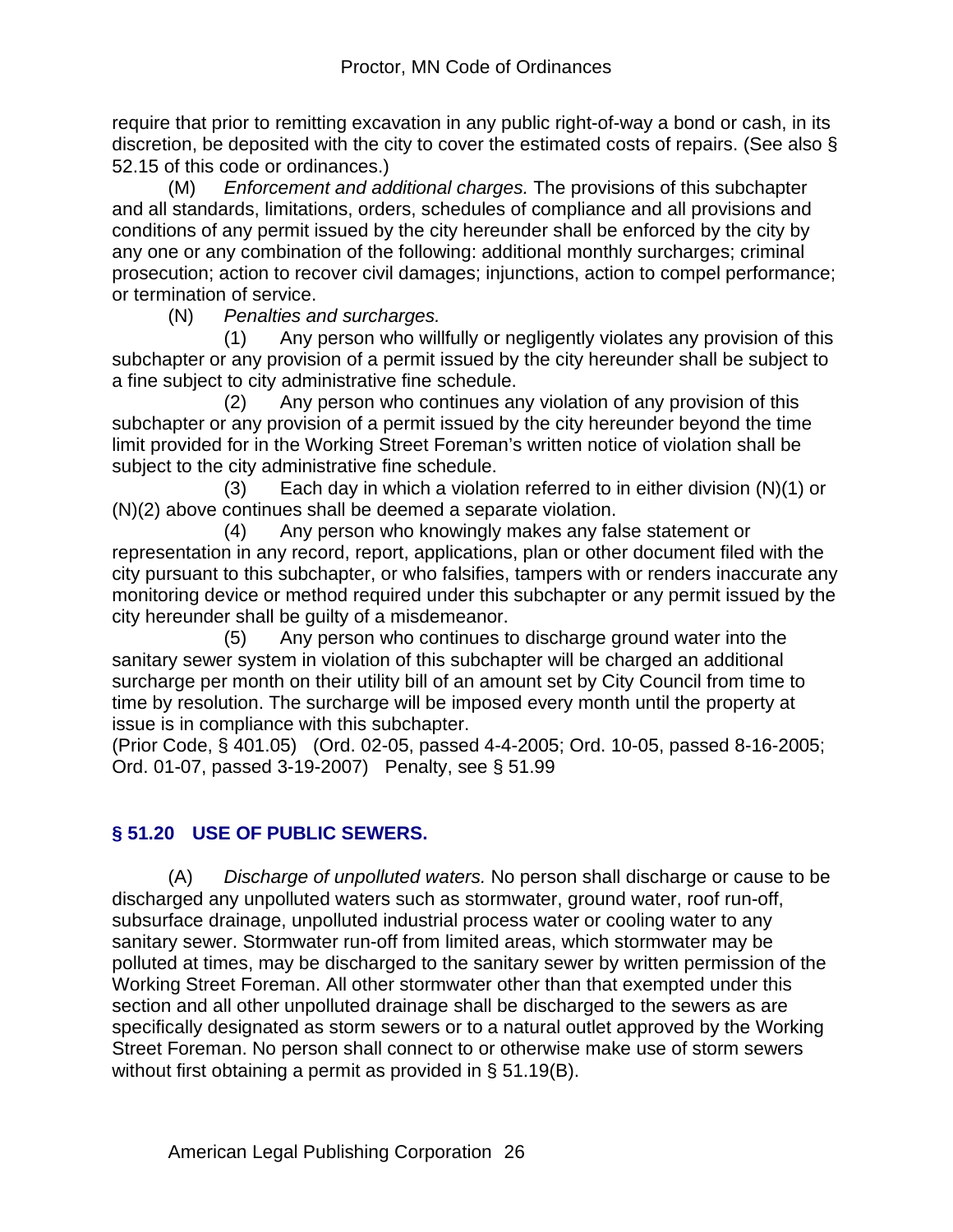(B) *Prohibited discharges.* No person shall discharge or cause to be discharged any of the following described waters or wastes to any public sewers:

 (1) Any gasoline, benzene, naphtha, fuel oil, oil solvent or other flammable or explosive liquid, solid or gas;

 (2) Any waters containing toxic or poisonous solids, liquids or gases in sufficient quantity, either singly or by interaction with other wastes, to injure or interfere with any waste treatment process or wastewater facilities, to constitute a hazard to humans or animals, to create a public nuisance, or to create any hazard in the receiving waters of the wastewater treatment works;

 (3) Any waters or wastes having a pH lower than 5.5 or having any other corrosive property capable of causing damage or hazard to structures, equipment and personnel of the wastewater treatment works; and

 (4) Solid or viscous substances in quantities or of a size capable of causing obstruction to the flow in sewers or other interference with the proper operation of the wastewater facilities such as, but not limited to, ashes, asphalt, bones, cinders, sand, mud, straw, shavings, metal, glass, rags, feathers, tar, plastics, disposable diapers, wood, unground garbage, whole blood, paunch manure, hair and fleshings, entrails and paper dishes, napkins, cups, milk containers, either whole or ground by garbage grinders.

(C) *Limited discharge.* The following described substances, materials, waters or waste shall be limited in discharges to the wastewater facilities to concentrations or quantities which will not harm the wastewater facilities, will not endanger lives, limb, public property or constitute a nuisance, and which are capable of regular and ordinary treatment at the wastewater treatment works so as to permit discharge therefrom in compliance with the NPDES permit issued to WLSSD. The City Engineer and the WLSSD may set limitations different from the limitations established in the regulations below if any further limitations are necessary to meet the above objectives. In making the determination due consideration shall be given factors such as the quantity of waste in relation to flows and velocities in the sewers, materials or construction of the wastewater facility, degree of treatability of the waste in the wastewater facility and other pertinent factors. Until different limitations or restrictions on materials or characteristics are so established, no person shall discharge or cause to be discharged any of the following described waters or wastes to any sanitary sewer without the approval of the City Engineer or Working Street Foreman:

(1) Wastewater having a temperature higher than  $+150^{\circ}F$  (65 $^{\circ}C$ );

 (2) Wastewater having a concentration of more than 25 milligrams per liter of petroleum oil, nonbiodegradable cutting oils or products of mineral oil origin;

 (3) Wastewater from industrial plants or commercial establishments containing floatable oils, fat or grease;

 (4) Any garbage that has not been properly shredded. Garbage grinders may be connected to sanitary sewers from homes, hotels, institutions, restaurants, hospitals, catering establishments or similar places where garbage originates from the preparation of food in kitchens for the purpose of consumption on the premises or when served by caterers; provided that no garbage grinder with three-fourths horsepower or greater motor shall be used without the approval of the Working Street Foreman;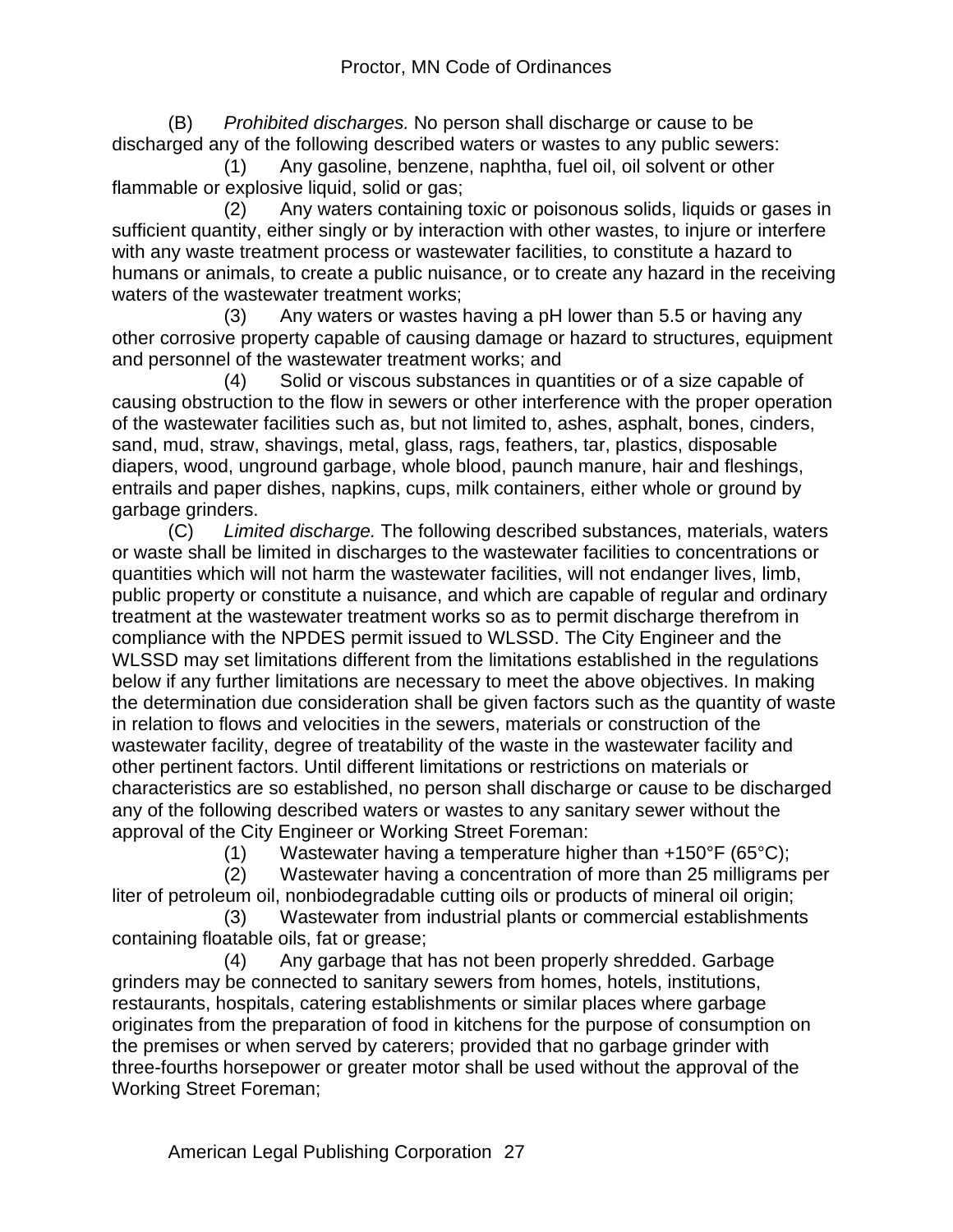(5) Any waters or wastes containing iron, chromium, copper, zinc, lead, mercury, cadmium, organic solvents, nonbiodegradables, organic chemicals and similar untreatable or toxic substances to a degree that any materials received in the composite wastewater at the wastewater treatment works exceed the limits established by the City Engineer for the materials;

 (6) Any waters or wastes containing odor-producing substances exceeding limits which may be established by the City Engineer;

 (7) Any radioactive wastes or isotopes of a half-life or concentration as may exceed limits established by the City Engineer in compliance with applicable state or federal regulations;

 (8) Quantities of flow, concentration or both which constitute a "slug" as defined herein;

 (9) Waters or wastes containing substances which are not amenable to treatment or reduction by the wastewater treatment processes employed, are amenable to treatment only to a degree that the wastewater treatment works effluent cannot meet the requirements of the NPDES permit issued to the WLSSD, or are amenable to treatment only by the application of extraordinary processes; and

 (10) Any water or wastes which, alone or by interaction with other water or wastes in the public sewer system, release noxious gases, form suspended solids which interfere with the collection system, or create a condition deleterious to structures and treatment processes.

(D) *Other harmful wastes.* If any waters or wastes are discharged or are proposed to be discharged to the public sewers, which waters contain the substances or possess the characteristics enumerated in division (C) above and which, in the judgment of the City Engineer or the WLSSD, may have a deleterious effect upon the wastewater facilities, processes, equipment or receiving waters, otherwise create a hazard to life, or constitute a public nuisance, the City Engineer or the WLSSD may:

(1) Reject the wastes;

 (2) Require pretreatment to an acceptable condition having in mind the effect on wastewater facilities and the ability of the wastewater treatment works to treat the waste and achieve a discharge in compliance with the NPDES permit;

(3) Require control over the quantities and rates of discharge; and

 (4) Require payment to cover added cost of handling and treating the wastes not covered by existing user charges under the provisions of this subchapter.

(E) *Interceptors.* Grease, oil and sand interceptors (sometimes termed traps), shall be provided when, in the opinion of the Working Street Foreman or the WLSSD, they are necessary for the proper handling of liquid wastes containing floatable grease in excessive amounts as specified in division (D)(3) above or any flammable wastes, sand, grit or other harmful ingredients; except that the interceptors shall not be required for private living quarters or dwelling units. All interceptors shall be of a type and capacity approved by the Working Street Foreman, City Building Official and the WLSSD and shall be located as to be readily and easily accessible for cleaning and inspection. In the maintenance of these interceptors, the owner shall be responsible for the proper removal and disposal by appropriate means of the captured material and shall maintain records of dates and means of disposal which are subject to review by the Working Street Foreman, the City Building Official and the WLSSD. Any removal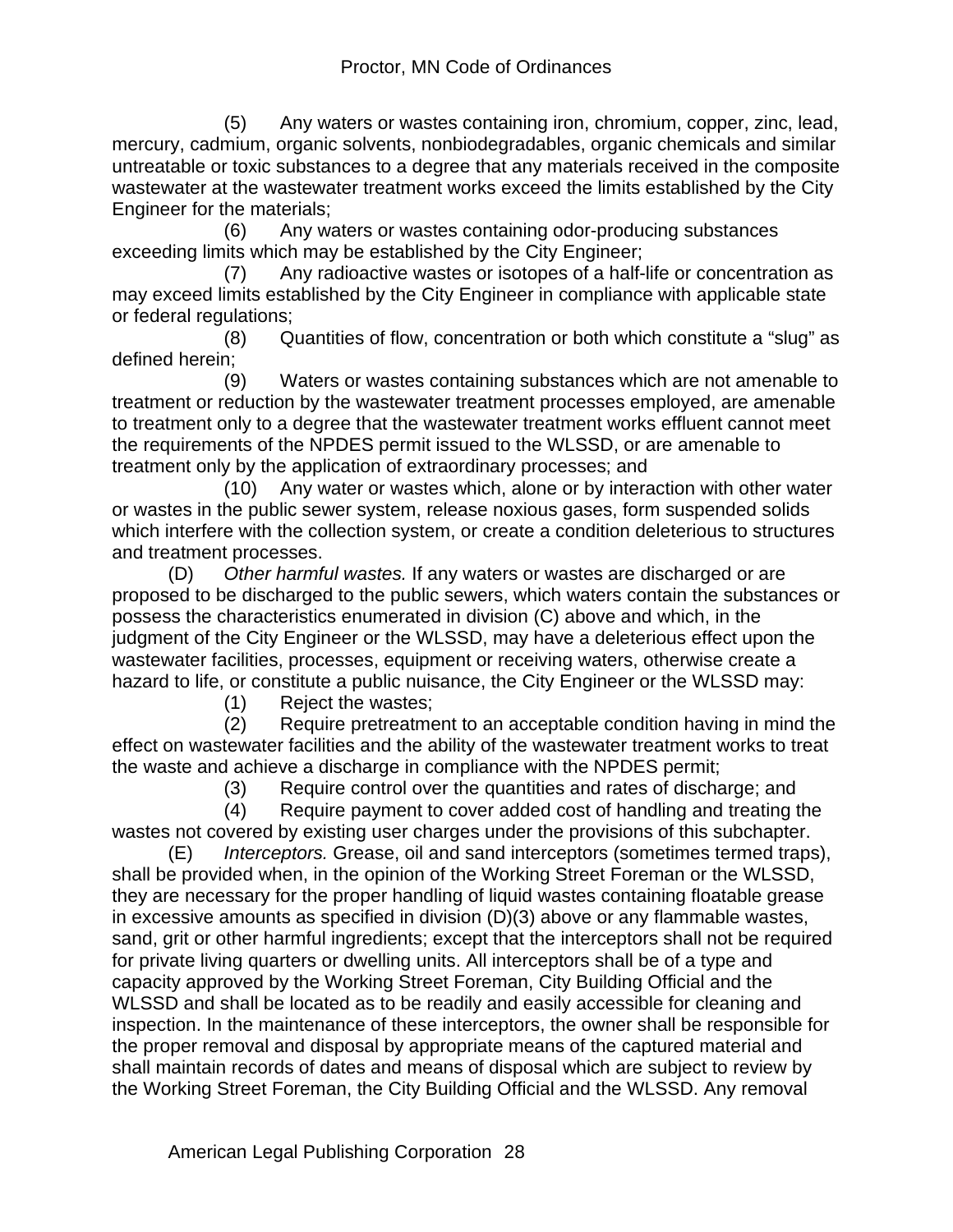and hauling of the collected materials not performed by owner personnel must be performed by currently licensed waste disposal firms.

(F) *Pretreatment.* Where pretreatment or flow equalizing facilities are provided or required for any water or wastes, plans, specifications and any other pertinent information relating thereto shall be submitted for approval of the city and the WLSSD, and no construction of the facilities shall be commenced until approval in writing is granted. Where the facilities are provided, they shall be maintained continuously in satisfactory and effective operating order by the owner at his or her expense and shall be subject to periodic inspection by the city and the WLSSD to determine that the facilities are being operated in conformance with applicable federal, state and local laws, regulations and permits. The owner shall maintain operating records and shall submit to the city and the WLSSD a monthly summary report of the character of the influent and effluent to show the performance of the pretreatment facilities and for comparison against WLSSD and city monitoring records.

(G) *Additional meters.* When required by the Working Street Foreman, the City Administrator or the WLSSD, the owner of any property served by a building sewer carrying industrial wastes shall install a suitable structure together with the necessary meters and other appurtenances in the building sewer to facilitate observation, sampling and measurement of the wastes by the city and the WLSSD. The structure, when required, shall be accessible and safely located and shall be constructed in accordance with plans approved by the City Engineer and the WLSSD. The structure shall be installed by the owner at his or her expense and shall be maintained by him or her so as to be safe and accessible at all times.

(H) *Additional information.*

 (1) The Working Street Foreman, the City Administrator and the WLSSD may require a user of sewer services and a person applying for sewer service to provide information needed to determine compliance with this subchapter.

(2) These requirements may include:

(a) Wastewater peak flow and volume over a specified time

period;

(b) Chemical analyses of wastewaters;

 (c) Information on raw materials, processes and products affecting wastewater volume and quality;

 (d) Quantity and disposition of specific liquid, sludge, oil, solvent or other materials important to sewer use control;

 (e) A plot plan of the user's property showing sewer and pretreatment facility or flow equalizing facility location;

(f) Details of wastewater pretreatment or flow equalizing facility;

 (g) Details of systems to prevent and control the losses of materials through spills to the public sewer; and

 (h) Access to users' premises so that city and WLSSD personnel can carry out sampling, monitoring and measurement of users' discharge.

(I) *Notice required.* Users of the wastewater facilities shall immediately notify the Working Street Foreman, the City Administrator and the WLSSD of any unusual flows of wastes that are discharged accidentally or otherwise to the wastewater facilities.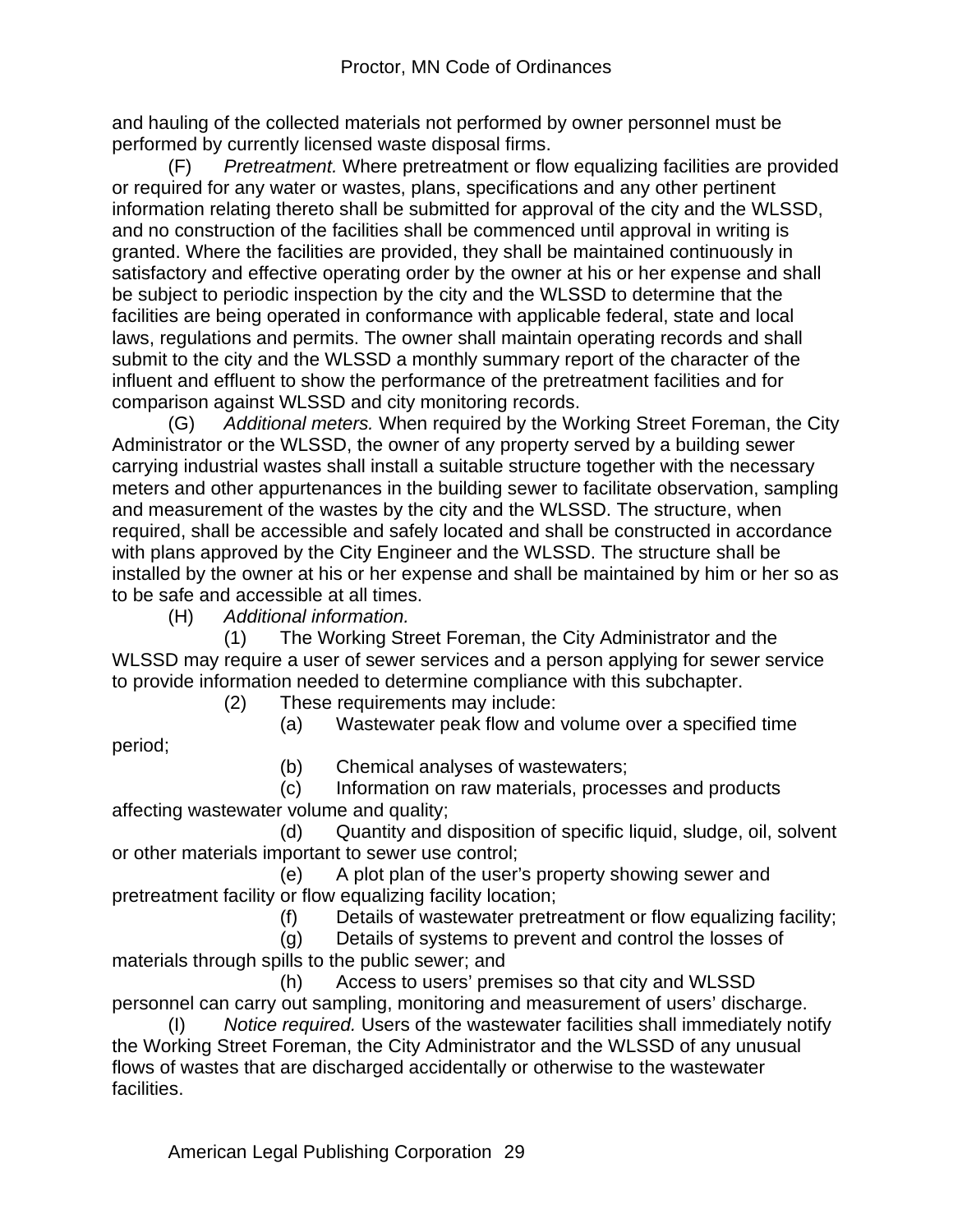(J) *Tests.* All measurements, tests and analyses of the characteristics of waters and wastes to which reference is made in this subchapter shall be determined in accordance with the provisions set out in *Standard Methods*.

(K) *Special agreements.* No statement contained in this section shall be construed as preventing any special agreement or arrangement between the city, the WLSSD and any industrial concern whereby an industrial waste of unusual strength or character may be accepted by the city and WLSSD for treatment; provided that any agreement shall establish that charges to the user shall be in accordance with the city established user charges.

(Prior Code, § 401.06) (Ord. 02-05, passed 4-4-2005) Penalty, see § 51.99

#### **§ 51.21 DAMAGE TO WASTEWATER FACILITIES PROHIBITED.**

No person shall maliciously or willfully break, damage, destroy, uncover, deface or tamper with any structure, appurtenance or equipment which is a part of the wastewater facilities.

(Prior Code, § 401.07) Penalty, see § 51.99

## **§ 51.22 POWERS AND AUTHORITY OF INSPECTORS.**

(A) *Entrance on property.* The Working Street Foreman and other duly authorized employees of the city and WLSSD bearing proper credentials and identification shall be permitted to enter, in accordance with § 10.20, at all reasonable and necessary times, all properties for the purposes of inspection, observation, measurement, sampling and testing pertinent to discharge to the wastewater facilities in accordance with the provisions of this subchapter.

(B) *Information.* The Working Street Foreman or other duly authorized employees of the city and the WLSSD shall be provided by users with the information concerning industrial processes as have a direct bearing on the kind and source of discharge to the wastewater facilities.

(Prior Code, § 401.08) (Ord. 02-05, passed 4-4-2005)

## **§ 51.23 USER CHARGE SYSTEM ESTABLISHED.**

(A) *Purpose.* For the purpose of distributing among users with the city the charges made to the city by the WLSSD for the cost of the city's proportionate share of the operation, maintenance, including replacement, and debt service of WLSSD wastewater facilities for the purpose of recovering from users the cost of operation, maintenance (including replacement), debt service of city wastewater facilities and for services rendered and benefits conferred by WLSSD and city facilities, there is hereby established a wastewater facility user charge system.

(B) *Collection.* The user charges provided for in this section shall be collected by the City Administrator through a monthly billing and collection procedure to be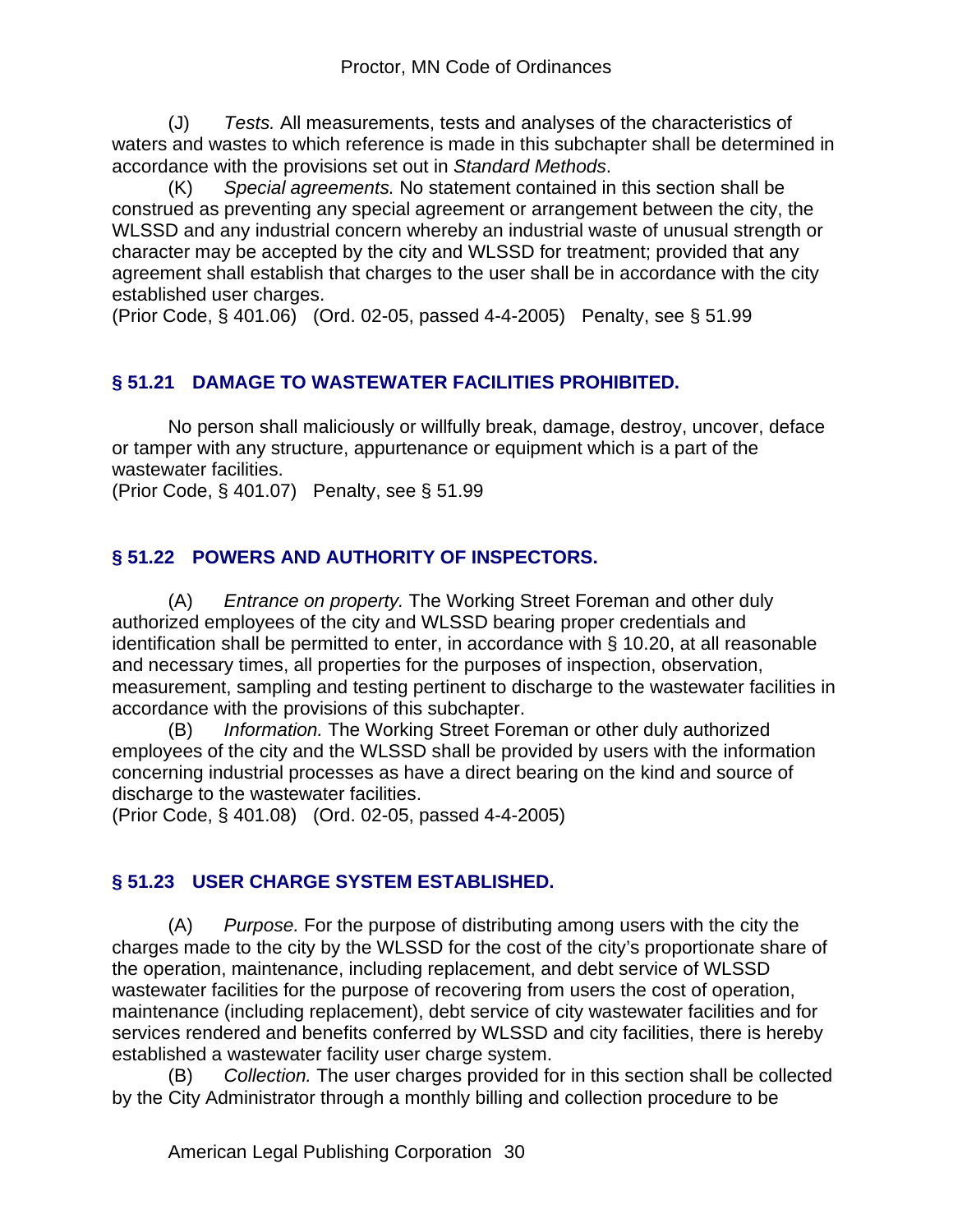established in regulation form by the City Administrator, and the procedure shall be effective upon approval of the Council by resolution. The procedure shall include a late payment penalty provision and shall provide for an interest charge on the unpaid balance of the charges.

(C) *Joint liability and actions to collect.* The owner of premises which are connected to the city's wastewater facilities, the occupant thereof, and the user of the service shall be jointly and severally liable to pay for the service to the premises, and the service is furnished to the premises by the city only upon the condition that the owner of the premises, occupant and user of the service are jointly and severally liable to the city therefor. A claim for unpaid charges which have been billed to the occupant of the premises or the user of the service may be recovered against the owner, occupant or user in a civil action in any court of competent jurisdiction; and all delinquent accounts shall be certified to the Clerk- Treasurer who shall prepare an assessment roll each year providing for assessment of delinquent amounts against the respective property service pursuant to M.S. § 444.075, subd. 4, as it may be amended from time to time. The assessment roll shall be delivered to the Council for adoption on or before October 1 of each year for certification of the County Auditor for collection along with taxes. The action by the City Council and adoption of the certification is optional. Money paid to the County Auditor on the account shall belong to the city and shall be remitted to the City Treasurer by the County Auditor in the manner provided by law for the payment of other money belonging to the city. In addition to, and not in lieu of, the foregoing method of enforcing payment of the charges, the City Administrator may, according to the rules and regulations as he or she may have established and the Council shall have by resolution approved, cause the city water supply for and to any premises to be shut off until all arrears, with interest and penalties on the delinquent charges, shall be paid, together with the cost of shutting off and turning on the water.

(D) *Water usage.* Except as otherwise hereinafter provided, for the purpose of determining the charge to be rendered against premises using the city's wastewater facilities system and the WLSSD wastewater facilities, the volume of wastewater discharged into the city wastewater facilities system by the owner, lessee or occupant of any premises having any direct or indirect connection with the system shall be deemed to be and shall be based and computed upon the amount of water used on the premises.

 (1) In all cases where the premises obtain water from the city's water supply, the volume of water used on any premises shall be determined by the water meter readings made by the city.

 (2) In all cases whereon the water is derived in whole or in part from sources independent from the city, water used thereon which is supplied from private sources shall be measured by a water meter of a type approved by the Commission Secretary/Senior Bookkeeper/Utility Operations Coordinator to be installed by the owner, lessee or occupant of the premises at his or her own cost and subject to the supervision and inspection of the Commission Secretary/Senior Bookkeeper/Utility Operations Coordinator. User charges against the premises shall be based upon the volume of water used thereon as measured from both public and private sources. Whenever the owner, lessee or occupant fails to install the meter or where it is not practicable to measure the water consumed on any premises by a meter, the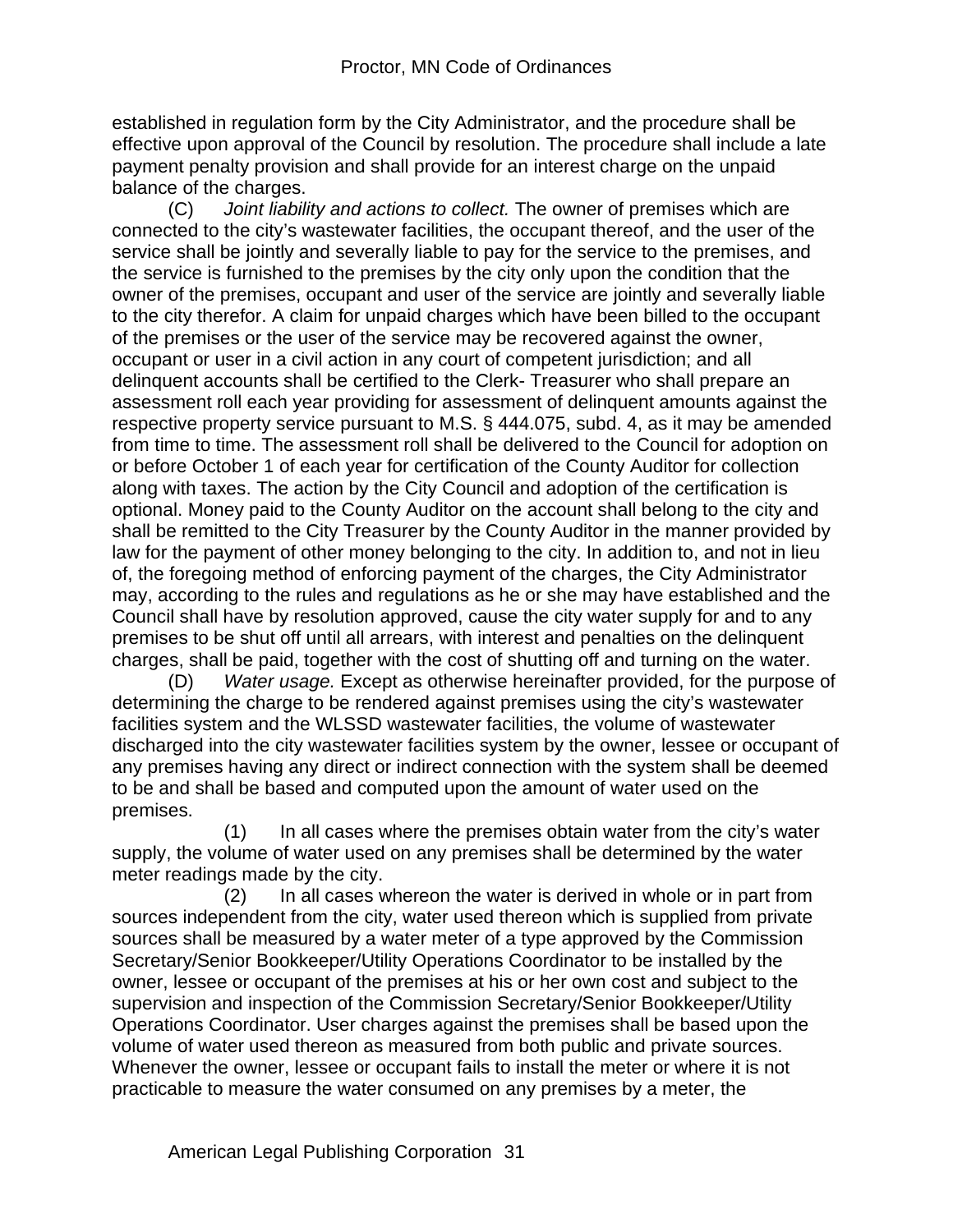Commission Secretary/Senior Bookkeeper/Utility Coordinator or the WLSSD shall determine, in a manner and by those methods as he or she may find practicable considering conditions and attendant circumstances in each case, the estimated volume of water from private sources which discharges into the system. The estimate shall be used in lieu of the meter volume of water from private sources to determine the user charge thereon and therefor.

(E) *Meters.* Where the owner, occupant or user of the service has been required by the Commission Secretary/Senior Bookkeeper/Utility Operations Coordinator, or the WLSSD as authorized by § 51.20 to install meters or other measuring devices that serve to demonstrate the volume of wastewater being discharged to the city's wastewater collection system and WLSSD's treatment facilities, the volume of wastewater as so measured shall be the basis upon which the charges to be made hereunder shall be determined.

(F) *WLSSD charges.* Charges made to the city by the WLSSD for the cost of the city's proportionate share of the operation, maintenance, including replacement, and debt service to the WLSSD wastewater facilities shall be distributed among the users within the city in accordance with the *WLSSD Domestic Equivalent Classification System*, 1976, a copy of which is on file in the office of the Clerk-Treasurer. Charges made to the city by the WLSSD in accordance with the industrial cost recovery requirements of Title II of the Federal Water Pollution Control Act Amendments of 1972 (Public Law 92-500, 33 U.S.C. §§ 1251 et seq.) shall be apportioned among industrial users within the city in accordance with the WLSSD Industrial Cost Recovery Classification System, 1976, a copy of which is on file in the office of the Clerk-Treasurer.

(G) *City charges.* For the purpose of recovering from users the cost of operation, maintenance (including replacement) and debt service of the city's wastewater facilities, there is established and shall be collected a user charge based upon the volume of wastewater discharged to the city's wastewater facilities system and determined as in division (D) above, provided, and in accordance with the city schedule of charges and fees.

(Prior Code, § 401.09) (Ord. 02-05, passed 4-4-2005)

# **STANDARDS FOR FATS, OIL AND GREASE REDUCTION**

## **§ 51.35 AUTHORITY AND PURPOSE.**

This subchapter establishes standards for the reduction of fats, oils and grease by requiring proper grease interceptor design, installation, maintenance, reporting and the enforcement of penalties for failure to comply. This subchapter will protect the health, welfare and safety of the public and the environmental by requiring provisions for the reduction of fats, oils and grease, minimizing the impact on the wastewater collection and transmission system.

(Prior Code, § 401.10) (Ord. 05-11, passed 1-17-2012)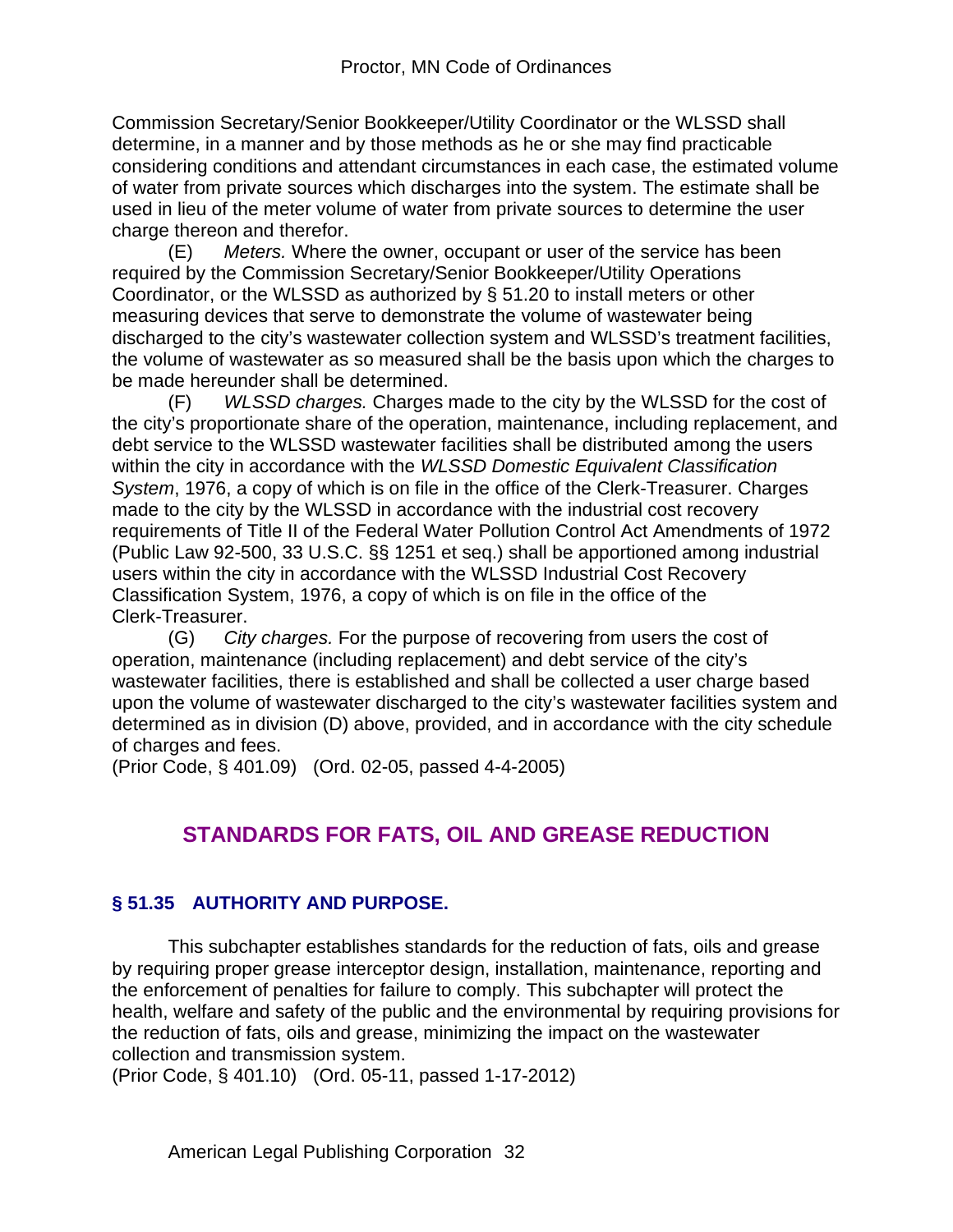#### **§ 51.36 DEFINITIONS.**

For the purpose of this subchapter, the following definitions shall apply unless the context clearly indicates or requires a different meaning.

*CITY.* The City of Proctor, Minnesota.

*CUSTOMER.* Any entity which discharges wastewater to the city wastewater conveyance system.

*FATS, OILS AND GREASE (FOG).* Material, either liquid or solid, composed primarily of fat, oil and grease from animal, vegetable or mineral sources.

**FOOD SERVICE FACILITY.** Includes the following types of establishments: full service restaurants; fast food establishments; delicatessens; cafeterias; school cafeterias; church kitchen; hospitals and medical facilities; boarding houses; clubhouses; adult daycare facilities; assisted living facilities; convalescent homes; meat distributors and processing facilities; food processing facilities; grocery stores with food preparation/service areas; bakeries; caterers; and or other similar types of operations with commercial kitchen equipment.

*GREASE INTERCEPTOR.* A device designed to capture fats, oils and grease prior to discharge to a sanitary sewer. Also termed *GREASE TRAPS* or *GREASE RECOVERY DEVICES*.

(Prior Code, § 401.10) (Ord. 05-11, passed 1-17-2012)

#### **§ 51.37 FATS, OIL AND GREASE REDUCTION REQUIREMENTS.**

(A) *Requirements.* The installation or upgrade, and maintenance, of grease control equipment at both new and existing FOG generating facilities must meet the following requirements.

 (1) Grease interceptors must be installed at all new FOG generating facilities.

 (2) Existing FOG generating facilities must install an approved, properly operated and maintained grease interceptor when any of the following conditions exist:

 (a) If the city determines the discharge of grease from the facility to the sewer has or is creating restrictions in the public sewer or is causing additional sewer maintenance costs; and

 (b) Construction which requires issuance of a building permit from the city occurs at a food service facility.

 (3) Grease interceptors must be of adequate size and efficiency and at a minimum shall be sized and installed in accordance with the Minnesota Rules Ch. 4715, as it may be amended from time to time, and all applicable municipal plumbing codes.

 (4) Grease interceptors shall be installed in the waste line leading from the sinks, drains or other fixtures where grease may be introduced, and must be readily accessible for cleaning and inspection.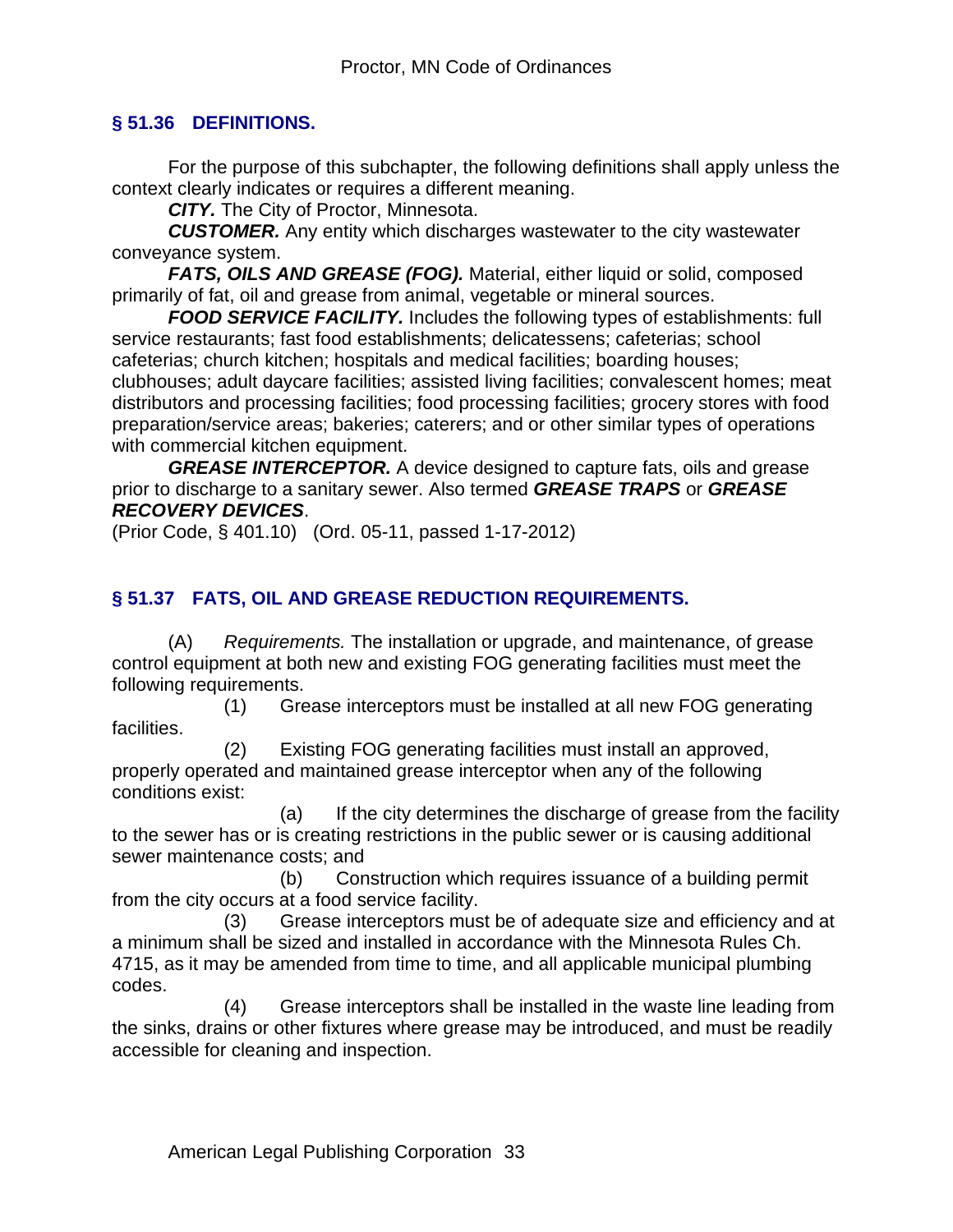(5) FOG generating facilities must maintain records for all grease interceptor cleaning and maintenance activities in a format approved by the city and have the records available for inspection.

 (6) FOG generating facilities must regularly clean and maintain the grease interceptor and properly dispose of captured material.

 (a) Each facility must maintain records of the dates and means of disposal.

 (b) Any removal and hauling of the captured materials not performed by the owner's personnel must be performed in compliance with all applicable laws and regulations by a licensed waste disposal contractor.

(B) *Variance.* The city may grant a variance or conditional waiver from the minimum requirements in division (A) above if the FOG generating facility demonstrates to the satisfaction of the municipality that any FOG discharge is negligible and will have an insignificant impact on the sewer system. At a minimum, the following conditions apply.

 (1) The FOG generating facility must demonstrate that the discharge from its activities contains less than 100 mg/l of FOG.

 (2) The sampling and testing to demonstrate the concentration of grease in the discharge must be conducted, at a facilities' expense, by an independent testing organization in accordance with acceptable industry standards.

(C) *Inspections.* The city will perform periodic and random FOG equipment inspections, including scheduled inspections of known problem areas. Records of the inspections shall be maintained by the city. An authorized agent of the city or employee of the city may at all reasonable hours, enter any private premises for the purpose of inspecting sewer system connections, plumbing, grease interceptors and appurtenances to assure compliance with this or other applicable laws, regulations and ordinances.

(Prior Code, § 401.10) (Ord. 05-11, passed 1-17-2012) Penalty, see § 51.99

# **§ 51.38 RECORD RETENTION.**

Records required to be maintained under § 51.37(A) shall be retained for a minimum of seven years from the date of creation of the record. Records include written, photographic, recorded, electronic or stored data of any kind. (Prior Code, § 401.10) (Ord. 05-11, passed 1-17-2012)

# **ILLICIT DISCHARGE AND CONNECTION TO THE STORM DRAINAGE SYSTEM**

## **§ 51.50 PURPOSE.**

(A) *Purpose.* The purpose of this subchapter is to provide for the health, safety and general welfare of the citizens of the city through the regulation on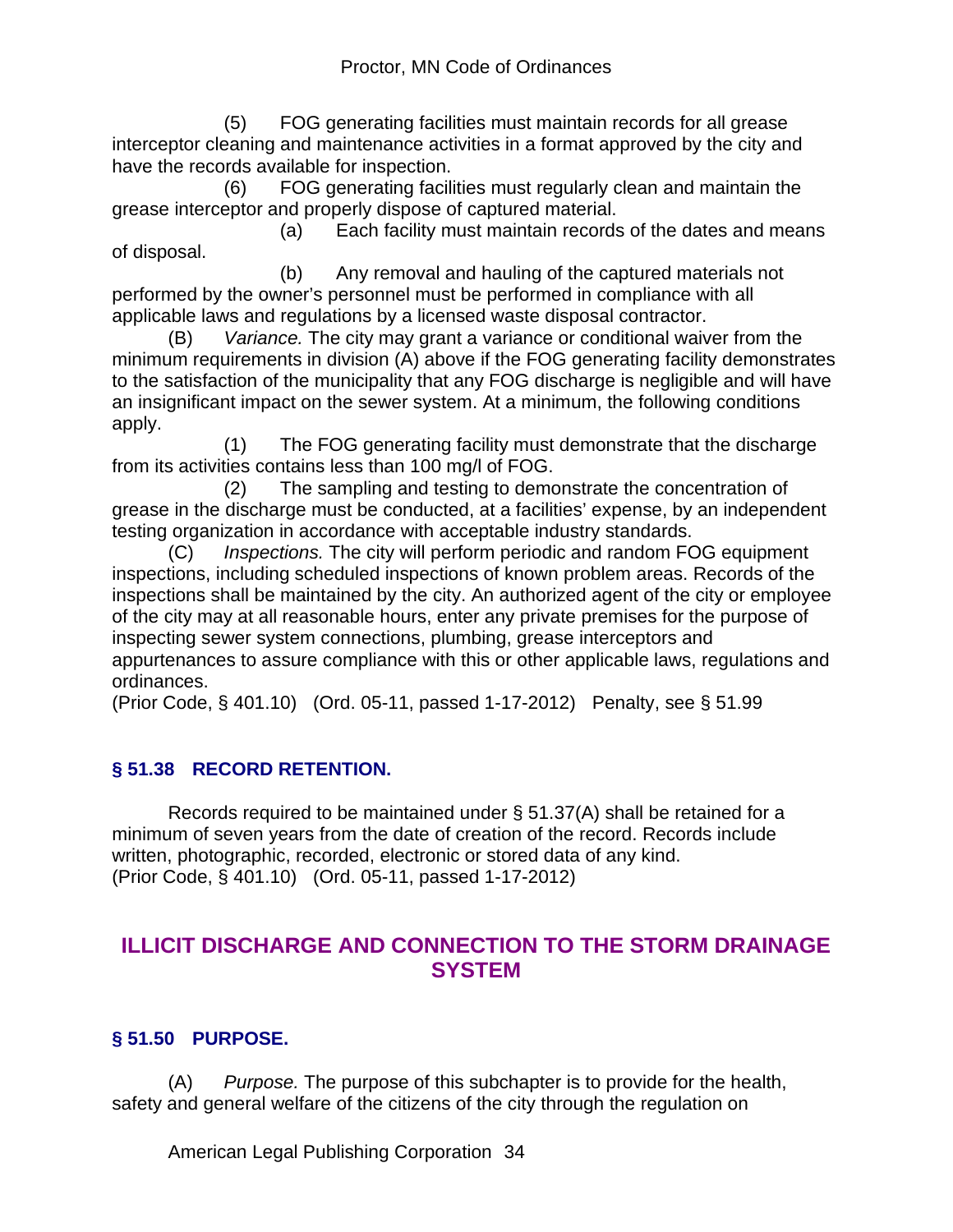non-stormwater discharges to the storm drainage system to the maximum extent practicable as required by federal and state law. This subchapter establishes methods for controlling the introduction of pollutants into the municipal separate storm sewer system (MS4) in order to comply with requirements of the national pollutant discharge elimination system (NPDES) permit process.

(B) *Objectives.* The objectives of this subchapter are:

 (1) To regulate the contribution or potential contribution of pollutants to the MS4 by any user;

(2) To prohibit illicit discharges and connections to the MS4; and

 (3) To establish legal authority to carry out all inspection, surveillance and monitoring procedures necessary to ensure compliance with this subchapter. (Ord. 04-12, passed 8-20-2012)

## **§ 51.51 DEFINITIONS.**

For the purpose of this subchapter, the following definitions shall apply unless the context clearly indicates or requires a different meaning.

*AUTHORIZED ENFORCEMENT AGENCY.* Employees or designees of the city designated to enforce this subchapter.

*BEST MANAGEMENT PRACTICES* or *BMPs.* Schedules of activities, prohibitions or practices, general good house keeping practices, pollution prevention and educational practices, maintenance procedures and other management practices to prevent or reduce the discharge of pollutants directly or indirectly to stormwater, receiving waters or stormwater conveyance systems. *BMPs* also include treatment practices, operating procedures and practices to control site runoff, spillage or leaks, sewage or water disposal or drainage from raw materials storage.

*CLEAN WATER ACT.* The Federal Water Pollution Control Act (33 U.S.C. §§ 1251 et seq.), and any subsequent amendments thereto.

*CONSTRUCTION ACTIVITY.* Any activity subject to an NPDES construction stormwater permit or any activity subject to a city land alteration permit.

*GREYWATER.* Liquid waste from a residence or other establishment produced by bathing laundry, culinary operations and from floor drains associated with these sources, but specifically excluding toilet waste.

*HAZARDOUS MATERIAL.* Any material, including any substance, waste or combination thereof, which because of its quantity, concentration or physical chemical or infectious characteristics may cause, or significantly contribute to a substantial present or potential hazard to human health, safety, property or the environment when improperly treated, stored, transported, disposed of or otherwise managed.

**ILLICIT CONNECTION.** Any of the following:

 (1) Any drain or conveyance, whether on the surface or subsurface, which allows an illicit discharge to enter the MS4 including, but not limited to, any conveyances which allow any non-stormwater discharge including sewage, process wastewater and greywater to enter the MS4 and any connections to the MS4 from indoor drains and sinks, regardless of whether the drain(s) or connection(s) has been previously allowed, permitted or approved by the city; or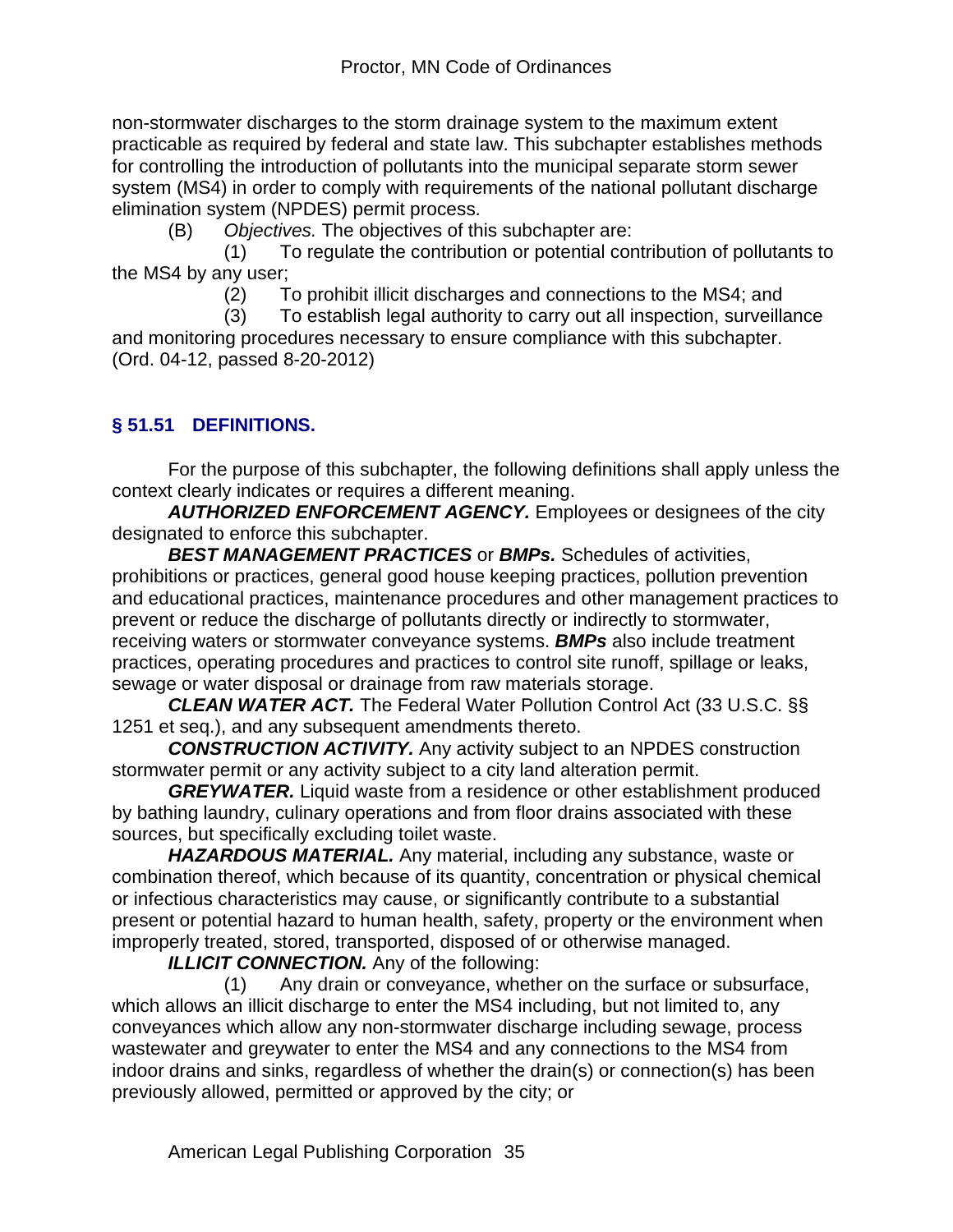(2) Any drain or conveyance connected from a commercial or industrial land use to the MS4 that has not been documented in plans, maps or equivalent records and approved by the city.

**ILLICIT DISCHARGE.** Any direct or indirect non-stormwater discharge to the MS4, except as exempted in § 51.55(B).

*INDUSTRIAL ACTIVITIES.* Activities subject to NPDES industrial permits as defined in 40 C.F.R. § 122.26(b)(14).

*MUNICIPAL SEPARATE STORMWATER SEWER SYSTEM (MS4).* Includes municipally owned facilities where stormwater is collected and/or conveyed, including, but not limited to, any roads with drainage systems, municipal streets, gutters, curbs, inlets, piped storm drains, pumping facilities, retention and detention basins, natural and human-made or altered drainage channels, reservoirs and other drainage structures.

*NATIONAL POLLUTANT DISCHARGE ELIMINATION SYSTEM (NPDES) STORMWATER DISCHARGE PERMIT.* A permit issues by the U.S. Environment Protection Agency (or the state under authority delegated pursuant to 33 U.S.C. § 1342(b)) that authorizes the discharge of pollutants to waters of the United States, whether the permit is applicable to an individual, group or general area-wide basis.

*NON-STORMWATER DISCHARGE.* Any discharge to the MS4 that is not composed entirely of stormwater.

**PERSON.** Any individual, association, organization, partnership, limited liability company, firm, corporation or other entity recognized by law and acting as either the owner or as the owner's agent.

*POLLUTANT.* Anything which causes or contributes to pollution. *POLLUTANTS* may include, but are not limited to: paints, varnishes and solvents; oil and other automotive fluids; non-hazardous liquid and solid wastes and yard wastes; refuse, rubbish, garbage, litter or other discarded or abandoned objects, and accumulations, so that same may cause or contribute to pollution; floatables; pesticides, herbicides and fertilizers; hazardous substances and wastes; sewage, fecal coliform and pathogens; dissolved and particulate metals; animal wastes; wastes and residues that result from constructing a building or structure; sediment resulting from soil erosion; and noxious or offensive matter of any kind.

**PREMISES.** Any building, lot, parcel of land or portion of land whether improved or unimproved including adjacent sidewalks and parking areas.

*SEWAGE.* Waste and wastewater discharged from residences, business buildings, institutions and industrial establishments.

**STORM DRAINAGE SYSTEM.** Publicly owned facilities by which stormwater is collected and/or conveyed, including, but not limited to, any roads with drainage systems, municipal streets, gutters, curbs, inlets, piped storm drains, pumping facilities, retention and detention basins, natural and human-made or altered drainage channels, reservoirs and other drainage structures.

*STORMWATER.* Any surface flow, runoff and drainage consisting entirely of water from any form of natural precipitation, and resulting from precipitation.

*STORMWATER POLLUTION PREVENTION PLAN* or *SWPPP.* A document which describes the BMPs and activities to be implemented by a person or business to identify sources of pollution or contamination at a site and the actions to eliminate or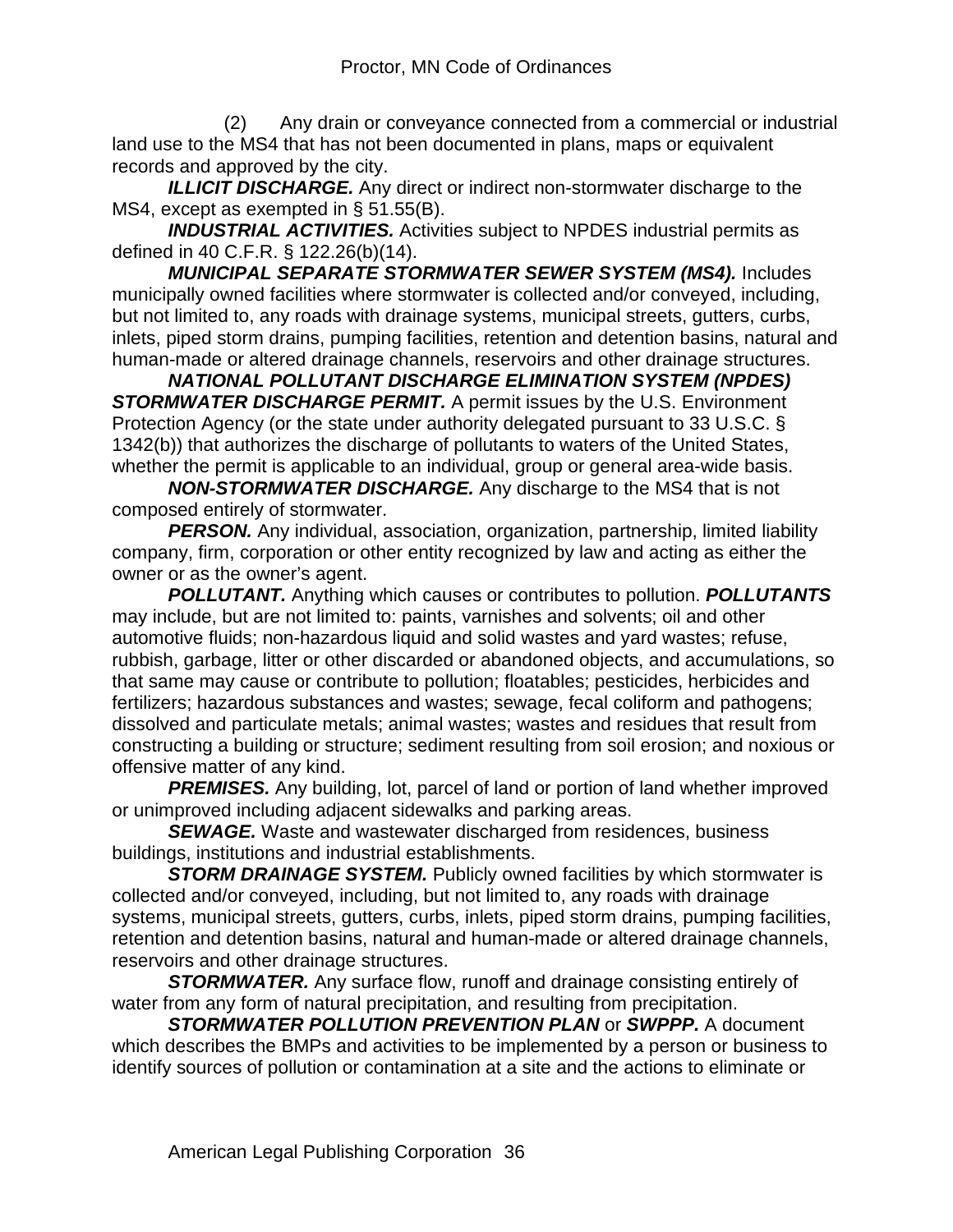reduce pollutant discharges to stormwater, the MS4 and/or receiving waters to the maximum extent practicable.

*WASTEWATER.* Any water or other liquid, other than uncontaminated stormwater, discharged from a facility.

*WATERS OF THE STATE.* All streams, lakes, ponds, marshes, watercourses, waterways, wells, springs, reservoirs, aquifers, irrigation systems, drainage systems and all other bodies or accumulations of water, surface or underground, natural or artificial, public or private, which are contained within, flow through, or border upon the state or any portion thereof, as defined in M.S. § 115.01, subd. 22, as it may be amended from time to time.

(Ord. 04-12, passed 8-20-2012)

## **§ 51.52 APPLICABILITY.**

This subchapter shall apply to all water entering the MS4 generated on any developed and undeveloped lands unless explicitly exempted by the city. (Ord. 04-12, passed 8-20-2012)

#### **§ 51.53 RESPONSIBILITY FOR ADMINISTRATION.**

The city shall administer, implement and enforce the provisions of this subchapter. Any powers granted or duties imposed upon the city may be delegated to persons or entities acting in the beneficial interest of or in the employ of the city. (Ord. 04-12, passed 8-20-2012)

#### **§ 51.54 ULTIMATE RESPONSIBILITY.**

The standards set forth herein and promulgated pursuant to this subchapter are minimum standards; therefore this subchapter does not intend nor imply that compliance by any person will endure that there will be no contamination, pollution, nor unauthorized discharge of pollutants.

(Ord. 04-12, passed 8-20-2012)

## **§ 51.55 PROHIBITION OF ILLICIT DISCHARGES.**

(A) No person shall discharge or cause to be discharged into the MS4 anything other than stormwater, including, but not limited to, pollutants or waters containing any pollutants that may impede the natural flow of stormwater or the functionality of the MS4 or that cause or contribute to a violation of applicable water quality standards.

(B) The commencement, conduct or continuance of any illicit discharge to the MS4 is prohibited except as follows: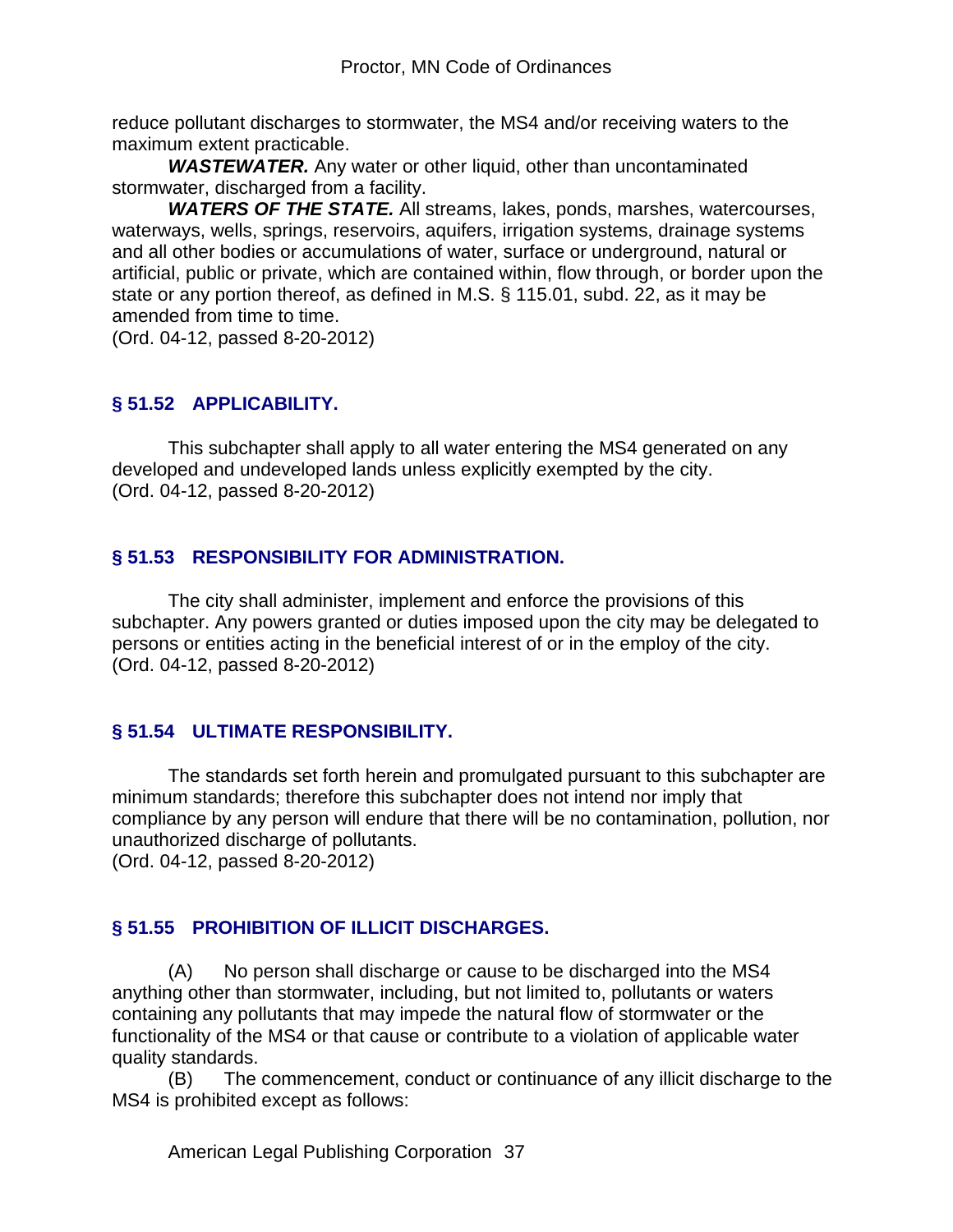(1) Discharges related to water line flushing or water from other potable water sources, landscape irrigation or lawn watering, diverted stream flows, rising ground water, ground water infiltration to storm drains, uncontaminated pumped ground water, foundation or footing drains (not including active ground water dewatering systems), crawl space pumps, air conditioning condensation, springs, noncommercial washing of vehicles, natural riparian habitat or wetland flows, swimming pools (if dechlorinated - typically less than one PPM chlorine), firefighting activities and any other water source not containing pollutants;

 (2) Discharges specified in writing by the city as being necessary to protect public health and safety;

 (3) Dye testing is an allowable discharge, but required a verbal notification to the city prior to the time of the test and the dye used must be non-hazardous; and

 (4) The prohibitions contained in this subchapter shall not apply to any non-stormwater discharge permitted under a city permit or an NPDES permit, specific written waiver, or waste discharge order issues to the discharger and administered under the authority of the U.S. Environmental Protection Agency or the State Pollution Control Agency, provided that the discharger is in full compliance with all requirements of the permit, waiver or order and other applicable laws and regulations, and provided that written approval has been granted for the discharge to the MS4. (Ord. 04-12, passed 8-20-2012) Penalty, see § 51.99

# **§ 51.56 PROHIBITION OF ILLICIT CONNECTIONS.**

(A) The construction, use, maintenance or continued existence of illicit connections to the MS4 is prohibited.

(B) This prohibition expressly included, without limitation, illicit connections made in the past, regardless of whether the connection was permissible under law or practices applicable or prevailing at the time of connection.

(C) A person is considered to be in violation of this section if the person connects a line conveying sewage, process wastewater or greywater to the MS4, or allows a connection to continue.

(D) Improper connections in violation of this subchapter must be disconnected and redirected, if necessary, to an approved on-site wastewater management system or the sanitary sewer system upon approval of the city.

(E) Any drain or conveyance that has not been documented in plans, maps or equivalent, and which may be connected to the storm sewer system, shall be located by the owner or occupant of that property upon receipt of written notice of violation from the city requiring that the locating be completed. The notice will specify a reasonable time period within which the location of the drain or conveyance is to be determined, that the drain or conveyance be identified as storm sewer, sanitary sewer or other, and that the outfall location or point of connection to the storm sewer system, sanitary sewer system or other be identified. Results of these investigations are to be documented and provided to the city.

(Ord. 04-12, passed 8-20-2012) Penalty, see § 51.99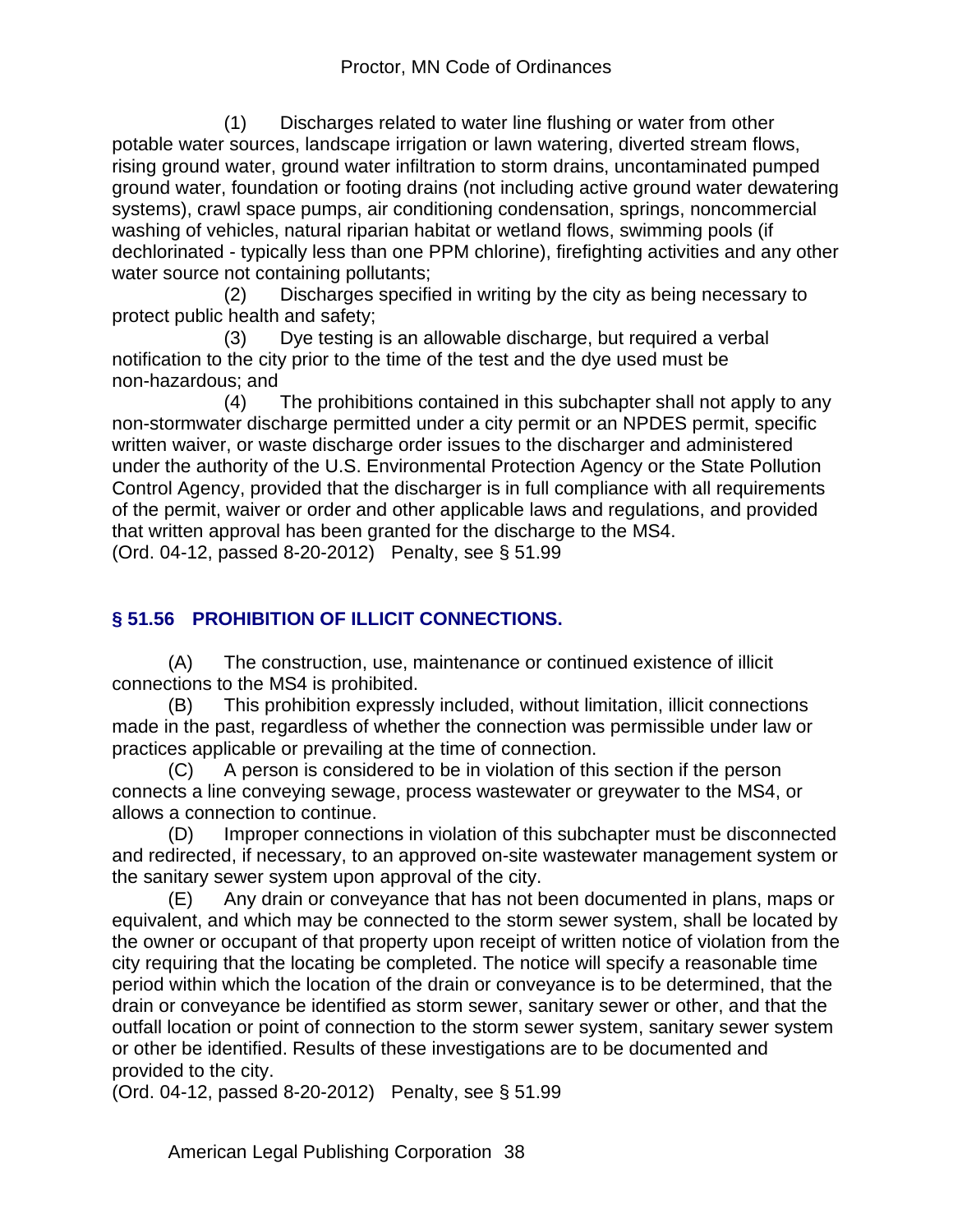#### **§ 51.57 SUSPENSION OF MS4 ACCESS.**

(A) *Suspension due to illicit discharges in emergency situations.* The city may, without prior notice, suspend MS4 discharge access to a person when the suspension is necessary to stop and actual or threatened discharge that presents or may present imminent and substantial danger to the environment, or to the health and welfare of persons, or to the MS4 or waters of the state. If the violator fails to comply with a suspension order issued in an emergency, the city may take steps as deemed necessary to prevent or minimize damage to the MS4 or waters of the state, or to minimize danger to persons.

(B) *Suspension due to the detection of illicit discharge.* Any person discharging to the MS4 in violation of this subchapter may have his, her or its access terminated if the termination would abate or reduce an illicit discharge. The city will notify a violator of the proposed termination of its MS4 access. The violator may petition the city for a reconsideration and hearing.

(C) *Offense.* A person commits an offense if the person reinstates MS4 access to a premises terminated pursuance to this subchapter, without the prior approval of the city.

(Ord. 04-12, passed 8-20-2012) Penalty, see § 51.99

#### **§ 51.58 INDUSTRIAL OR CONSTRUCTION ACTIVITY DISCHARGES; SUBMISSION OF NOTICE OF COVERAGE/AUTHORIZATION TO THE CITY.**

(A) Any person subject to an industrial or construction activity NPDES stormwater discharge permit or city land alteration permit shall comply with all provisions of the permit. Proof of compliance with the permit may be required in a form acceptable to the city prior to allowing discharges to the MS4.

(B) The operator of a facility, including construction sites, required to have an NPDES permit to discharge stormwater associated with industrial or construction activity shall submit a copy of the coverage notification or notification of permit authorization to the city.

(C) The copy of the coverage notification or notification of permit authorization may be delivered to the city either in person or by mailing it to:

| City of Proctor   |  |  |  |
|-------------------|--|--|--|
| 100 Pionk Drive   |  |  |  |
| Proctor, MN 55810 |  |  |  |
|                   |  |  |  |

(D) A person commits an offense if the person operates a facility that is discharging stormwater associated with industrial or construction activity without having submitted a copy of the coverage notification or notification of permit authorization to do so to the city.

(Ord. 04-12, passed 8-20-2012) Penalty, see § 51.99

## **§ 51.59 MONITORING OF DISCHARGES.**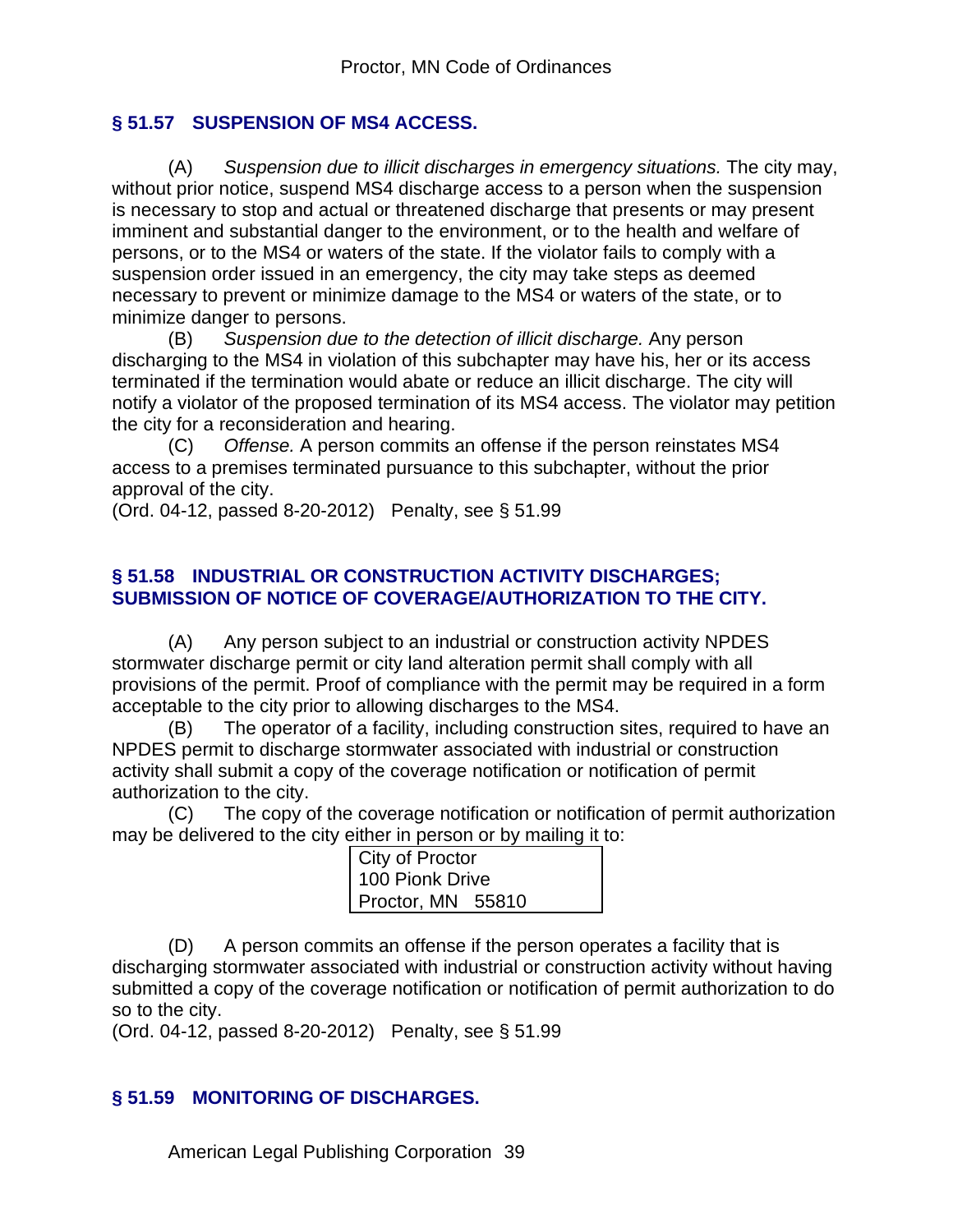(A) *Applicability.* This section applies to all facilities that have stormwater discharges associated with industrial activity, including construction activity.

(B) *Access to facilities.*

 (1) The city shall be permitted to enter and inspect facilities subject to regulation under this subchapter as often as may be necessary to determine compliance with this subchapter, in accordance with § 10.20. If a discharger has security measures in force that require proper identification and clearance before entry into its premises, the discharger shall make the necessary arrangement to allow access to representatives of the city.

 (2) Facility operators shall allow the city ready access to all parts of the premises for the purposes of inspection, sampling, examination and copying of records that must be kept under the condition of an NPDES permit, city land alteration permit or any permit issued by the city pursuant to the section to discharge stormwater, and the performance of any additional duties as defined by city, state and federal law.

 (3) The city shall have the right to set up, on any permitted facility, the devices as are necessary, in the opinion of the city, to conduct monitoring and/or sampling of the facility's stormwater discharge.

 (4) The city has the right to require the discharger to install monitoring equipment as necessary. The facility's sampling and monitoring equipment shall be maintained at all times in a safe and proper operating condition by the discharger at the discharger's expense. All devices used to measure stormwater flow and quality shall be calibrated to ensure their accuracy.

 (5) Any temporary or permanent obstruction to safe and easy access to the facility to be inspected and/or sampled shall be promptly removed by the operator at the written or oral request of the city and shall not be replaced. The costs of clearing the access shall be borne by the operator.

 (6) Unreasonable delays in allowing the city access to a facility is a violation of a stormwater discharge permit and of the subchapter. A person who is the operator of a facility with a NPDES permit or any city land alteration permit or any permit issued by the city pursuant to this subchapter to discharge stormwater associated with industrial activity commits an offense if the person denies the city reasonable access to the permitted facility for the purpose of conducting any activity authorized or required by the subchapter.

 (7) If the city has been refused access to any part of the premises from which stormwater is discharged, and is able to demonstrate probable cause to believe that there may be a violation of this subchapter, or that there is a need to inspect and/or sample as part of a routine inspection and sampling program designed to verify compliance with this subchapter or any order issued hereunder, or to protect the overall public health, safety and welfare of the community, then the city may seek issuance of a search warrant from any court of competent jurisdiction.

(Ord. 04-12, passed 8-20-2012)

#### **§ 51.60 REQUIREMENT TO PREVENT, CONTROL AND REDUCE POLLUTANTS IN STORMWATER BY THE USE OF BEST MANAGEMENT PRACTICES (BMPs).**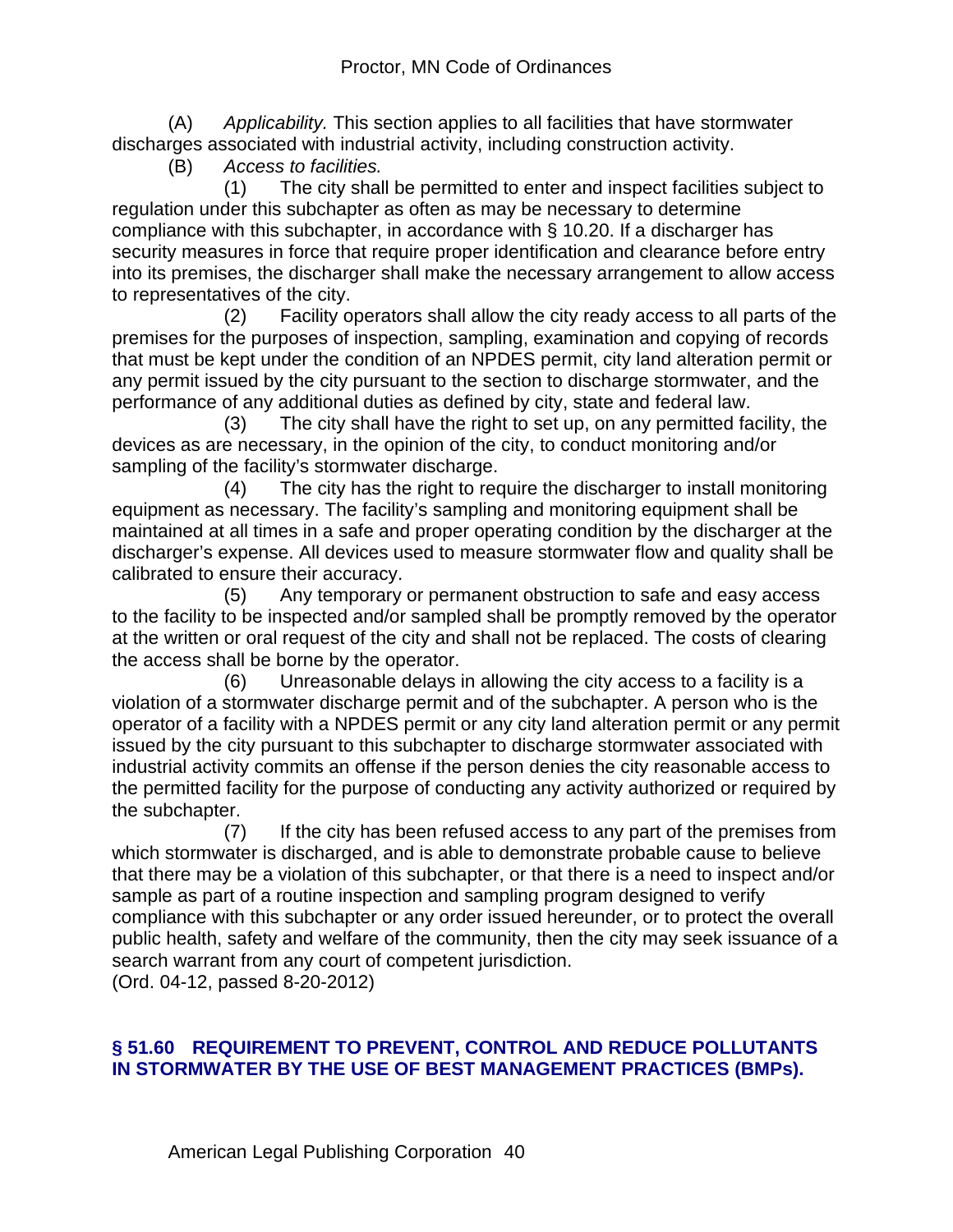The owner or operator of a commercial or industrial establishment shall provide, at his, her or its own expense, reasonable protection from accidental discharge of prohibited material or other wastes into the MS4 system or watercourses through the use of structural and non-structural BMPs. Further, any person responsible for a property or premises, which is, or may be, the source of an illicit discharge, may be required to implement, at the person's expense, additional structural and non-structural BMPs to prevent the further discharge of pollutants to the MS4. Compliance with all terms and conditions of a valid NPDES permit authorizing the discharge of stormwater associated with industrial activity, to the extent practicable, shall be deemed in compliance with the provisions of this section. These BMPs shall be part of a SWPP as necessary for compliance with requirements of the NPDES permit. (Ord. 04-12, passed 8-20-2012)

## **§ 51.61 WATERCOURSE PROTECTION.**

(A) Every person owning property through which a watercourse passes, or the person's lessee, shall keep and maintain that part of the watercourse within the property free of trash, debris, excessive vegetation and other obstacles that would pollute, contaminate or significantly retard the flow of water through the watercourse.

(B) In addition, the owner or lessee shall maintain existing privately owned structures within or adjacent to a watercourse, so that the structures will not become a hazard to the use, function or physical integrity of the watercourse. (Ord. 04-12, passed 8-20-2012)

## **§ 51.62 NOTIFICATION OF SPILLS.**

Notwithstanding other requirements of law, as soon as any person responsible for a facility or operation, or responsible for a facility or operation, or responsible for emergency response for a facility or operation has information of any known or suspected release of materials which are resulting or may result in illegal discharges or pollutants discharging into stormwater, the MS4 or waters of the state, the person shall take all necessary steps to ensure the discovery, containment and cleanup or the release. In the event of a release of hazardous material, the person shall immediately notify emergency response agencies of the occurrence via emergency dispatch services. In the event of a release of non-hazardous material, the person shall notify the city in person or by phone call or facsimile no later than the next business day. Notifications in person or by phone shall be confirmed by written notice addresses and mailed to the city within two business days of the phone notice. If the discharge of prohibited material emanates from a commercial or industrial establishment, the owner or operator of the establishment shall also retain an on-site written record of the discharge and the actions taken to prevent its recurrence. The records shall be retained for at least three years.

(Ord. 04-12, passed 8-20-2012)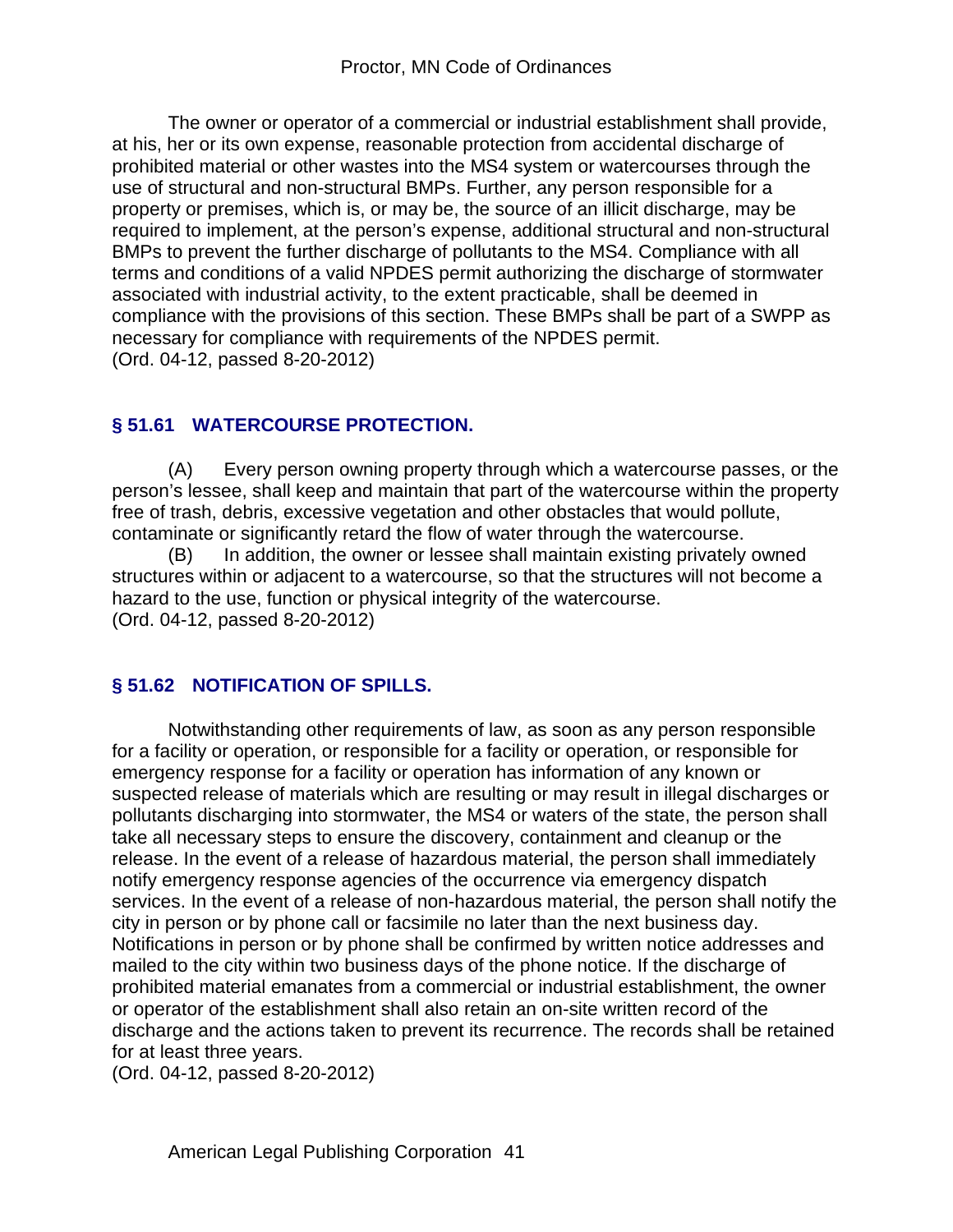#### **§ 51.63 ENFORCEMENT.**

(A) *Violation.* It shall be unlawful for any person to violate any provisions or fail to comply with any of the requirements of this subchapter. Any person who has violated or continues to violate the provisions of this subchapter, may be subject to the enforcement actions outlined in this section or may be restrained by injunction or otherwise abated in a manner provided by law. In the event the violation constitutes an immediate danger to public health or public safety, the city is authorized to enter upon the subject private property, without giving prior notice, to take any and all measures necessary to abate the violation and/or restore the property. The city is authorized to seek costs of the abatement as outlined in division (D) below.

(B) *Notice of warning.* When the city finds that any person has violated, or continues to violate, any provisions of this subchapter, or any order issued hereunder, the city may serve upon that person a written warning notice, specifying the particular violation believed to have occurred and requesting the discharger to immediately investigate the matter and to seek a resolution whereby any offending discharge will cease. Investigation and/or resolution of the matter in response to the warning notice in no way relieves the alleged violator of liability for any violations occurring before or after receipt of the warning notice. Nothing in this section shall limit the authority of the city to take any action, including emergency action or any other enforcement action, without first issuing a warning notice.

(C) *Notice of violation.*

 (1) Whenever the city finds that a person has violated a prohibition or failed to meet a requirement of this subchapter, the city may order compliance by written notice of violation to the responsible person.

- (2) The notice may require without limitation:
	- (a) The performance of monitoring, analyses and reporting;
	- (b) The elimination of illicit connections or discharges;
	- (c) That violating discharges, practices or operations shall

cease and desist;

 (d) The abatement or remediation of stormwater pollution or contamination hazards and the restoration or any affected property; and

 (e) The implementation of source control or treatment BMPs. (D) *Abatement.* If abatement of a violation and/or restoration of affected property is required, the notice shall set forth a deadline within which the remediation or restoration must be completed. The notice shall further advise that, should the violator

fail to remediate or restore within the established deadline, the work may be done by a designated governmental agency or a contractor and the expense thereof shall be charged to the violator.

(E) *Appeal of notice of violation.* Any person receiving a notice of violation may appeal the determination of the city. The notice of appeal must be received within 15 days from the date of the notice of violation. Hearing on the appeal before the appropriate authority or his or her designee shall take place within 30 days from the date of receipt of the notice of appeal. The decision of the municipal authority or his or her designee shall be final.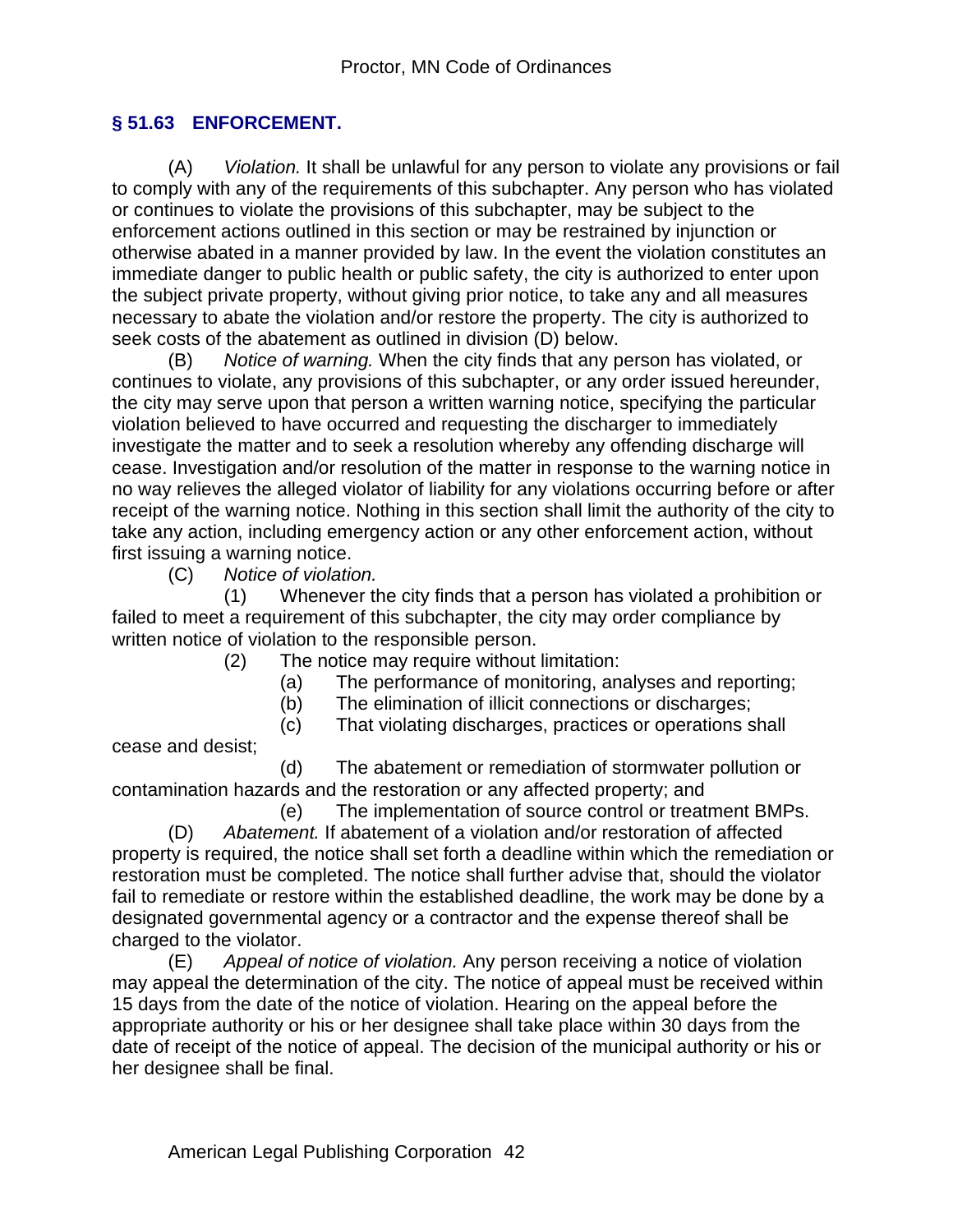(F) *Enforcement measures.* If the violation has not been corrected pursuant to the requirement set forth in the notice of violation, then representatives of the city may take any and all measures necessary to abate the violation and/or restore the property. It shall be unlawful for any person, owner, agent or person in possession of any premises to refuse to allow the government agency or designated contractor to enter upon the premises for the purpose set forth above. The remedies available to the city shall include:

(1) Criminal prosecution;

(2) Injunction relief pursuant to division (H) below;

 (3) Collection of administrative and remediation costs, including attorney fees, court costs, sampling and monitoring costs and other expenses associated with enforcement of this subchapter;

- (4) Imposition of costs abatement pursuance to division (G) below; and
- (5) Enforcing the provisions of division (I) below.

(G) *Cost of abatement of the violation.* After abatement of the violation, the owner of the property will be notified of the cost of abatement, including attorney fees and administrative costs. The property owner may file a written protest objecting to the amount of the assessment within ten calendar days with the Clerk-Treasurer. If the amount due is not paid by the deadline set forth by the decision of the City Council, the charges shall become a special assessment against the property and shall constitute a lien on the property for the amount of the assessment.

(H) *Injunction relief.* It shall be unlawful for any person to violate any provision or fail to comply with any of the requirements of this subchapter. If a person has violated or continues to violate the provisions of this subchapter, the city may petition for a preliminary or permanent injunction restraining the person from activities which would create further violations or compelling the person to perform abatement or remediation of the violation.

(I) *Compensatory action.* In lieu of enforcement proceedings, penalties and remedies authorized by this subchapter, the city may impose upon a violator alternative compensatory actions, such as storm drain stenciling, attendance at compliance workshops, creek cleanup and the like.

(J) *Violations deemed a public nuisance.* In addition to the enforcement processes and penalties provided, any condition caused or permitted to exist in violation of any of the provisions of this subchapter is a threat to public health, safety and welfare, and is declared and deemed a nuisance, and may be summarily abated or restored at the violator's expense, and/or a civil action to abate, enjoin or otherwise compel the cessation of the nuisance may be taken.

(K) *Remedies not exclusive.* The remedies listed in this section are not exclusive of any other remedies available under any applicable federal, state or local law and it is within the discretion of the city to seek cumulative remedies. (Ord. 04-12, passed 8-20-2012) Penalty, see § 51.99

## **§ 51.99 PENALTY.**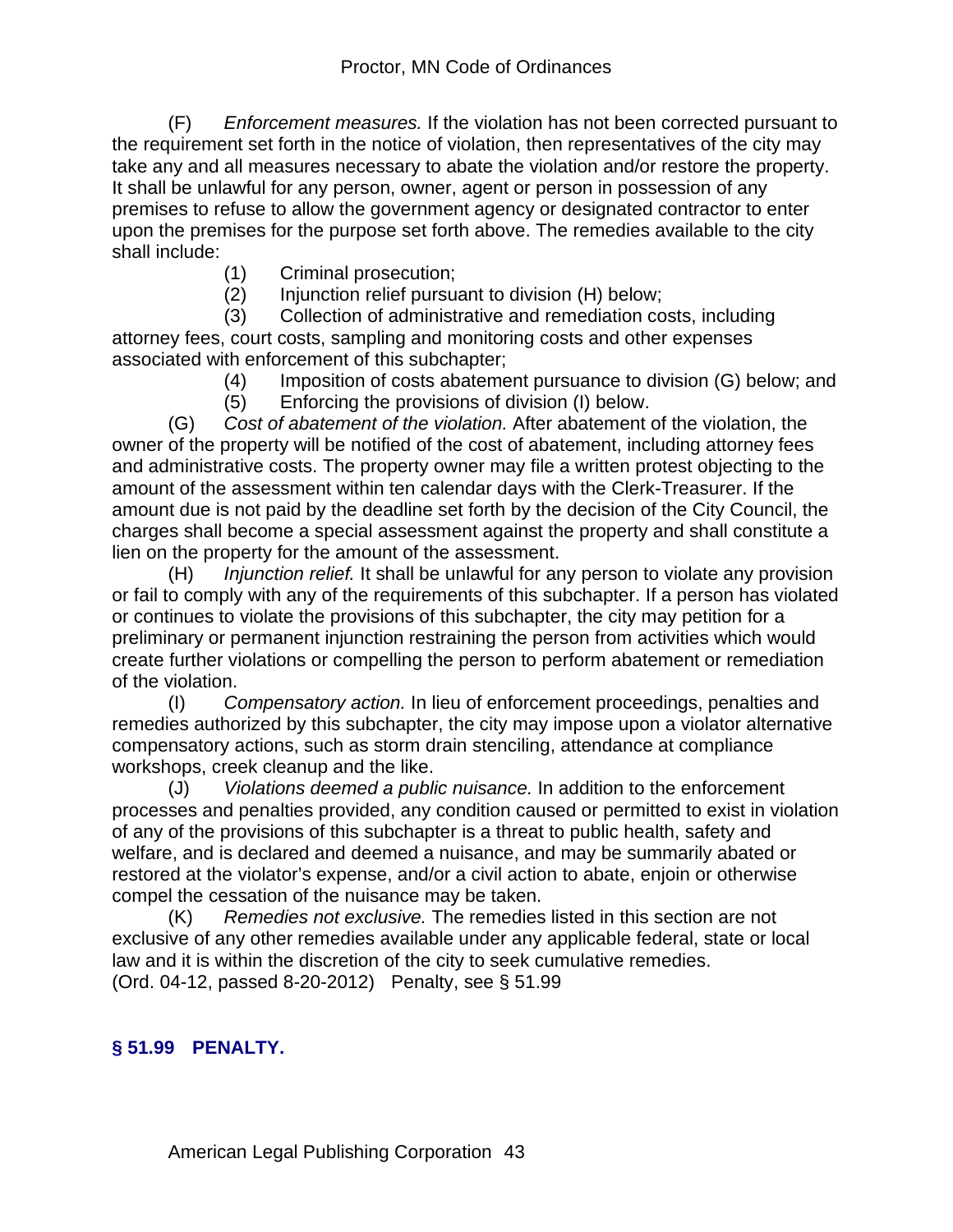(A) Any person violating any provision of this chapter, for which no other penalty is provided, shall be subject to the penalty provisions of § 10.99.

(B) (1) Any person found in violation of any provision of  $\S$ § 51.35 through 51.38 shall be guilty of a misdemeanor and, upon conviction thereof, shall be punished by penalty established in state law for a misdemeanor as may be amended from time to time. Any person convicted of a violation of §§ 51.35 through 51.38 shall be required to pay the reasonable costs of prosecution.

 (2) The city may in its discretion, seek any civil remedies available to it including remedies at law, in equity or other relief. In the event that civil remedy is pursued, the city may seek reimbursement of any and all costs, disbursements, witness or other fees, as well as reasonable attorney fees expended by the city in order to enforce §§ 51.35 through 51.38.

 (3) Each right or remedy accruing to the city under §§ 51.35 through 51.38 or at law is separate and distinct and may, at the city's discretion, be exercised independently or simultaneously with any other right or remedy.

(Prior Code, § 401.10) (Ord. 10-05, passed 8-16-2005; Ord. 05-11, passed 1-17-2012)

# **CHAPTER 52: UTILITY SERVICE AND PROPERTY IMPROVEMENT**

**Section** 

#### *General Provisions*

52.01 Utility connections and disconnections

#### *Street Excavation and Obstruction*

- 52.15 Permit and permit fee required
- 52.16 City employees
- 52.17 Sewer, water and gas work
- 52.18 Posting
- 52.19 Bond and insurance
- 52.20 Release of bond
- 52.21 Safety requirements
- 52.22 Restoration
- 52.23 Emergencies<br>52.24 Unlawful conr
- Unlawful connection of utilities
- 52.25 Installation of culverts
- 52.26 Disruption of curbs and sidewalks

# **GENERAL PROVISIONS**

#### **§ 52.01 UTILITY CONNECTIONS AND DISCONNECTIONS.**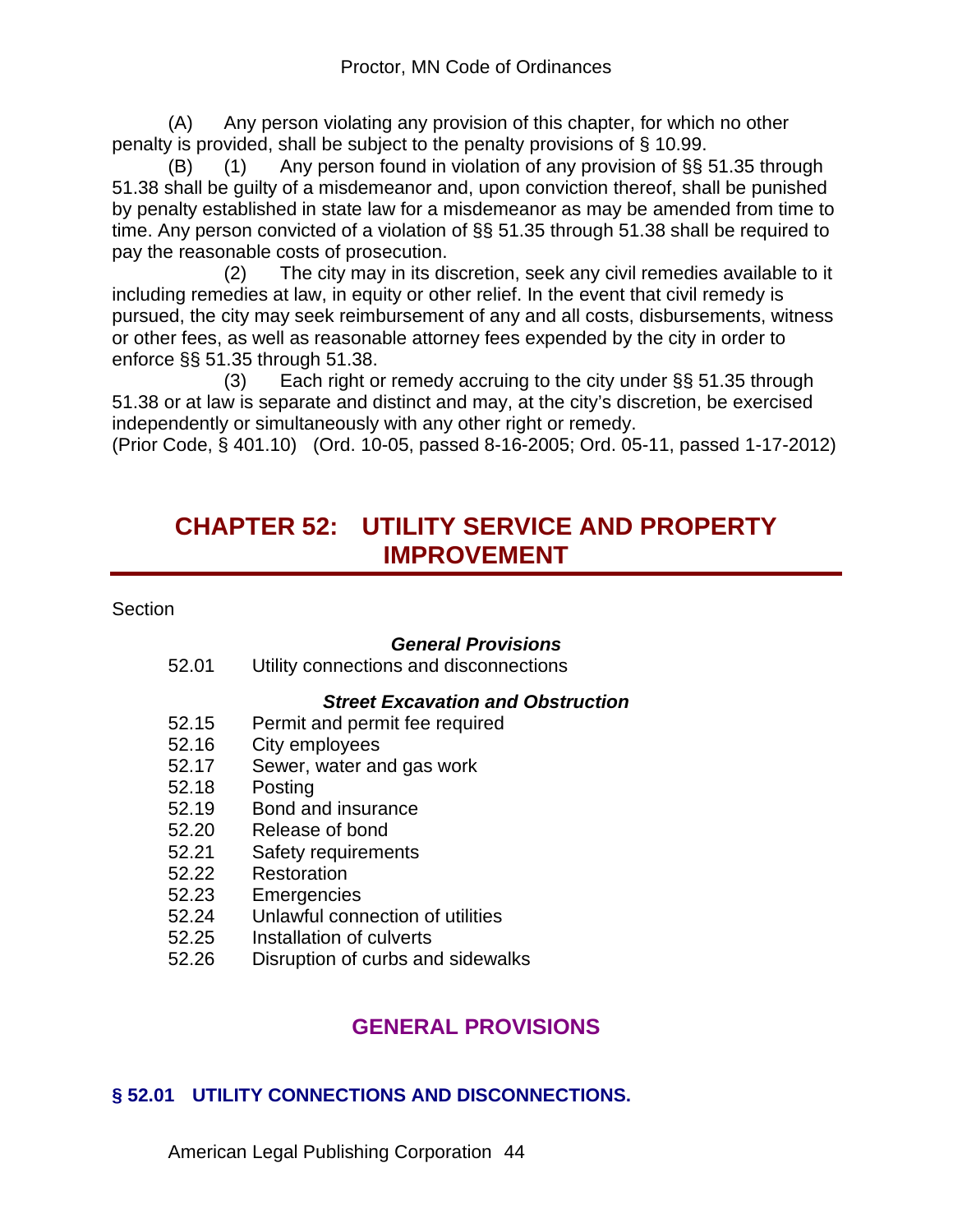(A) *Connection required.*

 (1) Owners of lands and premises abutting on any road, street, avenue or highway within the city in which a newly constructed or substantially reconstructed municipal waterline or sewer line is located, whereon any structure is equipped to receive water or discharge wastes is situated, shall make connection with the waterline or sewer line as soon as practicable.

 (2) This section shall not apply to lands and premises already connected to municipal water and/or sewer lines.

 (3) Lands and premises abutting on any road, street, avenue or highway within the city which are adjacent to but not connected with existing municipal water and/or sewer lines shall be connected within 180 days of any transfer of the title to the lands and premises. The term *TRANSFER OF TITLE* includes any transfer of title by deed, contract, option or assignment of the title to the lands and premises.

 (4) For all required connections to city sewer or PUC water lines, the fees for the connections, to be paid by the connecting party to the city or PUC, shall be as follows.

(a) *Sewer connection fee.*

1. See city schedule of charges and fees; and

2. For all new connections or projects not involving

special assessment for the connections.

(b) *Water connection fee.*

 1. See city schedule of charges and fees, plus plumbing inspection fee and excavation fee; and

 2. For all new connections or projects not involving special assessment for the connections.

(B) *Connections to be approved.* Plans for connections to be made pursuant to this subchapter shall be required to be approved by the City Building Official and/or City Engineer and Working Street Foreman prior to the connection. All connections so approved and made shall meet applicable code standards.

(C) *Disconnection and capping required.*

 (1) In the event that any structure serviced by any waterline or sewer line which is connected to the city's system is removed or demolished, the owner of the land upon which the structure was located shall disconnect from the city's system and cap them off in a manner approved by the Working Street Foreman and City Administrator or Deputy Clerk-Treasurer prior to connection.

 (2) (a) If the owner of the land in question fails to adhere to the provisions of the subdivision, the City Administrator shall, upon 24 hours' notice, order the work to be done by the public utilities and/or the city, and the costs associated therewith shall be assessed against the parcel involved.

 (b) Where the City Administrator deems an emergency to exist, the work may be done immediately and without prior notice.

(Prior Code, § 303.01) (Ord. 07-04, passed 2-22-2005; Ord. 02-05, passed 4-4-2005) Penalty, see § 10.99

# **STREET EXCAVATION AND OBSTRUCTION**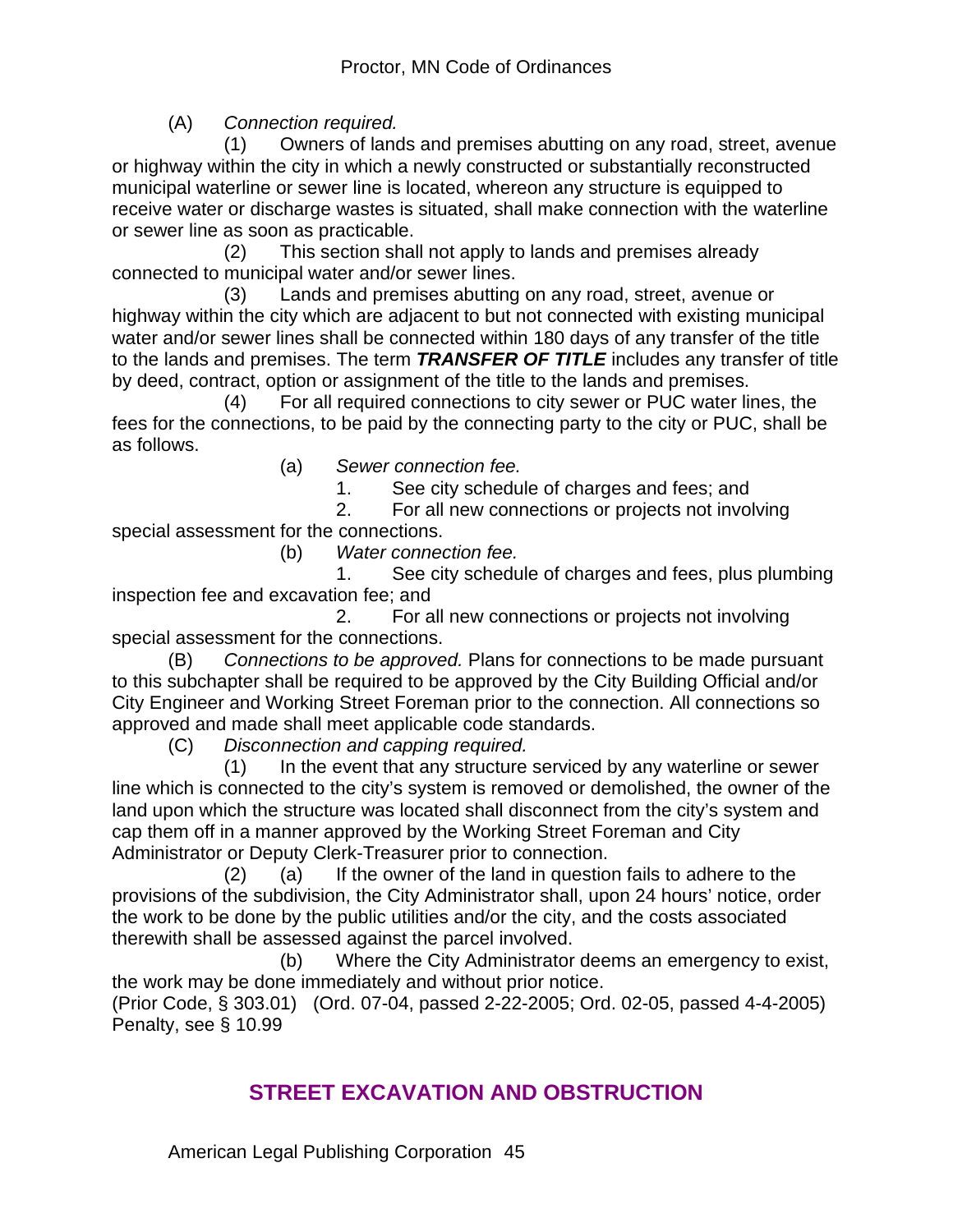#### **§ 52.15 PERMIT AND PERMIT FEE REQUIRED.**

No person shall make any excavation in any street, alley, highway, sidewalk or other public grounds or place any obstruction therein or place any scaffold, obstruction, equipment or materials of any kind in, upon or above any public sidewalk or immediately adjacent thereto without having first obtained a permit from the Clerk-Treasurer, approved by the Working Street Foreman and City Administrator or Deputy Clerk-Treasurer. Upon approval of the permit by the city, Working Street Foreman and City Administrator or Deputy Clerk-Treasurer, each applicant shall pay a fee to be determined as follows: see the city schedule of charges and fees. (Prior Code, § 303.02) (Ord. 02-05, passed 4-4-2005) Penalty, see § 10.99

#### **§ 52.16 CITY EMPLOYEES.**

The provisions of §§ 52.01 and 52.22 shall apply to excavations and obstructions by city employees, except that no permit fee shall be charged and no bond or insurance shall be required. All work done by city employees shall comply with the same standards for safeguarding the site and for restoration of the surface as apply to other excavations.

(Prior Code, § 303.03)

#### **§ 52.17 SEWER, WATER AND GAS WORK.**

(A) When application is made for a permit authorizing excavation for the purpose of making a connection to the sewer, gas or water mains, the Clerk-Treasurer shall not issue the permit without the written consent of the Working Street Foreman and City Administrator or Deputy Clerk-Treasurer or affected city department.

(B) All work done and materials used in making the connection shall conform to all applicable city ordinances and state laws.

(Prior Code, § 303.05) (Ord. 02-05, passed 4-4-2005)

#### **§ 52.18 POSTING.**

(A) Each permit shall be numbered and shall state the date of issuance, the date of expiration, the name of the person to whom it is issued, and the location for which it is issued.

(B) Each permit shall be posted at the site of the excavation or obstruction. (Prior Code, § 303.06)

#### **§ 52.19 BOND AND INSURANCE.**

(A) *Generally.*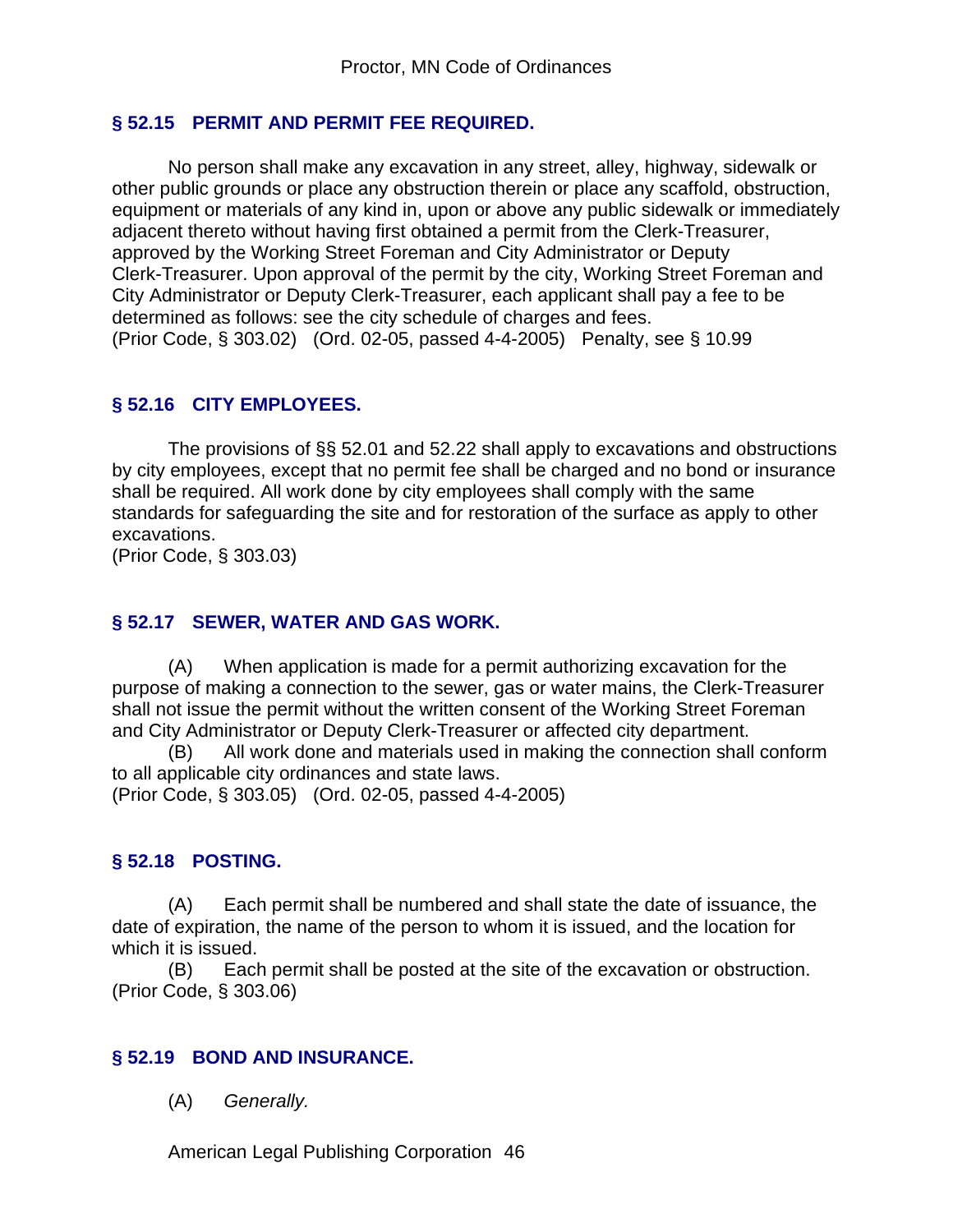(1) No permit required by this subchapter shall be issued by the Clerk-Treasurer unless the applicant therefor shall first file with the Clerk-Treasurer a corporate surety bond of an insurance company duly authorized by the laws of the state to transact business as a surety, in the sum of an amount set by City Council from time to time by resolution.

 (2) In addition to the bond, the applicant shall also file with the Clerk-Treasurer a certificate of an insurance company duly authorized by the laws of the state to transact business as an insurance company duly certifying to the fact that the applicant is insured by the company for the purpose and in the amounts of an amount set by City Council from time to time by resolution for personal injuries and property damage.

(3) Every corporate surety bond shall be conditioned as follows.

 (a) The applicant guarantees to indemnify and save the city harmless from any and all claims, demands, damages or causes of action of any kind whatsoever arising or to arise out of the doing of the work or the thing authorized by the permit issued to the applicant, to restore the street, avenue, alley, highway or public ground to the condition it was in prior to the making of the excavation or the obstruction, and that any work done under the permit, including the installation of any sewer, gas or water connections made by the applicant will be done in accordance with all the applicable provisions of this subchapter. The street restoration shall be by compaction to 90% of original value with replacement of overlay. The project shall be inspected and approved by the Street Foreman before being accepted by the city.

 (b) If the applicant's contractor has on file with the Clerk-Treasurer the corporate surety bond and certificate of insurance required by this section, it shall not be necessary for the applicant to file any bond or certificate of insurance.

(B) *Exceptions.* A public service corporation occupying the streets or public grounds of the city and operating its business in the city either under a franchise granted by the city or under a certificate of necessity issued by the State Public Service Commission shall not be required to file a bond or certificate of insurance. (Prior Code, § 303.07)

## **§ 52.20 RELEASE OF BOND.**

Any corporate surety bond filed under the terms of this subchapter may be released in writing by the Clerk-Treasurer only if the work done under the permit shall have been completed to the satisfaction of the Street Foreman and only after all fees have been paid.

(Prior Code, § 303.08)

## **§ 52.21 SAFETY REQUIREMENTS.**

No person to whom a permit has been issued shall commence work under the permit without first putting in place a suitable guard or fence about the site sufficient to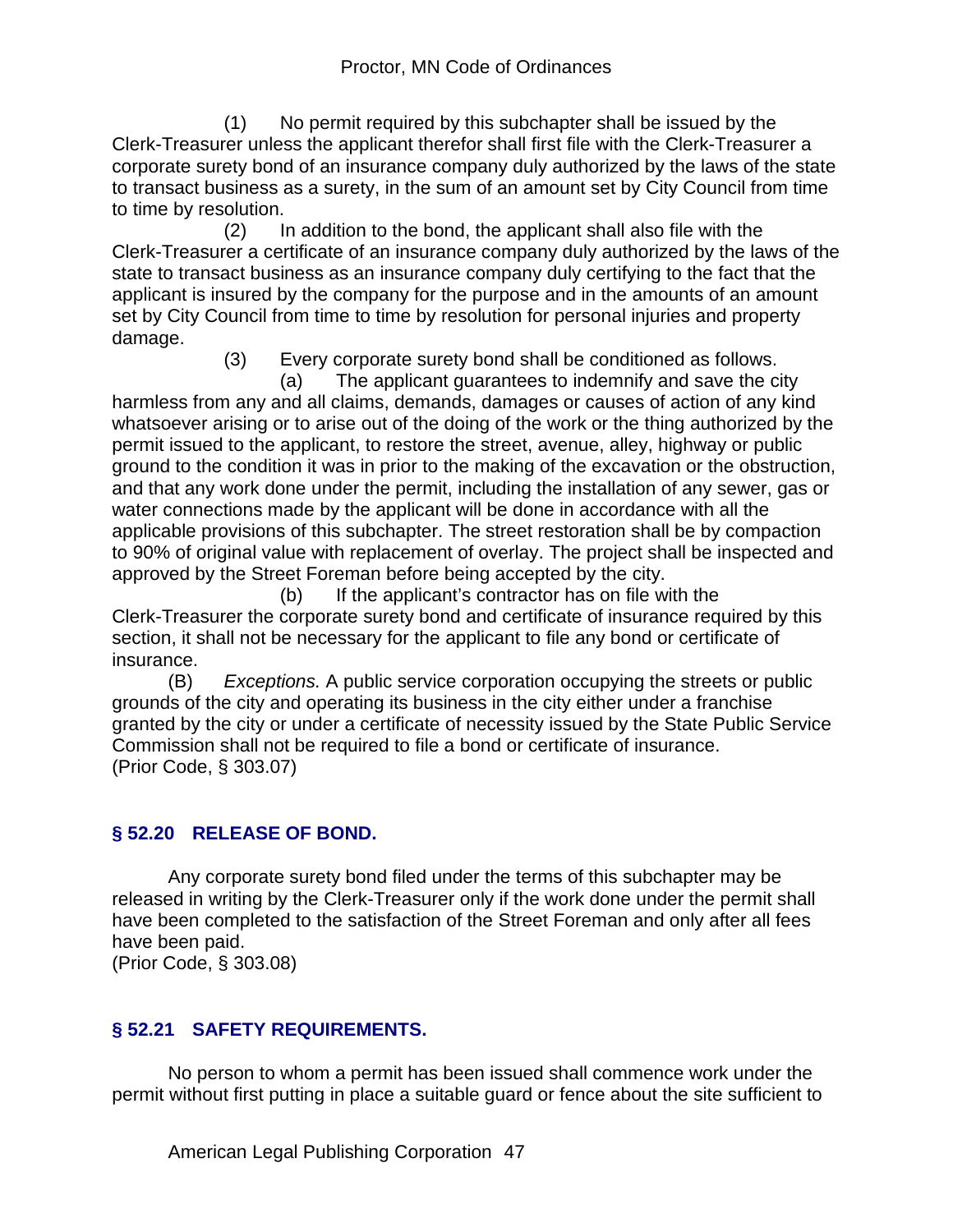protect persons or animals from falling into or upon any excavation or obstruction or from being struck by falling objects. During the hours between sunset and sunrise, sufficient lights, flares or other similar devices shall be placed on all sides of the site to warn the general public of the presence of the excavation or obstruction. (Prior Code, § 303.09) Penalty, see § 10.99

## **§ 52.22 RESTORATION.**

Where an excavation has been made under permit, the permittee shall not commence restoration without first notifying the Clerk-Treasurer. The Clerk-Treasurer shall notify the Street Foreman who shall be present to observe and report upon the manner of restoration of the street. Restoration of a street shall be by compaction to 90% of original value with replacement of overlap. The completed project shall be inspected by the Street Foreman to determine if the requirements of the ordinances have been met.

(Prior Code, § 303.10)

## **§ 52.23 EMERGENCIES.**

 (A) When an emergency exists caused by the bursting of a pipe or main, the falling of electrical wires, or by other accident so that immediate excavation or obstruction of a street is necessary to safeguard the public health or safety, a contractor or any other person responsible for the maintenance of any public service utility within the streets or alleys of the city may immediately perform the necessary work without first obtaining a permit.

(B) In this case, the person performing the work shall obtain a permit as soon as practicable thereafter. All other requirements of this subchapter shall apply to the emergency excavations.

(Prior Code, § 303.11)

## **§ 52.24 UNLAWFUL CONNECTION OF UTILITIES.**

(A) No person shall connect or tap into any cable television, water, gas, sewer or electric line controlled, owned, operated, leased, licensed, managed or maintained by the city, the City Public Utility Commission or any authorized agents thereof unless prior permission or authorization of the connection has been requested and granted by the applicable utility, the city or a designated agent thereof.

(B) Prior to preliminary approval of any connection, the appropriate utility shall investigate and inspect the proposed connection site and grant or deny approval of the work. Upon completion of an approved connection, the applicable utility or its agent shall re-inspect the connection and grant or deny final approval of the connection.

(C) Connections made in violation of this section shall constitute a misdemeanor. In addition to any criminal penalty the court may impose, persons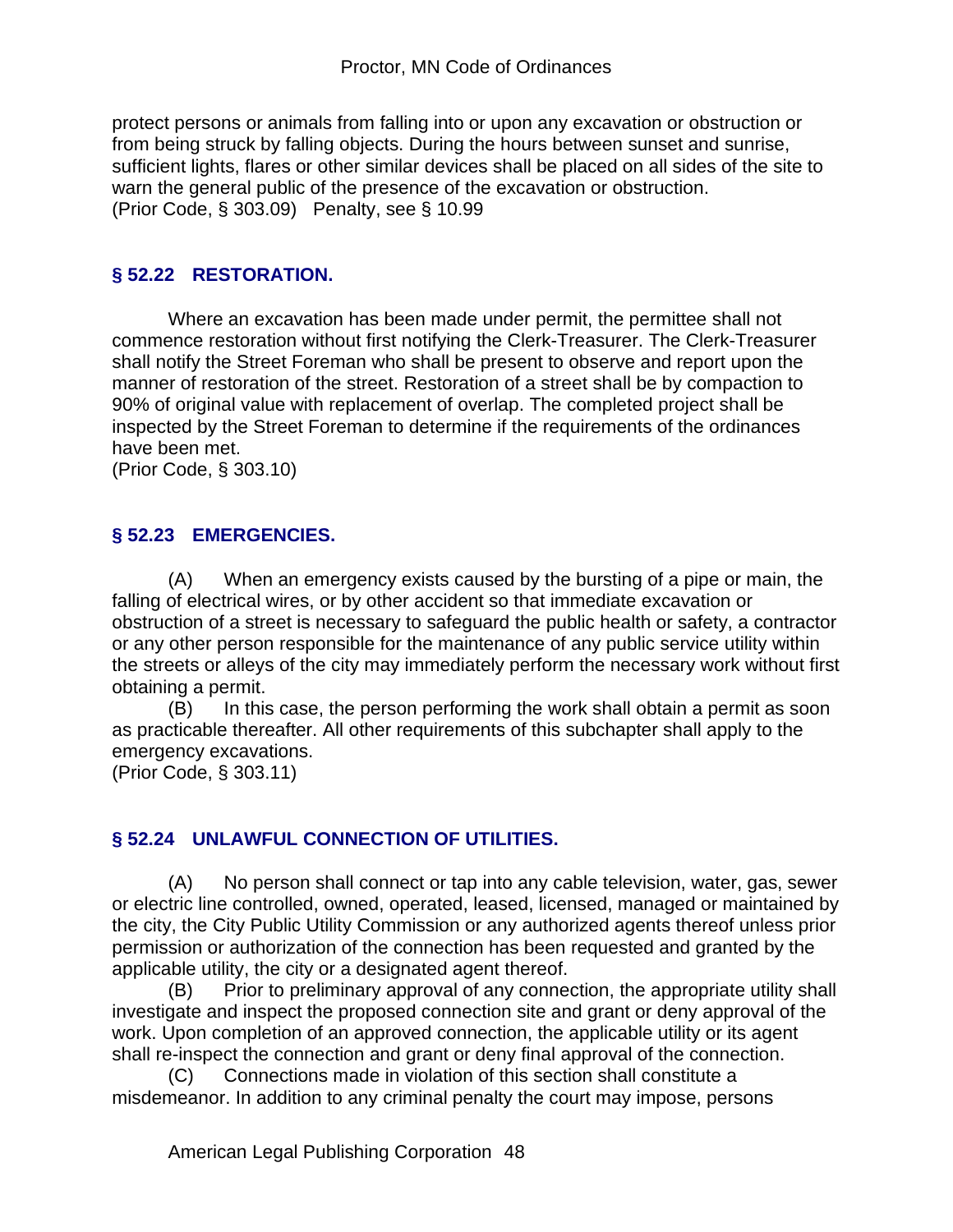convicted of violating the provisions of this subchapter may be subject to an order of the court requiring a reimbursement of the value of any utility usage consumed, wasted or sold as a direct result of the illegal connection. The reimbursement shall be paid directly to the affected utility.

(Prior Code, § 303.12) Penalty, see § 10.99

#### **§ 52.25 INSTALLATION OF CULVERTS.**

In all areas adjacent to any street, road, alley or avenue located within the city which require, in the discretion of the Working Street Foreman, the installation of culverts, plans for all installations shall require the prior approval of the Working Street Foreman. This approval process shall also be required for all culverts to be installed by private parties on their own initiative. The Working Street Foreman shall require that all culvert installations, to include private installations, meet current County Highway Department specifications as published by that Department. (Prior Code, § 303.13) (Ord. 02-05, passed 4-4-2005)

#### **§ 52.26 DISRUPTION OF CURBS AND SIDEWALKS.**

(A) No person shall cut, disrupt, remove, cover or otherwise damage any curbs or sidewalks located within the city which lie within any public easement without prior approval of the Working Street Foreman of the city.

(B) Prior to any work being done which affects any curb or sidewalk, the Working Street Foreman shall be provided by the landowner the plans and specifications therefor for the city's review and approval.

(C) Any cutting, disruption, removal, covering or other damage done to any curb or sidewalk without the above-stated approval shall be remedied by the landowner. If the landowner does not remedy the damage within ten days of the City Administrator's order to do so, the city may restore the curb and/or sidewalk to its original condition and assess the landowner for the costs of the restoration.

(Prior Code, § 303.14) (Ord. 02-05, passed 4-4-2005) Penalty, see § 10.99

# **CHAPTER 53: UTILITY COMMISSION**

#### Section

- 53.01 Commission created
- 53.02 Building
- 53.03 Water and Light Fund
- 53.04 Clerk-Treasurer may be Secretary

#### **§ 53.01 COMMISSION CREATED.**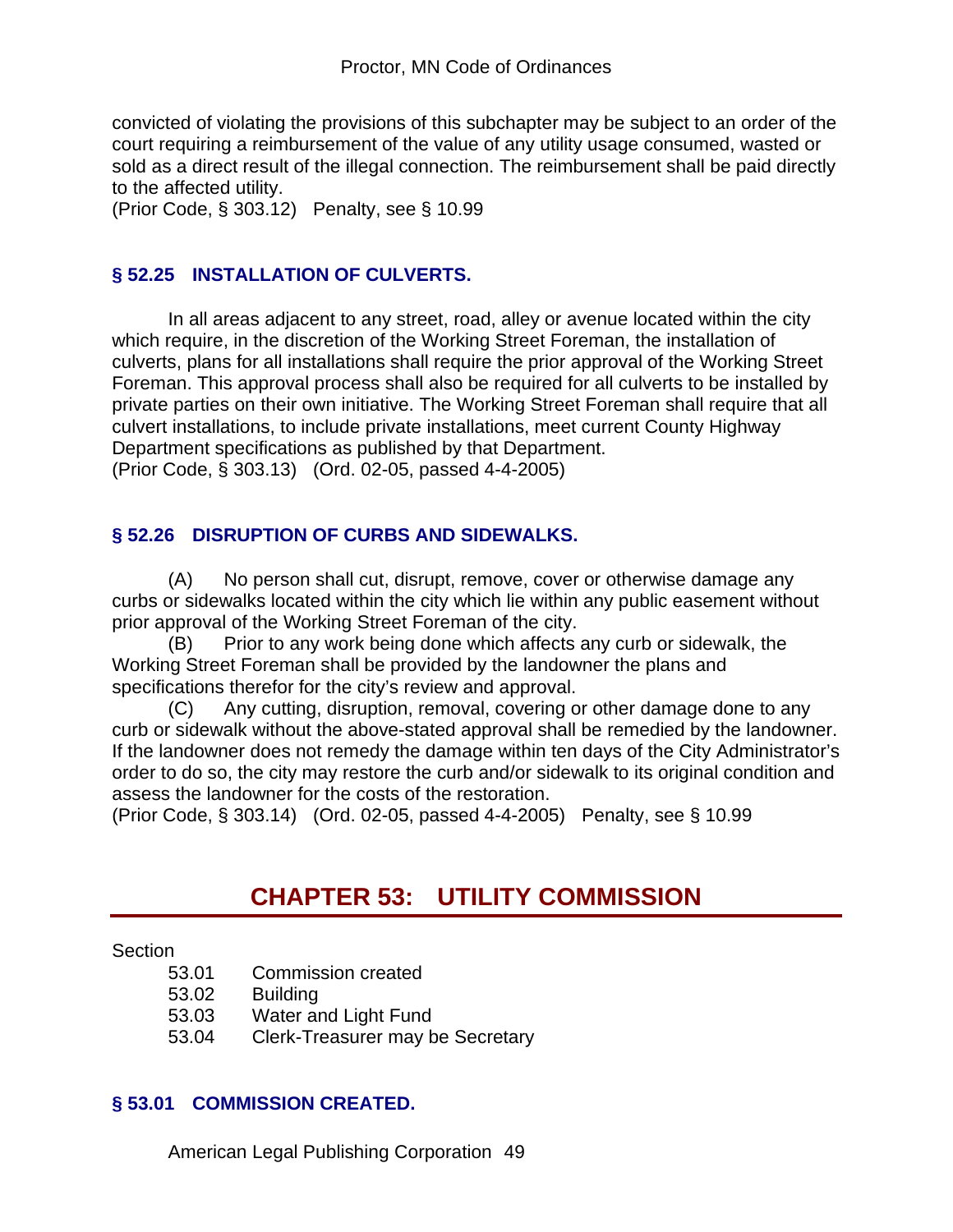(A) There is hereby continued a Public Utilities Commission pursuant to M.S. §§ 412.321 through 412.391 which will have all the powers and duties set forth therein as supplemented and amended, together with all of the powers hereinafter granted. The Commission shall have jurisdiction over the city's water and light and power system.

(B) All Commissioners of the Commission shall be residential customers of the Proctor Utilities Commission (PUC), receiving their water and/or electrical utility service from the PUC. In the event that a Commissioner of the PUC discontinues service from the PUC or leaves the territory served by the PUC, he or she shall immediately resign from the PUC, and the Council shall appoint a successor. (Prior Code, § 402.01)

#### **§ 53.02 BUILDING.**

The Commission shall have no power or authority over any buildings owned, leased or operated by the city and shall have no power to dispose of, rent, lease or let the buildings, except as the same are acquired or used primarily and exclusively for the purposes and in the operation of the electrical and water distribution systems in the city or other areas served.

(Prior Code, § 402.02)

#### **§ 53.03 WATER AND LIGHT FUND.**

There are hereby created two funds; a Water Fund and a Power and Light Fund. The Funds shall be separate from each other and all other funds of the city or the Commission. It shall be the duty of the Commission and, it is hereby empowered, to collect all water, light, heat, power and rent charges from patrons of the systems, including the city, and pay the same into the designated Funds. The Commission shall have the exclusive control of the Funds and of all collections made by the Commission except as agreed between the Commission and the Council. It shall be the duty of the Commission to fully, absolutely and exclusively control all the operation and management of the water, light and power plants and systems in the city and adjacent territory and to pay the operation thereof out of the funds. (Prior Code, § 402.03)

#### **§ 53.04 CLERK-TREASURER MAY BE SECRETARY.**

The Clerk-Treasurer may, at the option of the Commission and, in that event, shall receive for his or her services as Secretary, compensation as the Commission may determine.

(Prior Code, § 402.04)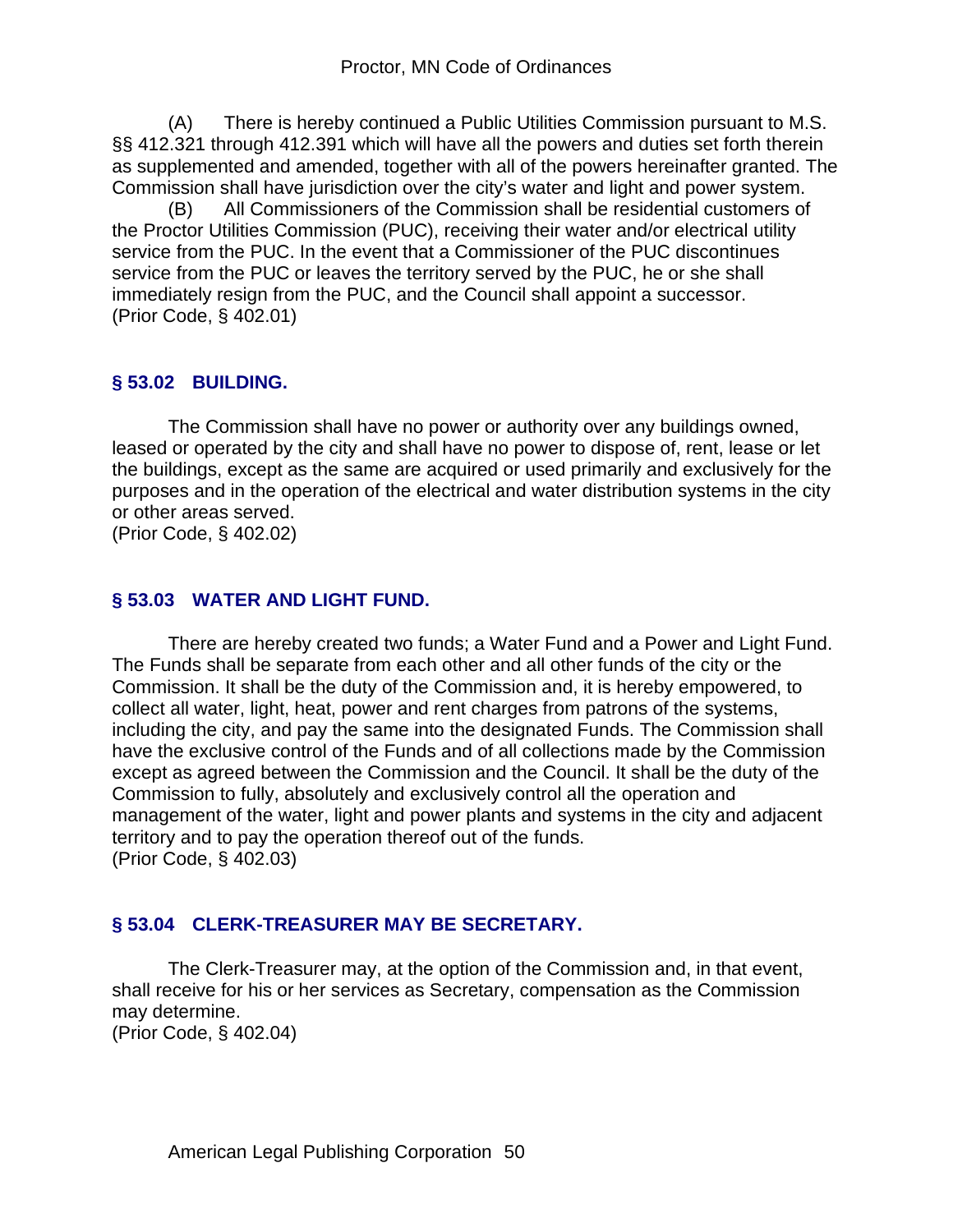# **CHAPTER 54: UTILITIES GENERALLY**

Section

#### *Utility Billing*

- 54.01 Owners of premises to be responsible for charges
- 54.02 Misdemeanor to rent premises where service is disconnected
- 54.03 Tenant's right to pay bill and deduct charges from rent
- 54.04 All charges to be paid before water, electric or sewer supply is re-established
- 54.05 Landlord shut-off notice provisions
- 54.06 Utility service repairs

#### *Utility Service Deposit and Liens*

- 54.20 Deposit requirements; service application
- 54.21 Deposit required; lien exception
- 54.22 Refund of deposits

#### *Utility Connection Inspections*

- 54.35 Inspections mandated by service connection
- 54.36 Failure to allow access

# **UTILITY BILLING**

#### **§ 54.01 OWNERS OF PREMISES TO BE RESPONSIBLE FOR CHARGES.**

(A) The owner or his or her authorized agent of premises where water, sewer and/or electrical service is delivered is required to be a responsible party (either as customer or guarantor) for payment for those services, unless the Utility Commission or, in the case of sewer, the city, in writing, waives this requirement. An applicant or customer, shall provide the applicable provider, at its request, with information enabling it to determine the ownership status of premises to which water, sewer or electric service is proposed to be or is being provided. This division (A) is effective as to all premises leased after January 1, 1986; provided that this division (A) shall not be effective with respect to premises which are subject to a lease on January 1, 1986, which has a term greater than one month until the time of the first renewal of the lease after January 1, 1986.

(B) (1) Where the provider provides service to a residence with an address which is different than that of the person paying the charges for service to the residence or where the provider has other reason to know that a landlord has contracted to be responsible for the utility account at a residence occupied by renters and where the provider proposes to discontinue service at a residence for non-payment of outstanding charges or for any other reason, then the provider shall post, on or near the front and rear entrances of the premises where service is rendered a notice of intent to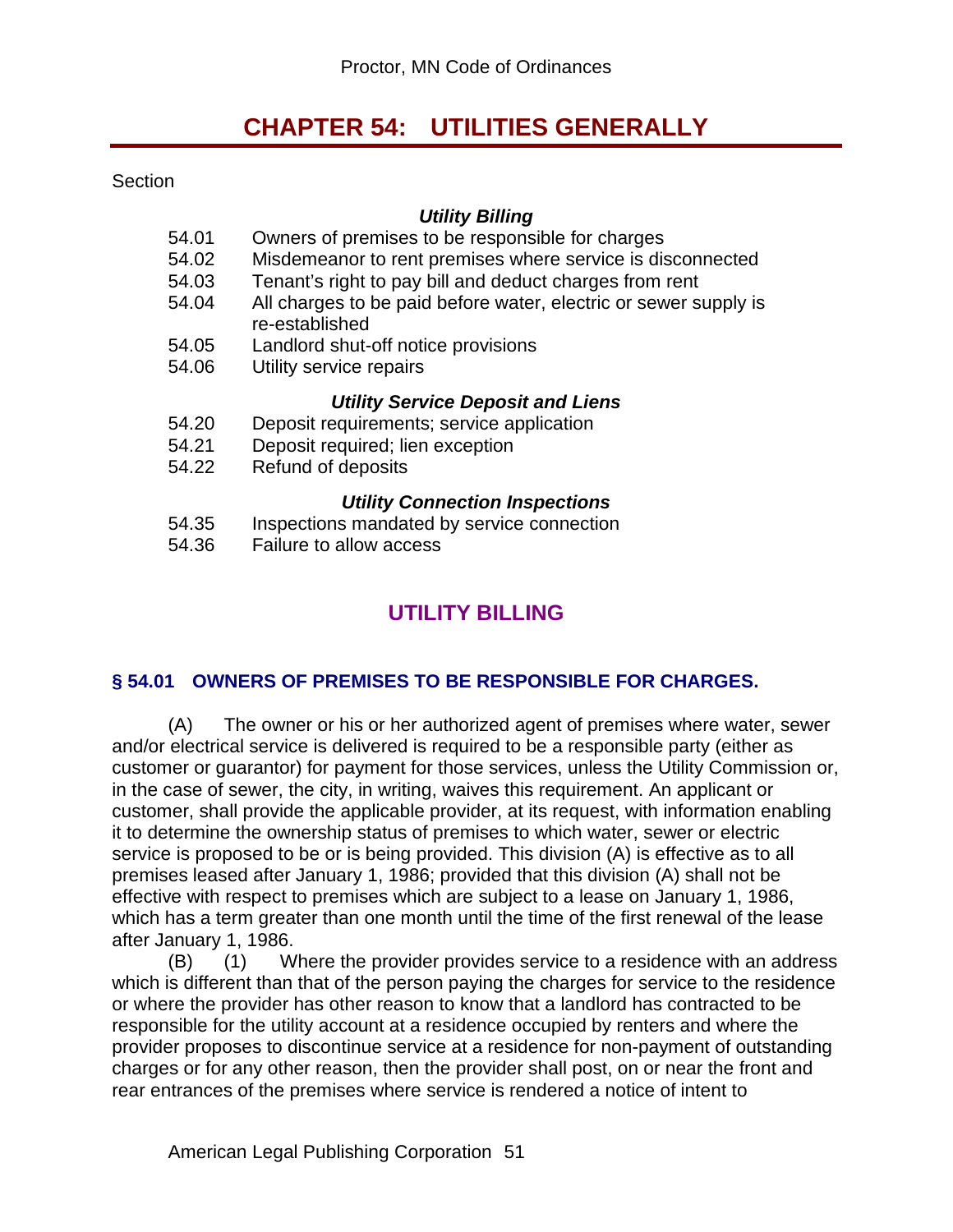discontinue service. The notice shall be posted not less than 31 calendar days prior to the actual discontinuance of the service. Copies of the notice shall also be sent by first class mail to the occupants of the address where service is rendered and to the customer at his or her billing address.

- (2) The notice to the tenants shall contain the following information:
	- (a) The date of posting;
	- (b) The proposed date of termination;
	- (c) The reason for the proposed termination;
	- (d) The total amount of arrearages charged to the account for

the unit or units subject to termination and the current bill for utility consumption over the past billing period; and

 (e) The right of the tenant(s) to avoid termination by paying the current charges as set forth below.

(C) If the reason for the proposed termination of service is failure of the landlord to pay outstanding charges on his or her account, then the tenant shall be entitled during the 31-day notice period provided by division (B) above to avoid termination of services by following the procedures set forth below.

(D) No person shall deface or remove any notice posted by the provider pursuant to this section during the 31-day period or until the tenant has made arrangements to avoid termination following the applicable procedures as set forth § 54.04.

(Prior Code, § 403) Penalty, see § 10.99

#### **§ 54.02 MISDEMEANOR TO RENT PREMISES WHERE SERVICE IS DISCONNECTED.**

(A) No person shall let to another for occupancy any dwelling or dwelling unit within the city for the purpose of living therein to which water, electric or sewer service has been discontinued by the Utility Commission or the city for the failure of the owner or any other person to pay outstanding charges on his or her account unless one of the following conditions is met:

 (1) The landlord provides the prospective tenant with written confirmation from the applicable service provider that arrangements have been made to reconnect utility service; or

 (2) The landlord and prospective tenant enter into a written agreement with the applicable service provider that the tenant may pay all or part of the rent to the provider in consideration for reconnection of utility service.

(B) No landlord, agent of the landlord or person acting under a landlord's direction or control may disconnect or cause the disconnection of water, electric or sewer services to the tenant, without the tenant's consent, unless the interruption is for the purpose of repairing or correcting faulty or defective equipment or protecting the health and safety of the occupants of the premises involved. If the disconnection occurs, the landlord shall be obligated to reinstate the service as soon as possible.

(C) If residential premises are rented in violation of division (A) above, the tenant may reinstate service by paying to the provider an amount equal to the estimated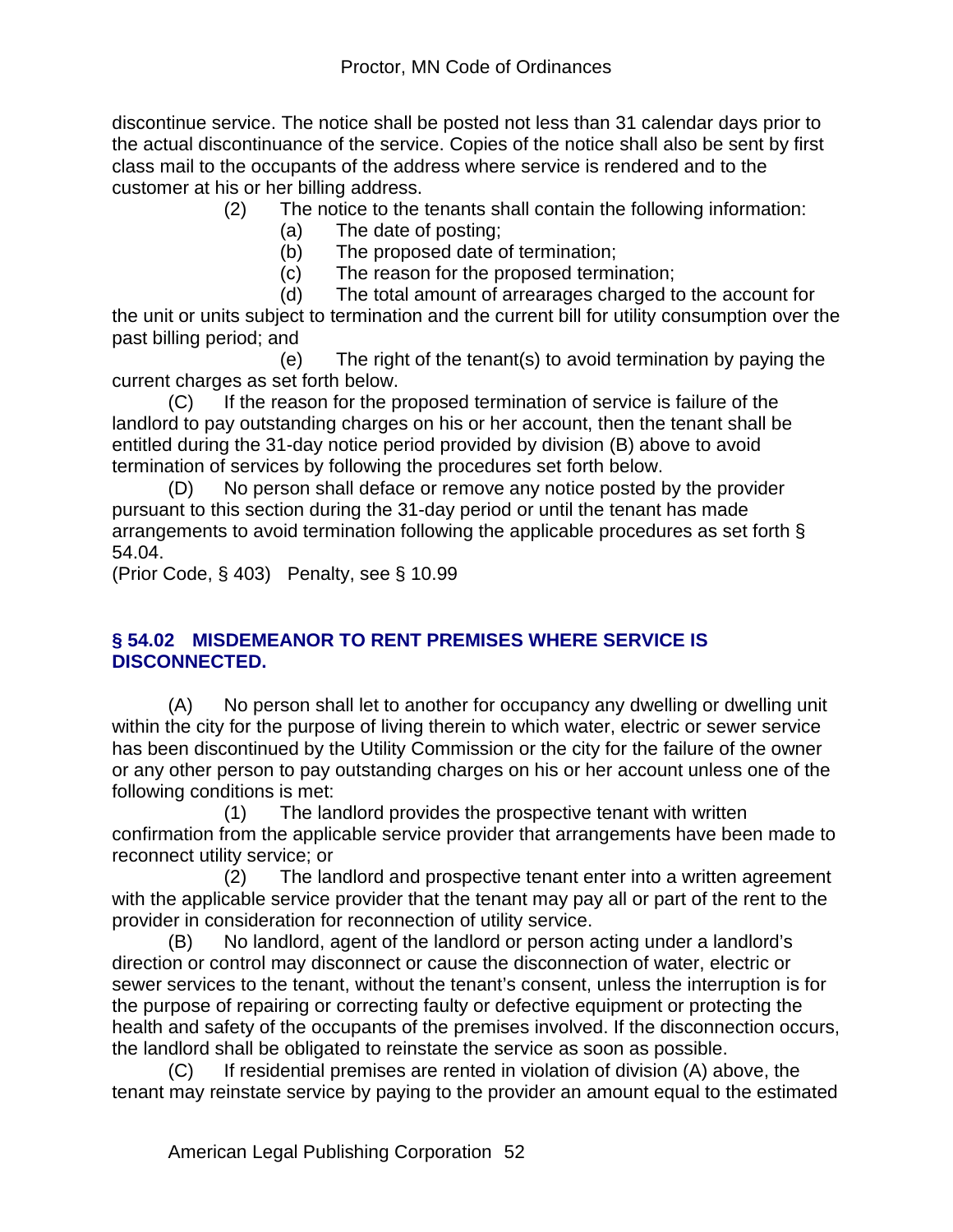utility charges for the remainder of the period for which the tenant has paid rent, not to exceed 31 days. The provider shall bill the landlord for the reconnection charges. (Prior Code, § 403) Penalty, see § 10.99

#### **§ 54.03 TENANT'S RIGHT TO PAY BILL AND DEDUCT CHARGES FROM RENT.**

(A) Where an applicable provider has given notice that it will terminate utility service or where the provider has terminated service because of the failure of the owner to pay outstanding charges on his or her account, a tenant may notify the landlord in writing of his or her intent to follow the procedures set forth in this section. During the time period from October 15 to April 15 if utility service has been disconnected or is threatened with disconnection within 48 hours, the tenant may notify the landlord, either orally or in writing, of the situation and of his or her intent to pay the bill within a period as is reasonable under the circumstances. If the situation is not remedied, the tenant may pay the outstanding bill or portion thereof and, upon submitting to the landlord receipts, deduct the cost from the rent.

(B) If the provider receives payment from a tenant under this section equivalent to the current bill, it shall not terminate service for the following month, or if service has already been terminated, it shall reconnect service for at least one month.

(C) If the tenant desires to continue paying service charges for the landlord beyond the one month period authorized in division (B) above, the provider may require the tenant to make payments in addition to the current bill in following months in an amount equal to one-third of the past due bill of the landlord; provided that the tenant shall not be required to pay a total amount in any month greater than twice the average bill nor an amount in excess of the amount of the tenant's monthly rent. The provider may require the tenant to furnish rent receipts, a written lease or other proof in writing of the amount of the tenant's monthly rent. All agreements to make payments to the provider in lieu of rent shall be in writing and signed by the tenant and a representative of the Department. A copy of the agreement shall be furnished to the tenant.

(D) When a tenant elects to pay for water, sewer or electric service in accordance with this section, the provider shall notify the tenant's landlord of the election. This notice shall advise the landlord that the tenants have the right to deduct utility charges actually paid from future rental payments and that no landlord can retaliate against tenants (i.e., eviction or rent increase without other good cause) for exercise of their rights under this section.

(E) For purposes of this section, *CURRENT BILL* means the bill for utility consumption at the premises during the previous billing period and *AVERAGE BILL* means the bill for a year's consumption at the premises divided by the number of billing periods a year.

(F) The provider shall not require the tenant to place the account in his or her own name as a condition to continuing the utility service under this section. The provider shall advise any requesting tenant, or the tenant's representative, of the amount owing on the utility account for rental property for which the provider has given notice of intent to terminate.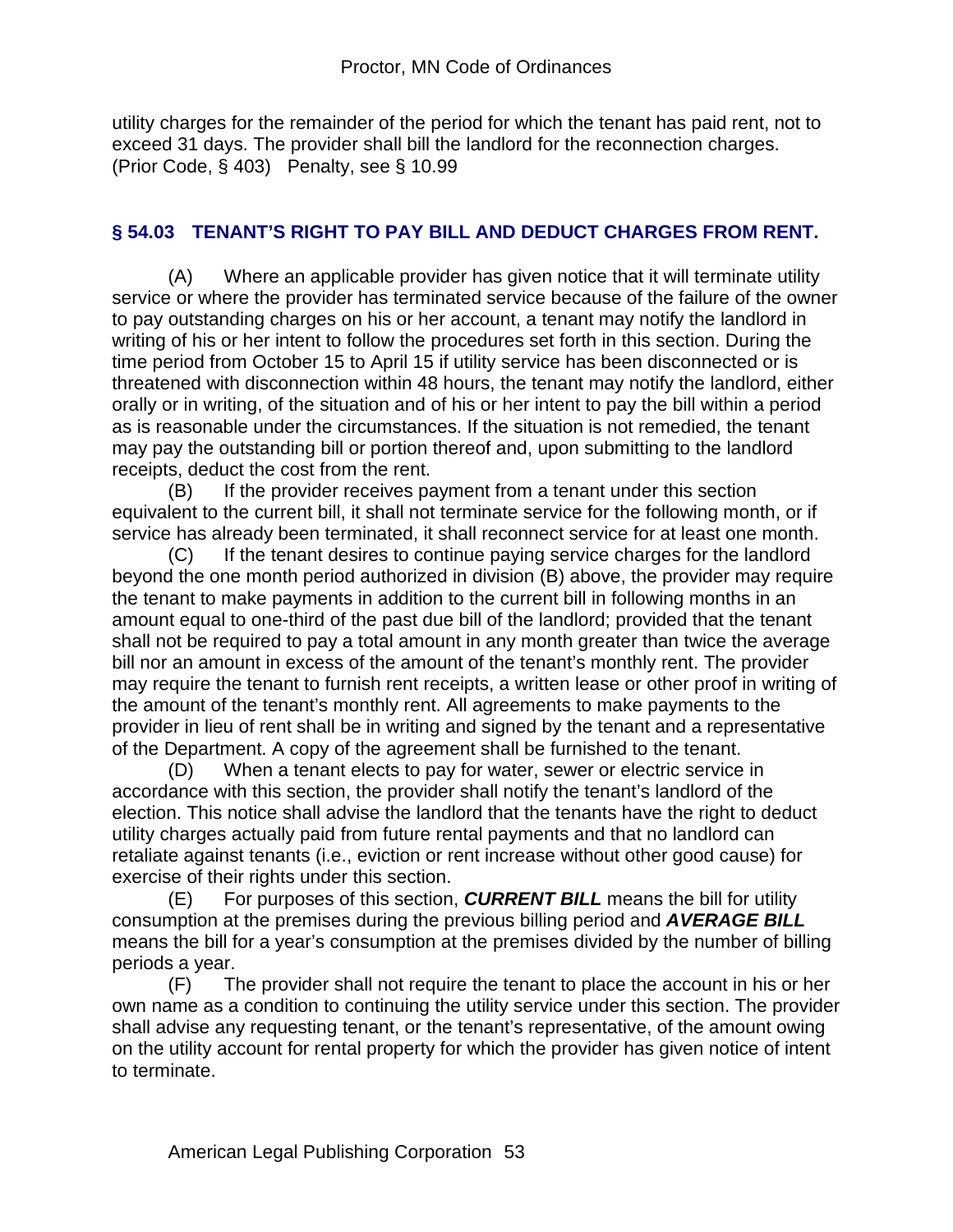(G) If the tenant fails to make payments under this section, the Department shall give the tenant five days' notice by certified mail of its intent to terminate utility service before terminating the service. (Prior Code, § 403)

#### **§ 54.04 ALL CHARGES TO BE PAID BEFORE WATER, ELECTRIC OR SEWER SUPPLY IS RE-ESTABLISHED.**

After the supply of water, electric or sewer to any applicant or to any premises has been shut off on account of non-payment of charges or for violation of the provisions of this subchapter or Department rules, neither water, electric, nor sewer will be again supplied to the non-paying customer until all past charges incurred by the customers are paid in full. In lieu thereof, the applicable provider may enter into an agreement with the customer for payment of the outstanding billing over time to carry interest equal to the judgment rate. Failure of the customer to make payments as agreed will subject the customer to the shut-off regulations of the applicable provider. (Prior Code, § 403)

## **§ 54.05 LANDLORD SHUT-OFF NOTICE PROVISIONS.**

Landlords renting residential dwelling units to the public within the service territory of the Proctor Utility Commission (for the city in case of sewer) shall be subject to the following notice requirements and provisions.

(A) Landlords owning, controlling, supervising or managing the rental units shall sign an agreement with the provider to ensure the provisions of this section apply.

(B) The service agreement form to be signed by the service provider shall contain sufficient information for purposes of locating and notifying each landlord signing the agreements.

(C) Pursuant to the landlord's signing of the required agreement, anytime during the term of the agreement the provider listed by the landlord in the agreement has actual knowledge of a tenant quitting or vacating any unit therein, the provider shall attempt to give telephone notice of the quitting or vacating to the landlord.

(D) After two attempts to notify the landlord of the quitting or vacating of a tenant, the provider may discontinue efforts to notify the landlord and discontinue utility service to the unit rented by the quitting or vacating tenant; provided, the provider shall not discontinue service so long as the landlord agrees in writing to pay for service to the unit which is being quit or vacated.

(E) If any time the landlord fails to continue to pay for the service provided under division (D) above, the provider shall be empowered to discontinue service to the rental premises in question.

(Prior Code, § 403)

## **§ 54.06 UTILITY SERVICE REPAIRS.**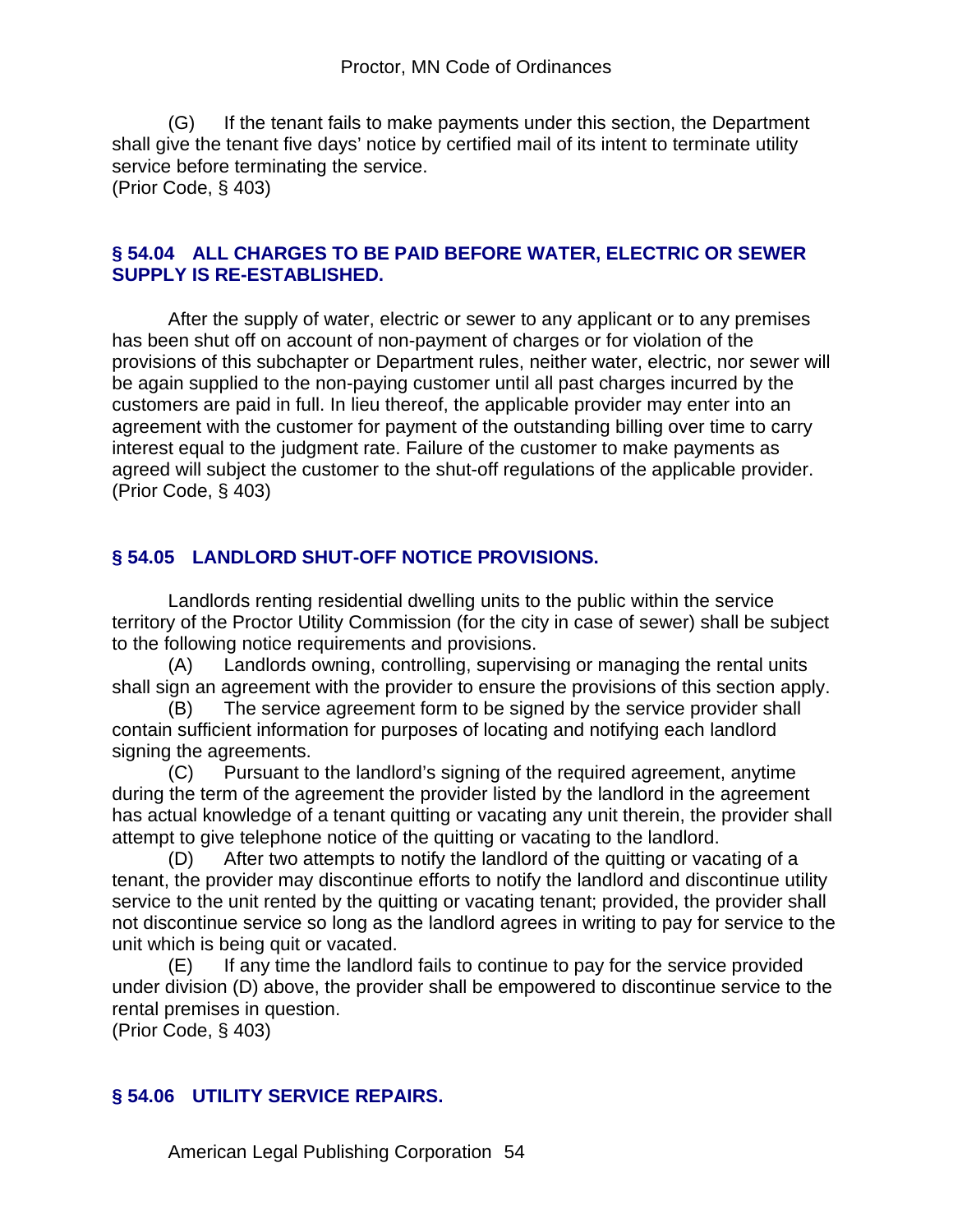Pursuant to § 54.01(B), if a tenant elects to continue to receive service where the providing utility has indicated it will discontinue service for reasons other than non-payment of service billings (such as defective or hazardous service entrance to the dwelling unit) the tenant may elect to repair or remedy the situation leading to the discontinuance and deduct the cost thereof as allowed under § 54.03. (Prior Code, § 403)

# **UTILITY SERVICE DEPOSIT AND LIENS**

## **§ 54.20 DEPOSIT REQUIREMENTS; SERVICE APPLICATION.**

(A) Every person, partnership, corporation or other entity desiring to purchase electric power, water and/or services from the city public utility and/or the city shall be required to fill out an application for service with the appropriate provider prior to service being instituted.

(B) For purposes of this subchapter, the provider of electric and water service is the city public utility. The provider of sewer service is the city.

(C) The application shall be required regardless of whether the party seeking service is a tenant, fee owner, subtenant or contract vendee relative to the property desired to be serviced.

(D) A new application shall be required of any party moving or changing physical locations within the service area of the applicable provider regardless of the past history of the party.

(Prior Code, § 404.01)

## **§ 54.21 DEPOSIT REQUIRED; LIEN EXCEPTION.**

(A) Each party completing an application for utility service shall post a deposit equal to three month's average of the previous 12 months' billings for the property to be serviced as computed and billed by the applicable provider.

(B) If service has been discontinued prior to the application in question, the provider shall utilize the most recent previous 12 months of service listed in the billings for that particular location or property.

 (1) *Fee owner exception.* Provided, that if a party desiring service is the fee owner of the property to be serviced, the fee owner may sign an agreement with the provider allowing the provider to place of record a lien against the real property serviced for any past-due utility billings. In those instances where a lien agreement is signed by the fee owner of the property, the applicable provider shall except and waive the requirement of posting a deposit.

 (2) *Non-fee owners exception.* A party applying for service that is not the fee owner of the property to be serviced may obtain a waiver and exception to the above-described deposit requirement by obtaining the fee owner's written agreement to a lien for past-due utility service as set forth in division (B)(1) above. To obtain a waiver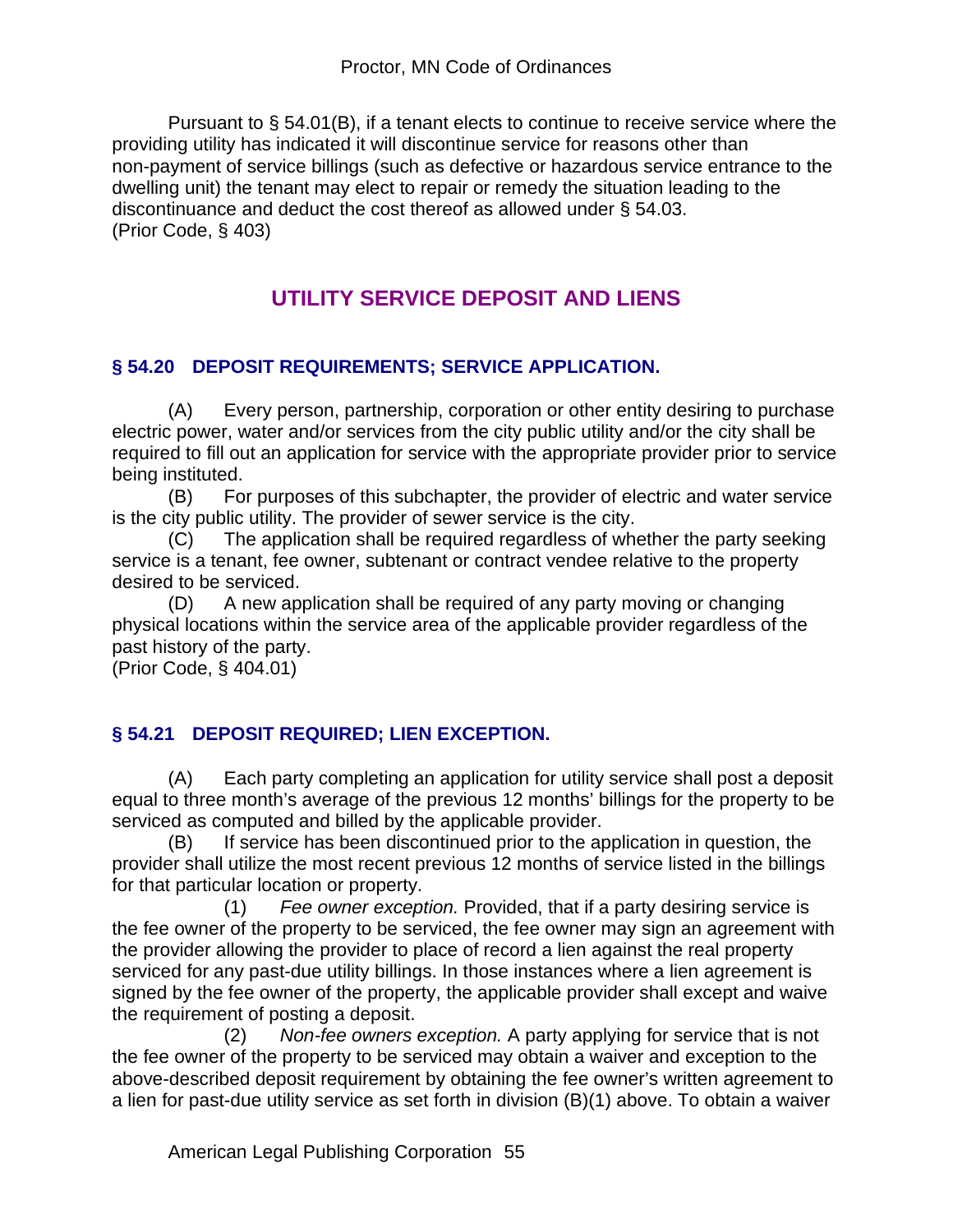and exception, the fee owner must sign the lien agreement authorizing the lien at the time service is applied for.

 (3) *Prior customer exceptions.* A party applying for service that is the fee owner of the property to be serviced who has had an account established with the city public utilities prior to his or her present application for service and who meets the following requirements shall not have to post the deposit required by this division (B) or sign a lien agreement:

 (a) The applicant has had an account with the city public utilities within the past five years;

 (b) The applicant's prior account covered at least two complete years of service; and

 (c) The applicant's prior account with the city public utilities had not been subject to involuntary discontinuance, termination, an electric service limiter or had not been past due more than one time during any two-year period of service previously provided by the city public utilities.

(Prior Code, § 404.01)

## **§ 54.22 REFUND OF DEPOSITS.**

(A) *Twenty-four months.* Any party posting a deposit as required by § 54.21 shall be entitled to a full refund of the deposit with interest as allowed by law after 24 months service to the party. The refund shall be calculated by the appropriate provider and shall be either credited to the involved customer's bill until exhausted or, in the case of a customer who is not continuing service, may be refunded directly to the customer; provided, that no refund shall be credited or allowed to any party receiving service hereunder if the party's account covered by the deposit has been past due more than one time during the 24-month service period.

(B) *Termination of customer's interest.*

 (1) At any time upon customer request the applicable utility shall terminate any and all utility service to the customer and shall refund any deposit posted and interest as allowed by law.

 (2) Additionally, in the event the customer being served terminates his or her interest in the property being provided utility service through sale, foreclosure, death or any other event terminating his or her interest in the property, the applicable utility shall refund any deposit posted and interest as allowed by law. (Prior Code, § 404.01)

# **UTILITY CONNECTION INSPECTIONS**

## **§ 54.35 INSPECTIONS MANDATED BY SERVICE CONNECTION.**

(A) All customers of the city public utilities, with respect to water and electric service, and customers of the city, with respect to sewer service, shall allow properly